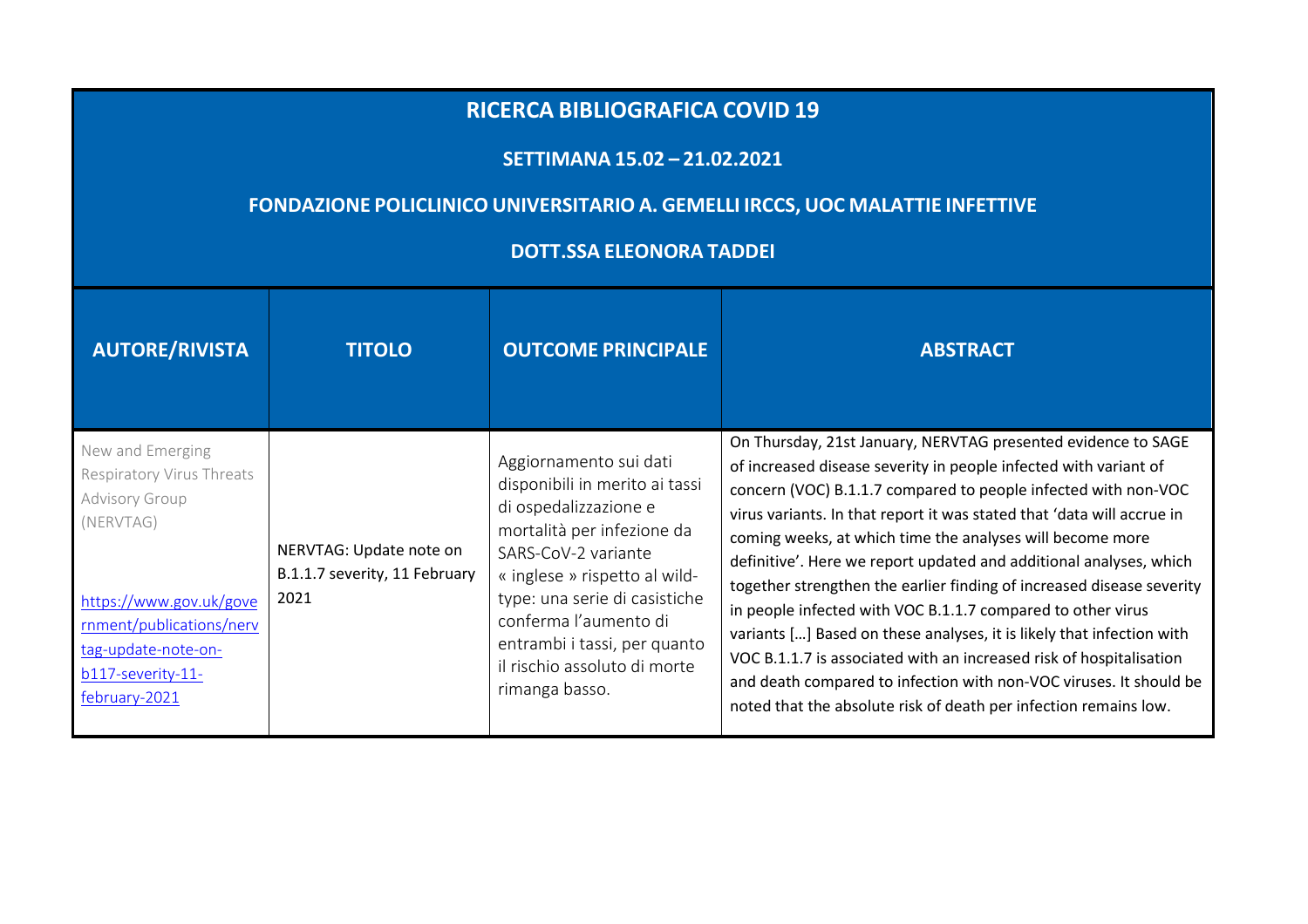| Tarke A et al<br>Cell<br>https://www.cell.com/cell<br>-reports-<br>medicine/fulltext/S2666-<br>3791(21)00015-<br>X? returnURL=https%3A<br>%2F%2Flinkinghub.elsevi<br>er.com%2Fretrieve%2Fpii<br>%2FS266637912100015X<br>%3Fshowall%3Dtrue | Comprehensive analysis of T<br>cell immunodominance and<br>immunoprevalence of SARS-<br>CoV-2 epitopes in COVID-19<br>cases | Gli epitopi antigenici<br>riconosciuti dai linfociti T<br>CD4+ e CD8+ in una coorte<br>di 99 persone con storia di<br>infezione da SARS-CoV-2<br>sono molto vari, solo in<br>parte sovrapposti a quelli<br>riconosciuti dagli anticorpi<br>anti-SARS-CoV-2. Sulla base<br>di questa osservazione,<br>l'escape dalla risposta T-<br>mediata non dovrebbe<br>essere facile da realizzare<br>per il virus. | T cells are involved in control of SARS-CoV-2 infection. To establish<br>the patterns of immunodominance of different SARS-CoV-2 antigens<br>and precisely measure virus-specific CD4+ and CD8+ T cells, we<br>study epitope-specific T cell responses of 99 convalescent<br>coronavirus disease 2019 (COVID-19) cases. The SARS-CoV-2<br>proteome is probed using 1,925 peptides spanning the entire<br>genome, ensuring an unbiased coverage of human leukocyte<br>antigen (HLA) alleles for class II responses. For HLA class I, we study<br>an additional 5,600 predicted binding epitopes for 28 prominent<br>HLA class I alleles, accounting for wide global coverage. We identify<br>several hundred HLA-restricted SARS-CoV-2-derived epitopes.<br>Distinct patterns of immunodominance are observed, which differ<br>for CD4+ T cells, CD8+ T cells, and antibodies. The class I and class II<br>epitopes are combined into epitope megapools to facilitate<br>identification and quantification of SARS-CoV-2-specific CD4+ and<br>CD8+T cells. |
|-------------------------------------------------------------------------------------------------------------------------------------------------------------------------------------------------------------------------------------------|-----------------------------------------------------------------------------------------------------------------------------|---------------------------------------------------------------------------------------------------------------------------------------------------------------------------------------------------------------------------------------------------------------------------------------------------------------------------------------------------------------------------------------------------------|-----------------------------------------------------------------------------------------------------------------------------------------------------------------------------------------------------------------------------------------------------------------------------------------------------------------------------------------------------------------------------------------------------------------------------------------------------------------------------------------------------------------------------------------------------------------------------------------------------------------------------------------------------------------------------------------------------------------------------------------------------------------------------------------------------------------------------------------------------------------------------------------------------------------------------------------------------------------------------------------------------------------------------------------------------------|
|-------------------------------------------------------------------------------------------------------------------------------------------------------------------------------------------------------------------------------------------|-----------------------------------------------------------------------------------------------------------------------------|---------------------------------------------------------------------------------------------------------------------------------------------------------------------------------------------------------------------------------------------------------------------------------------------------------------------------------------------------------------------------------------------------------|-----------------------------------------------------------------------------------------------------------------------------------------------------------------------------------------------------------------------------------------------------------------------------------------------------------------------------------------------------------------------------------------------------------------------------------------------------------------------------------------------------------------------------------------------------------------------------------------------------------------------------------------------------------------------------------------------------------------------------------------------------------------------------------------------------------------------------------------------------------------------------------------------------------------------------------------------------------------------------------------------------------------------------------------------------------|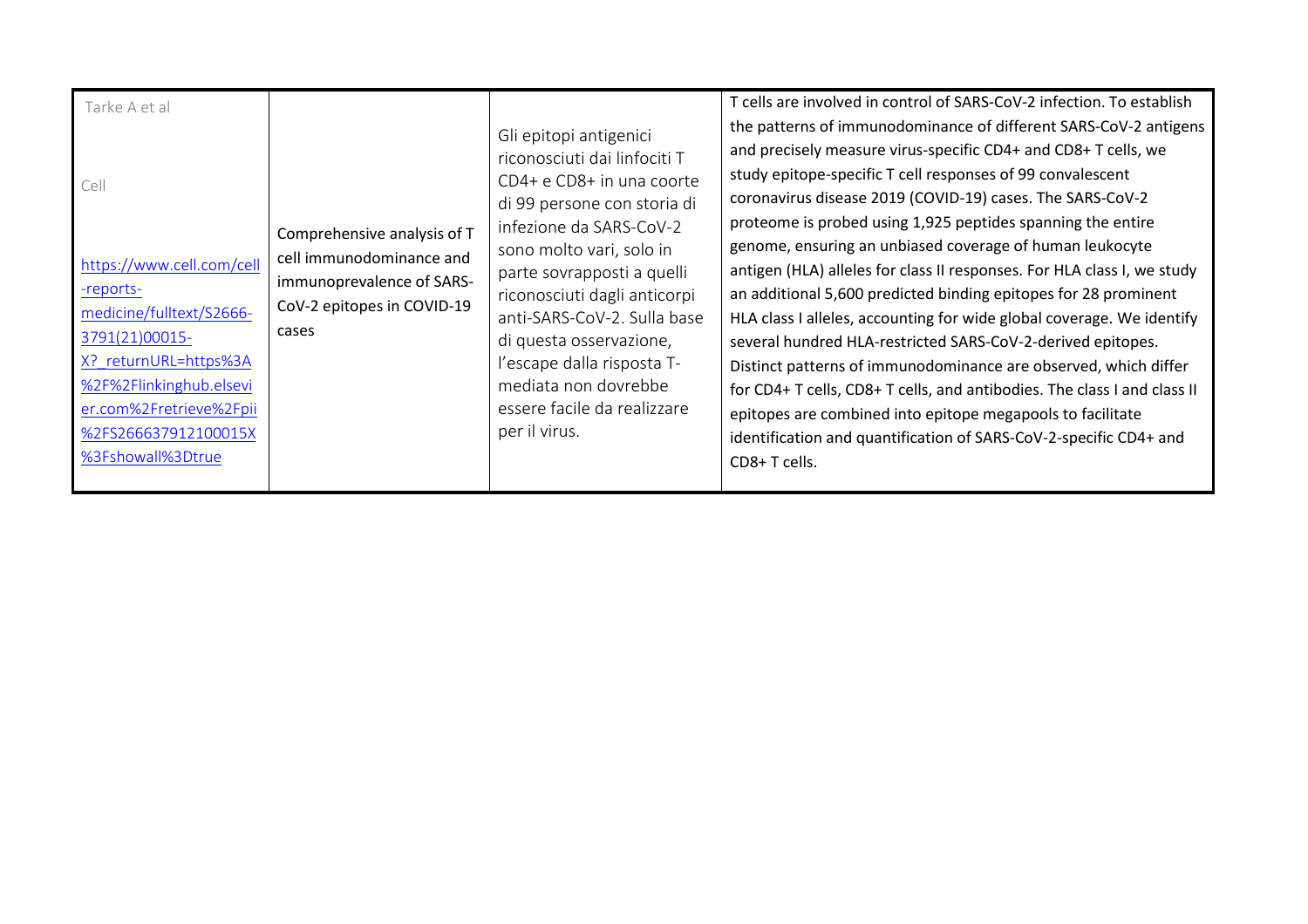| Rentsch CT et al<br>The BMJ<br>https://www.bmj.com/co<br>ntent/372/bmj.n311 | Early initiation of<br>prophylactic anticoagulation<br>for prevention of coronavirus<br>disease 2019 mortality in<br>patients admitted to hospital<br>in the United States: cohort<br>study | Studio di coorte<br>osservazionale su 4297<br>persone ricoverate con<br>COVID-19 negli USA, non<br>sottoposte<br>precedentemente a terapia<br>anticoagulante : l'utilizzo di<br>anticoagulante a dosaggio<br>profilattico entro 24 ore dal<br>ricovero è associato a<br>minore mortalità a 30 giorni,<br>senza evidenza di maggior<br>rischio di sanguinamento<br>maggiore. | Objective : To evaluate whether early initiation of prophylactic<br>anticoagulation compared with no anticoagulation was associated<br>with decreased risk of death among patients admitted to hospital<br>with coronavirus disease 2019 (covid-19) in the United States.<br>Design : Observational cohort study.<br>Setting Nationwide cohort of patients receiving care in the<br>Department of Veterans Affairs, a large integrated national<br>healthcare system.<br>Participants: All 4297 patients admitted to hospital from 1 March to<br>31 July 2020 with laboratory confirmed severe acute respiratory<br>syndrome coronavirus 2 (SARS-CoV-2) infection and without a<br>history of anticoagulation.<br>Main outcome measures : The main outcome was 30 day mortality.<br>Secondary outcomes were inpatient mortality, initiating therapeutic |
|-----------------------------------------------------------------------------|---------------------------------------------------------------------------------------------------------------------------------------------------------------------------------------------|-----------------------------------------------------------------------------------------------------------------------------------------------------------------------------------------------------------------------------------------------------------------------------------------------------------------------------------------------------------------------------|---------------------------------------------------------------------------------------------------------------------------------------------------------------------------------------------------------------------------------------------------------------------------------------------------------------------------------------------------------------------------------------------------------------------------------------------------------------------------------------------------------------------------------------------------------------------------------------------------------------------------------------------------------------------------------------------------------------------------------------------------------------------------------------------------------------------------------------------------------|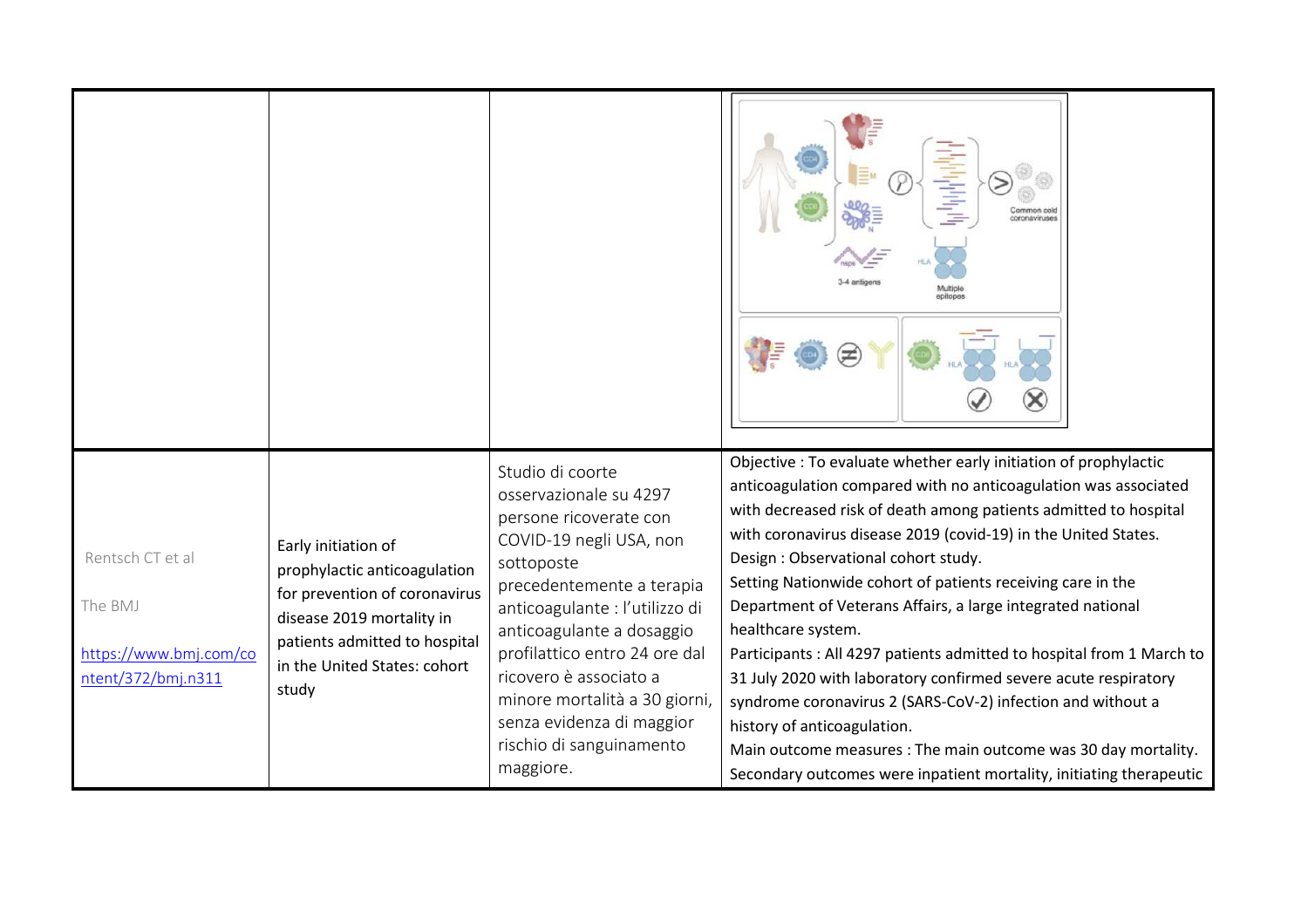|  | anticoagulation (a proxy for clinical deterioration, including         |
|--|------------------------------------------------------------------------|
|  | thromboembolic events), and bleeding that required transfusion.        |
|  | Results: Of 4297 patients admitted to hospital with covid-19, 3627     |
|  | (84.4%) received prophylactic anticoagulation within 24 hours of       |
|  | admission. More than 99% (n=3600) of treated patients received         |
|  | subcutaneous heparin or enoxaparin. 622 deaths occurred within 30      |
|  | days of hospital admission, 513 among those who received               |
|  | prophylactic anticoagulation. Most deaths (510/622, 82%) occurred      |
|  | during hospital stay. Using inverse probability of treatment           |
|  | weighted analyses, the cumulative incidence of mortality at 30 days    |
|  | was 14.3% (95% confidence interval 13.1% to 15.5%) among those         |
|  | who received prophylactic anticoagulation and 18.7% (15.1% to          |
|  | 22.9%) among those who did not. Compared with patients who did         |
|  | not receive prophylactic anticoagulation, those who did had a 27%      |
|  | decreased risk for 30 day mortality (hazard ratio 0.73, 95%            |
|  | confidence interval 0.66 to 0.81). Similar associations were found     |
|  | for inpatient mortality and initiation of therapeutic anticoagulation. |
|  | Receipt of prophylactic anticoagulation was not associated with        |
|  | increased risk of bleeding that required transfusion (hazard ratio     |
|  | 0.87, 0.71 to 1.05). Quantitative bias analysis showed that results    |
|  | were robust to unmeasured confounding (e-value lower 95%               |
|  | confidence interval 1.77 for 30 day mortality). Results persisted in   |
|  | several sensitivity analyses.                                          |
|  | Conclusions: Early initiation of prophylactic anticoagulation          |
|  | compared with no anticoagulation among patients admitted to            |
|  | hospital with covid-19 was associated with a decreased risk of 30      |
|  | day mortality and no increased risk of serious bleeding events.        |
|  | These findings provide strong real world evidence to support           |
|  | guidelines recommending the use of prophylactic anticoagulation as     |
|  | initial treatment for patients with covid-19 on hospital admission.    |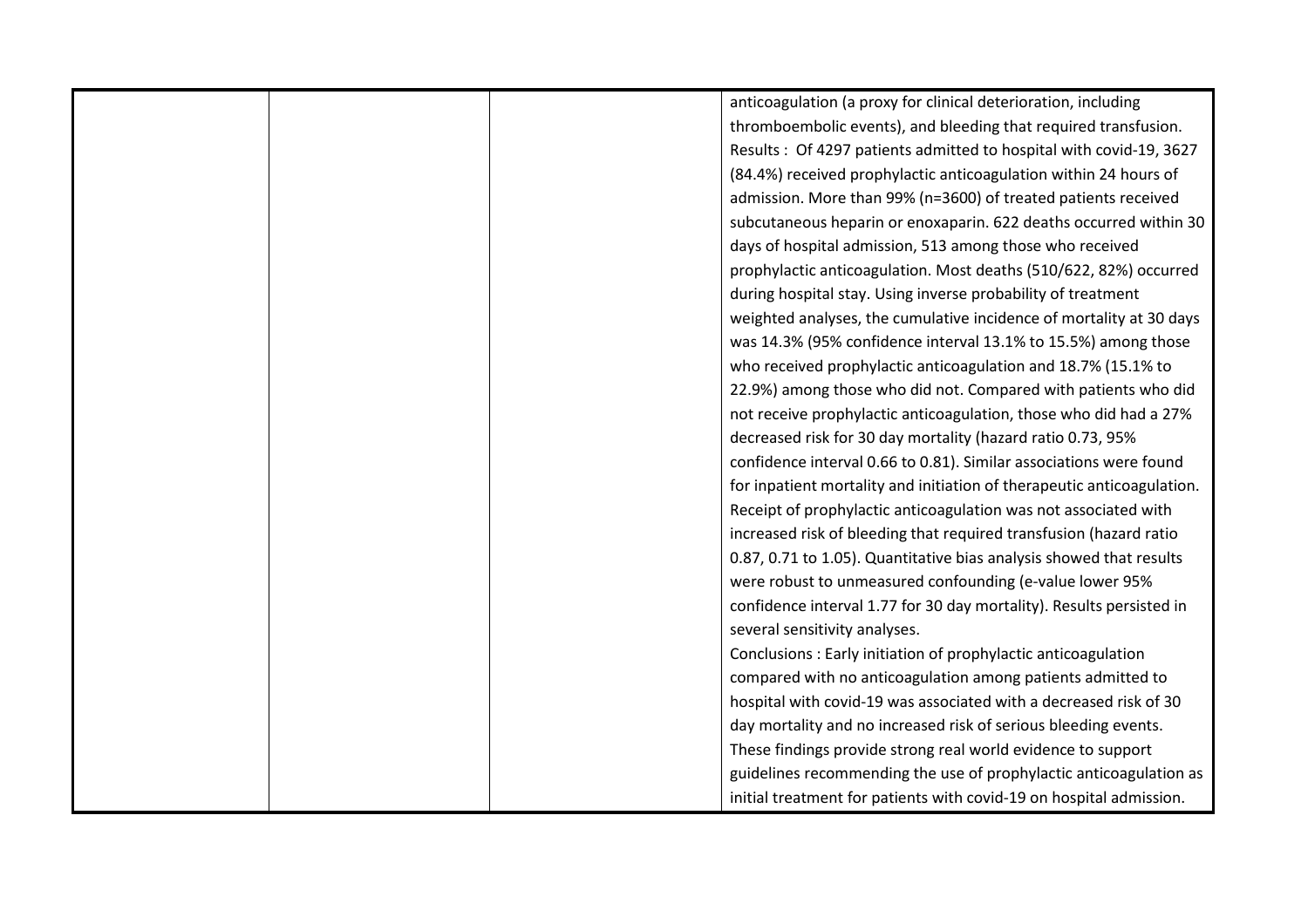|                                                         |                                                                                                                                                                      |                                                                                                                                                                                          | 30 day mortality<br>0.25<br>Probability of 30 day mortality<br>No anticoagulation<br>Hazard ratio = 0.73 (0.66 to 0.81)<br>Prophylactic anticoagulation<br>0.20<br>0.15<br>0.10<br>0.05<br>28<br>24<br>26<br>Days since hospital admission<br>No at risk<br>No anticoagulation<br>2141 2087 2029 2010 1980 1922 1880 1864 1826 1803 1787 1779 1759 1759 1750 1748<br>Prophylactic anticoagulation<br>2156 2154 2131 2097 2064 2031 2008 1974 1946 1918 1895 1881 1873 1867 1858 1852<br>Inpatient mortality<br>0.25<br>Probability of Inpatient mortality<br>Hazard ratio = 0.69 (0.61 to 0.77)<br>0.20<br>0.15<br>0.10<br>0.05<br>26<br>28<br>30<br>24<br>10<br>18<br>22<br>16<br>Days since hospital admission<br>No at risk<br>No anticoagulation<br>2141 2087 2029 2010 1980 1922 1880 1864 1826 1803 1787 1779 1759 1759 1750 1748<br>Prophylactic anticoagulation<br>2156 2154 2131 2097 2064 2031 2008 1974 1946 1918 1895 1881 1873 1867 1858 1852 |
|---------------------------------------------------------|----------------------------------------------------------------------------------------------------------------------------------------------------------------------|------------------------------------------------------------------------------------------------------------------------------------------------------------------------------------------|------------------------------------------------------------------------------------------------------------------------------------------------------------------------------------------------------------------------------------------------------------------------------------------------------------------------------------------------------------------------------------------------------------------------------------------------------------------------------------------------------------------------------------------------------------------------------------------------------------------------------------------------------------------------------------------------------------------------------------------------------------------------------------------------------------------------------------------------------------------------------------------------------------------------------------------------------------|
| Li JY et al<br>Journal of Thrombosis<br>and Haemostasis | Clinical characteristics and<br>risk factors for symptomatic<br>venous thromboembolism in<br>hospitalized COVID-19<br>patients: A multicenter<br>retrospective study | Studio di coorte<br>retrospettivo su 2779<br>pazienti ricoverati per<br>COVID-19, confrontati con<br>23434 non affetti da COVID-<br>19 : i primi hanno maggiore<br>rischio di sviluppare | Background : High incidence of asymptomatic venous<br>thromboembolism (VTE) has been observed in severe COVID-19<br>patients, but the characteristics of symptomatic VTE in general<br>COVID-19 patients have not been described.<br>Objectives : To comprehensively explore the prevalence and reliable<br>risk prediction for VTE in COVID-19 patients.                                                                                                                                                                                                                                                                                                                                                                                                                                                                                                                                                                                                  |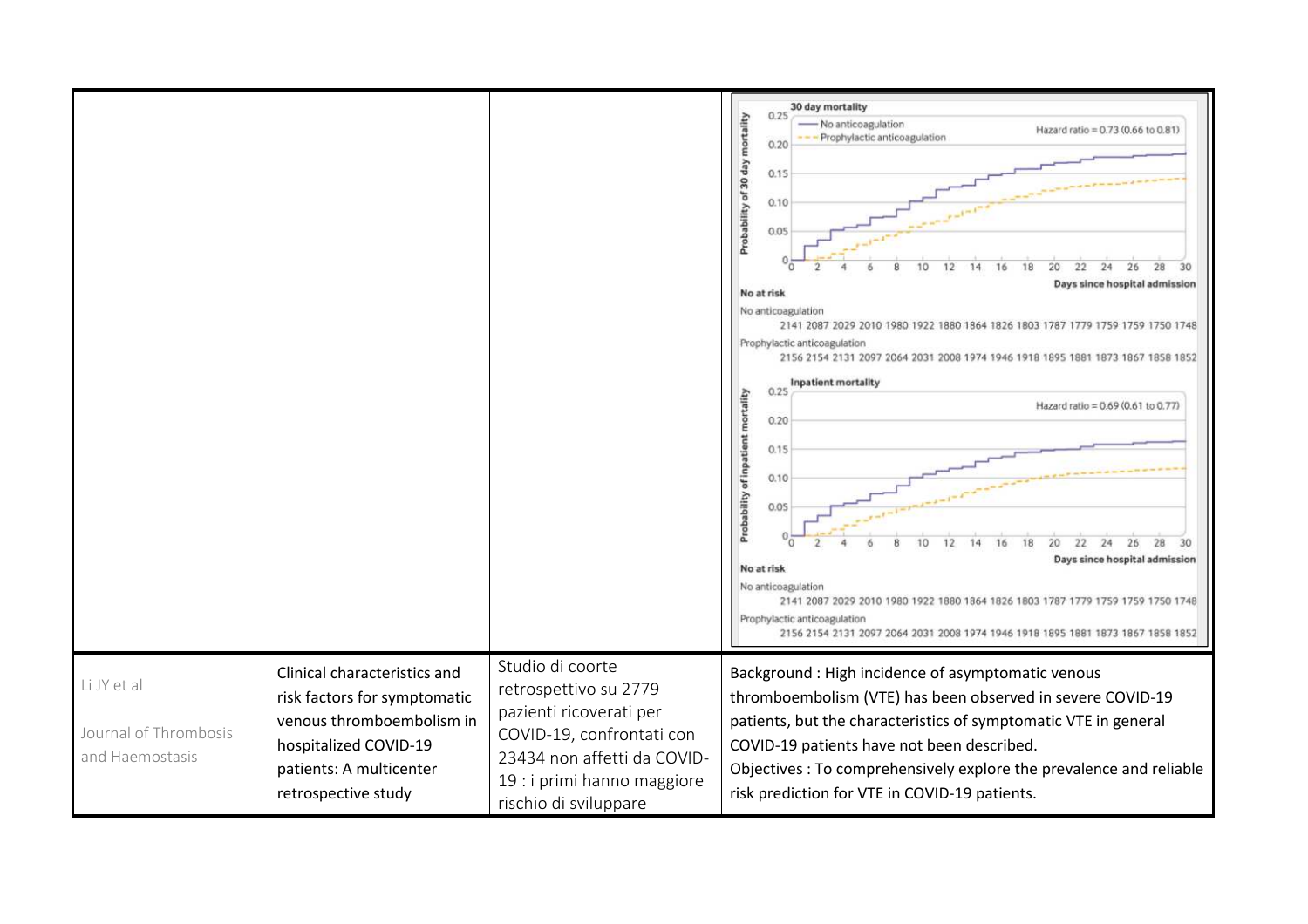| https://onlinelibrary.wiley<br>.com/doi/abs/10.1111/jth<br>.15261    |                                                                                                                                                     | trombosi venosa profonda,<br>sostenuto da fattori di<br>rischio quali età, neoplasia,<br>intervallo fra diagnosi di<br>infezione e ricovero, ridotto<br>fibrinogeno ed elevato D-<br>dimero al ricovero. | Methods/Results: This retrospective study enrolled all COVID-19<br>patients with a subsequent VTE in 16 centers in China from January<br>1 to March 31, 2020. A total of 2779 patients were confirmed with<br>COVID-19. In comparison with 23,434 non-COVID-19 medical<br>inpatients, the ORs for developing symptomatic VTE in severe and<br>non-severe hospitalized COVID-19 patients were 5.94 (95%CI 3.91<br>to 10.09) and 2.79 (95%CI 1.43 to 5.60), respectively. When 104 VTE<br>cases and 208 Non-VTE cases were compared, pulmonary embolism<br>cases had a higher rate for in-hospital death (OR 6.74, 95%CI 2.18 to<br>20.81). VTE developed at a median of 21 days (IQR 13.25 to 31)<br>since onset. Independent factors for VTE were advancing age,<br>cancer, longer interval from symptom onset to admission, lower<br>fibrinogen and higher D-dimer on admission, and D-dimer<br>increment (DI) $\geq$ 1.5 fold; of these, DI $\geq$ 1.5 fold had the most<br>significant association (OR 14.18, 95%CI 6.25-32.18, P = 2.23 $\times$ 10-<br>10). A novel model consisting of simple 3 coagulation variables<br>(fibrinogen and D-dimer levels on admission, and $DI \geq 1.5$ fold)<br>showed good prediction for symptomatic VTE (AUC 0.865, 95%CI<br>0.822 to 0.907, sensitivity 0.930, specificity 0.710).<br>Conclusions : There is an excess risk of VTE in hospitalized COVID-19<br>patients. The novel model can help early identification of patients<br>who are at high risk for VTE. |
|----------------------------------------------------------------------|-----------------------------------------------------------------------------------------------------------------------------------------------------|----------------------------------------------------------------------------------------------------------------------------------------------------------------------------------------------------------|----------------------------------------------------------------------------------------------------------------------------------------------------------------------------------------------------------------------------------------------------------------------------------------------------------------------------------------------------------------------------------------------------------------------------------------------------------------------------------------------------------------------------------------------------------------------------------------------------------------------------------------------------------------------------------------------------------------------------------------------------------------------------------------------------------------------------------------------------------------------------------------------------------------------------------------------------------------------------------------------------------------------------------------------------------------------------------------------------------------------------------------------------------------------------------------------------------------------------------------------------------------------------------------------------------------------------------------------------------------------------------------------------------------------------------------------------------------------------------------------------------------|
| Hodgson SH et al                                                     |                                                                                                                                                     |                                                                                                                                                                                                          |                                                                                                                                                                                                                                                                                                                                                                                                                                                                                                                                                                                                                                                                                                                                                                                                                                                                                                                                                                                                                                                                                                                                                                                                                                                                                                                                                                                                                                                                                                                |
| The Lancet<br>https://www.thelancet.co<br>m/journals/laninf/article/ | What defines an efficacious<br>COVID-19 vaccine? A review<br>of the challenges assessing<br>the clinical efficacy of<br>vaccines against SARS-CoV-2 | Come si giudica l'efficacia di<br>un vaccino contro<br>l'infezione da SARS-CoV-2.                                                                                                                        | The novel coronavirus, severe acute respiratory syndrome<br>coronavirus 2 (SARS-CoV-2), has caused more than 1 million deaths<br>in the first 6 months of the pandemic and huge economic and social<br>upheaval internationally. An efficacious vaccine is essential to<br>prevent further morbidity and mortality. Although some countries<br>might deploy COVID-19 vaccines on the strength of safety and<br>immunogenicity data alone, the goal of vaccine development is to<br>gain direct evidence of vaccine efficacy in protecting humans                                                                                                                                                                                                                                                                                                                                                                                                                                                                                                                                                                                                                                                                                                                                                                                                                                                                                                                                                               |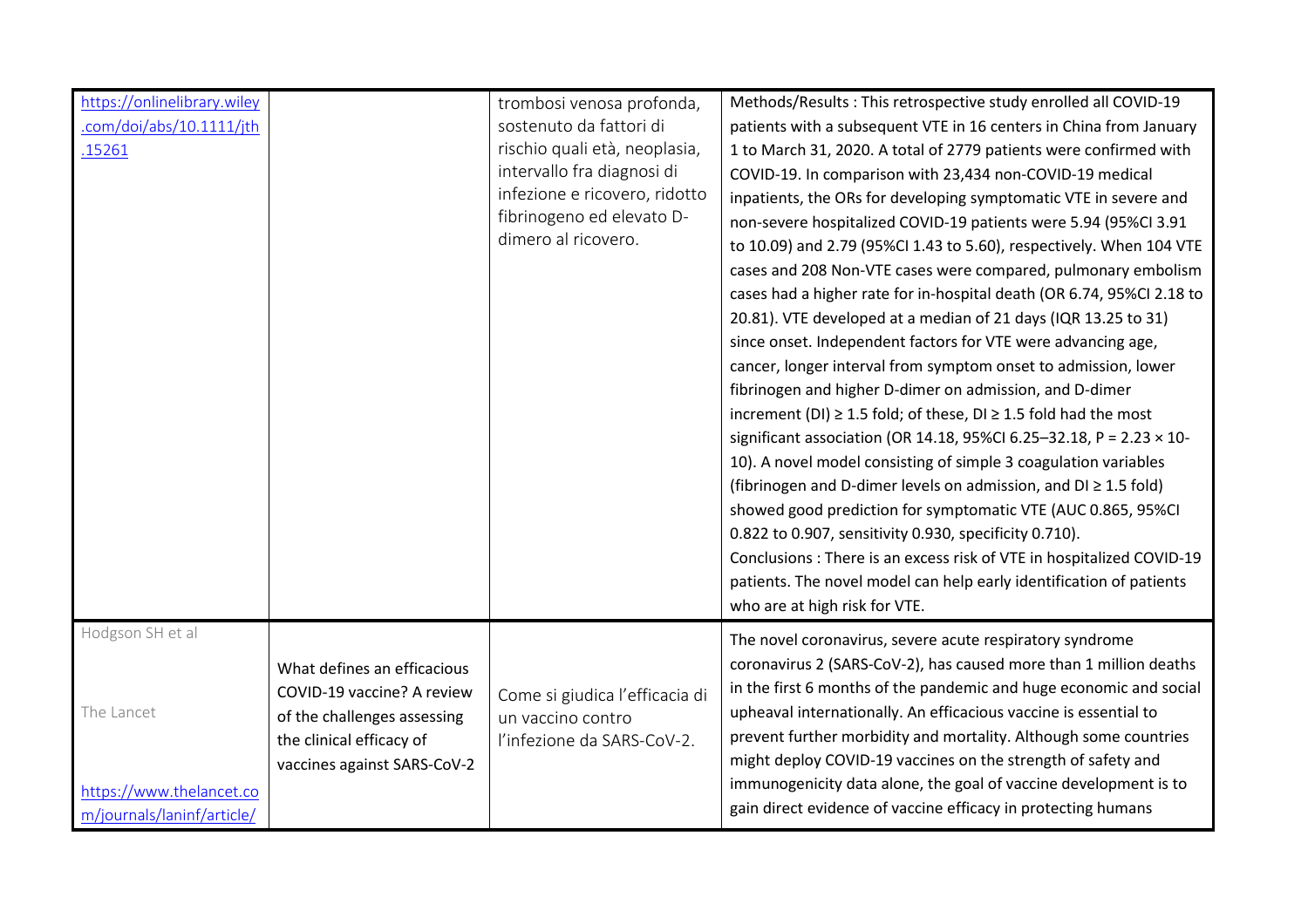| PIIS1473-3099(20)30773-    |                         |                               | against SARS-CoV-2 infection and COVID-19 so that manufacture of          |
|----------------------------|-------------------------|-------------------------------|---------------------------------------------------------------------------|
| 8/fulltext                 |                         |                               | efficacious vaccines can be selectively upscaled. A candidate vaccine     |
|                            |                         |                               | against SARS-CoV-2 might act against infection, disease, or               |
|                            |                         |                               | transmission, and a vaccine capable of reducing any of these              |
|                            |                         |                               | elements could contribute to disease control. However, the most           |
|                            |                         |                               | important efficacy endpoint, protection against severe disease and        |
|                            |                         |                               | death, is difficult to assess in phase 3 clinical trials. In this Review, |
|                            |                         |                               | we explore the challenges in assessing the efficacy of candidate          |
|                            |                         |                               | SARS-CoV-2 vaccines, discuss the caveats needed to interpret              |
|                            |                         |                               | reported efficacy endpoints, and provide insight into answering the       |
|                            |                         |                               | seemingly simple question, "Does this COVID-19 vaccine work?"             |
|                            |                         |                               |                                                                           |
|                            |                         |                               | www.tintensiw                                                             |
|                            |                         |                               | SARS-CoV-2                                                                |
|                            |                         |                               |                                                                           |
|                            |                         |                               |                                                                           |
|                            |                         |                               |                                                                           |
|                            |                         |                               | Figure 1 Potential endpoints of an efficacious COVID-19 vaccine           |
|                            |                         |                               |                                                                           |
| Maggi F et al              |                         |                               |                                                                           |
|                            |                         |                               |                                                                           |
|                            |                         | Infezione asintomatica da     |                                                                           |
| <b>Emerging Infectious</b> | Imported SARS-COV-2     | SARS-CoV-2 variante           | We report an imported case of severe acute respiratory syndrome           |
| <b>Diseases</b>            | Variant P.1 Detected in | « brasiliana » in un uomo di  | coronavirus 2 (SARS-CoV-2) variant P.1 detected in an asymptomatic        |
|                            | Traveler Returning from | 33 anni rientrato dal Brasile | traveler who arrived in Italy on an indirect flight from Brazil. This     |
|                            | Brazil to Italy         | in Italia (via Madrid) in     | case shows the risk for introduction of SARS-CoV-2 variants from          |
| https://wwwnc.cdc.gov/ei   |                         | gennaio 2021.                 | indirect flights and the need for continued SARS-CoV-2 surveillance.      |
| d/article/27/4/21-         |                         |                               |                                                                           |
| 0183 article               |                         |                               |                                                                           |
|                            |                         |                               |                                                                           |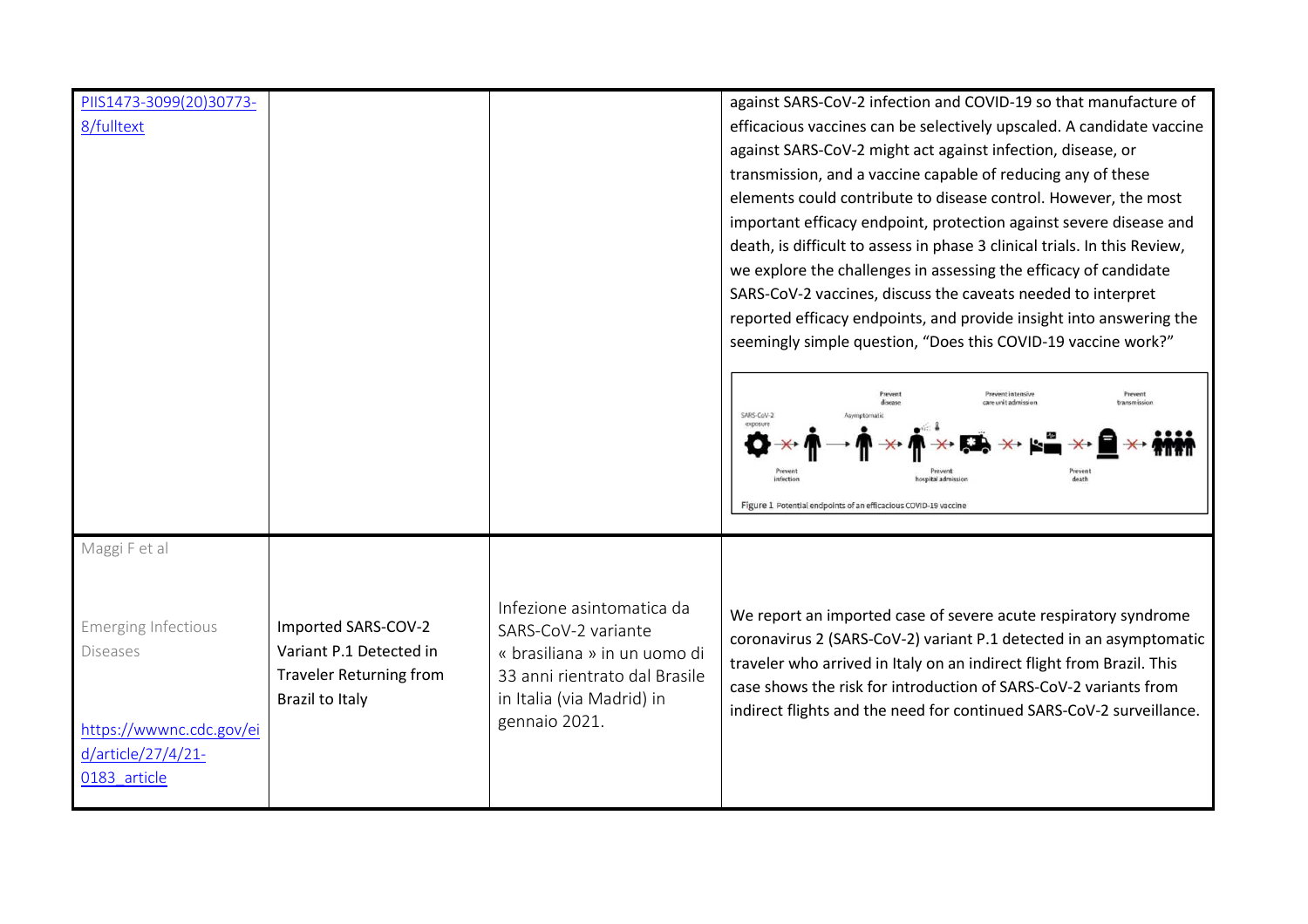| Kevadiya BD et al<br>Nature<br>https://www.nature.com/<br>articles/s41563-020-<br>00906-z | Diagnostics for SARS-CoV-2<br>infections                     | Diagnostica, di laboratorio e<br>per immagini, dell'infezione<br>da SARS-CoV-2.                                                                    | Severe acute respiratory syndrome coronavirus 2 (SARS-CoV-2) has<br>spread to nearly every corner of the globe, causing societal<br>instability. The resultant coronavirus disease 2019 (COVID-19) leads<br>to fever, sore throat, cough, chest and muscle pain, dyspnoea,<br>confusion, anosmia, ageusia and headache. These can progress to<br>life-threatening respiratory insufficiency, also affecting the heart,<br>kidney, liver and nervous systems. The diagnosis of SARS-CoV-2<br>infection is often confused with that of influenza and seasonal<br>upper respiratory tract viral infections. Due to available treatment<br>strategies and required containments, rapid diagnosis is mandated.<br>This Review brings clarity to the rapidly growing body of available<br>and in-development diagnostic tests, including nanomaterial-based<br>tools. It serves as a resource guide for scientists, physicians,<br>students and the public at large.<br>Fig. 1: SARS-CoV-2 serological testing.<br>old-SARS-CoV-3<br>Analysis of results<br>Control antibody detectio<br>One lateral flow strip each<br>in C well and T well<br>One lateral flow strip in |
|-------------------------------------------------------------------------------------------|--------------------------------------------------------------|----------------------------------------------------------------------------------------------------------------------------------------------------|---------------------------------------------------------------------------------------------------------------------------------------------------------------------------------------------------------------------------------------------------------------------------------------------------------------------------------------------------------------------------------------------------------------------------------------------------------------------------------------------------------------------------------------------------------------------------------------------------------------------------------------------------------------------------------------------------------------------------------------------------------------------------------------------------------------------------------------------------------------------------------------------------------------------------------------------------------------------------------------------------------------------------------------------------------------------------------------------------------------------------------------------------------------------|
| Han MS et al                                                                              | RT-PCR for SARS-CoV-2:<br>quantitative versus<br>qualitative | Rapide precisazioni sul<br>significato della « carica<br>virale » - così genericamente<br>riportata in molti studi su<br>COVID-19 : differenza fra | During the ongoing coronavirus disease 2019 (COVID-19) pandemic,<br>monitoring patients infected with severe acute respiratory<br>syndrome coronavirus 2 (SARS-CoV-2) using viral kinetics or viral<br>loads in various sample types by real-time RT-PCR has become                                                                                                                                                                                                                                                                                                                                                                                                                                                                                                                                                                                                                                                                                                                                                                                                                                                                                                 |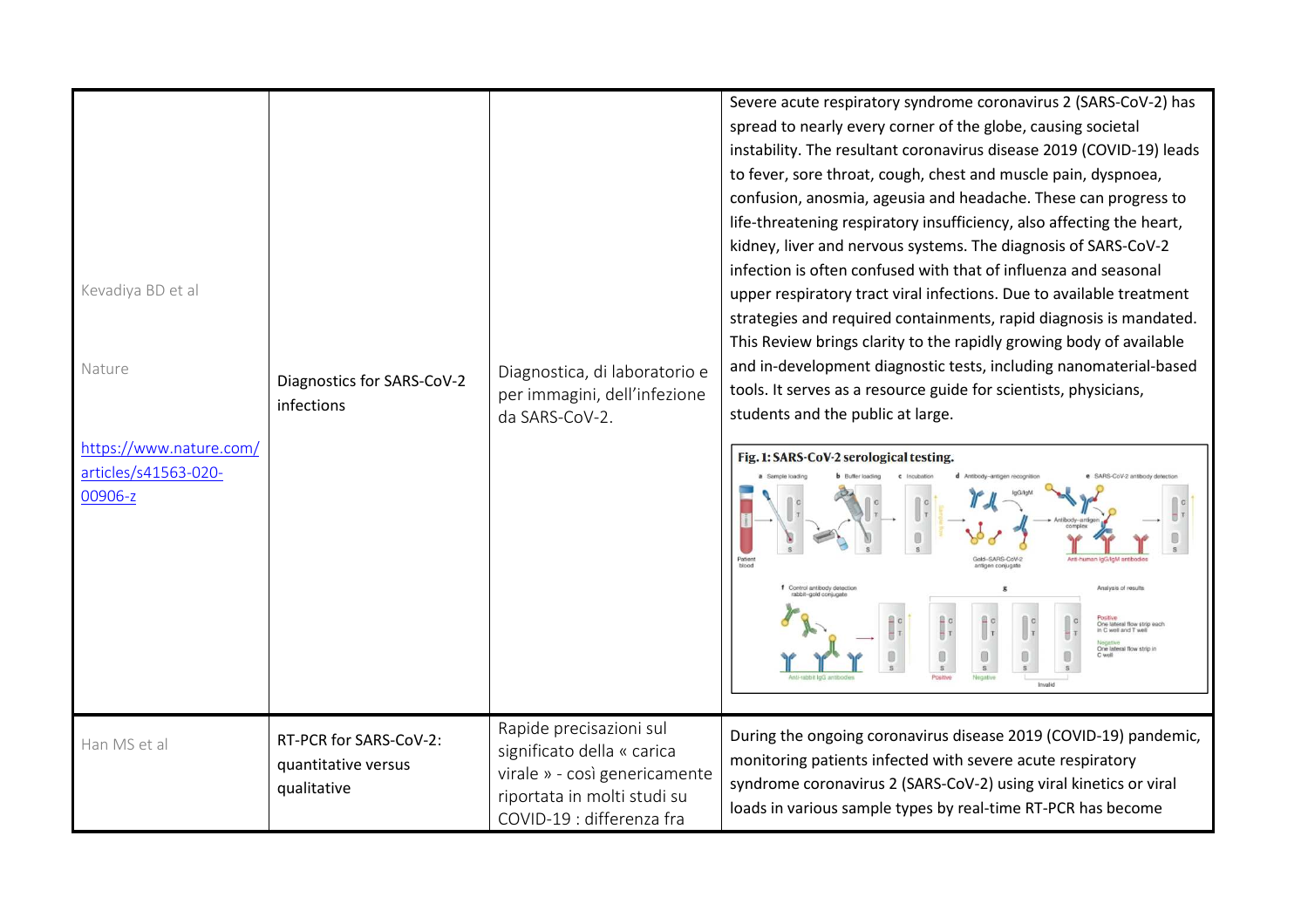| The Lancet<br>https://www.thelancet.co<br>m/journals/laninf/article/<br>PIIS1473-3099(20)30424-<br>2/fulltext                           |                                                                                                         | PCR quantitativa e<br>qualitativa, importanza della<br>curva di calibrazione, unità<br>di misura corrette per ogni<br>campione.                                       | essential. However, understanding whether the RT-PCR test results<br>are interpreted as quantitative, qualitative, or semi-quantitative is<br>important.<br>40<br>$y=-2.515x + 42.83$<br>$35 -$<br>$30 -$<br>$y=-3.095x + 43.69$<br>$25 -$<br>$y=-3.502x + 40.55$<br>$20 -$<br>5<br>15.<br>● Zou et al <sup>2</sup> (N Engl J Med) <sup>*</sup><br>10<br>Chu et al <sup>4</sup> (Clin Chem) <sup>†</sup><br>Chan et al <sup>5</sup> (J Clin Microbiol)‡<br>Log <sub>10</sub> (viral copy number)<br>Figure Standard curves drawn from papers providing serial dilution factors and corresponding Ct in patient samples                                                                                                                                                                                                                                                                                                                                                                                                                                                                                                |
|-----------------------------------------------------------------------------------------------------------------------------------------|---------------------------------------------------------------------------------------------------------|-----------------------------------------------------------------------------------------------------------------------------------------------------------------------|-----------------------------------------------------------------------------------------------------------------------------------------------------------------------------------------------------------------------------------------------------------------------------------------------------------------------------------------------------------------------------------------------------------------------------------------------------------------------------------------------------------------------------------------------------------------------------------------------------------------------------------------------------------------------------------------------------------------------------------------------------------------------------------------------------------------------------------------------------------------------------------------------------------------------------------------------------------------------------------------------------------------------------------------------------------------------------------------------------------------------|
| Saibin W et al<br><b>BMC Pulmonary Medicine</b><br>https://bmcpulmmed.bio<br>medcentral.com/articles/<br>10.1186/s12890-021-<br>01422-9 | Association between<br>peripheral lymphocyte count<br>and the mortality risk of<br>COVID-19 inpatients. | Una conta linfocitaria<br>inferiore a 950/mm3 è<br>associata a maggiore rischio<br>di morte in questa casistica<br>di 134 pazient ricoverati per<br>COVID-19 a Wuhan. | BACKGROUND: To explore the relationship between peripheral<br>lymphocyte counts (PLCs) and the mortality risk of coronavirus<br>disease 2019 (COVID-19), as well as the potential of PLC for<br>predicting COVID-19 hospitalized patients death. METHODS:<br>Baseline characteristics, laboratory tests, imaging examinations, and<br>outcomes of 134 consecutive COVID-19 hospitalized patients were<br>collected from a tertiary hospital in Wuhan city from January 25 to<br>February 24, 2020. Multiple regression analysis was used to analyze<br>the relationship between the PLC at admission and mortality risk in<br>COVID-19 patients and to establish a model for predicting death in<br>COVID-19 hospitalized patients based on PLC. RESULTS: After<br>adjusting for potential confounding factors, we found a non-linear<br>relationship and threshold saturation effect between PLC and<br>mortality risk in COVID-19 patients (infection point of PLC: 0.95 x<br>10(9)/L). Multiple regression analysis showed that when PLCs of<br>COVID-19 patients were lower than 0.95 x 10(9)/L, the patients had |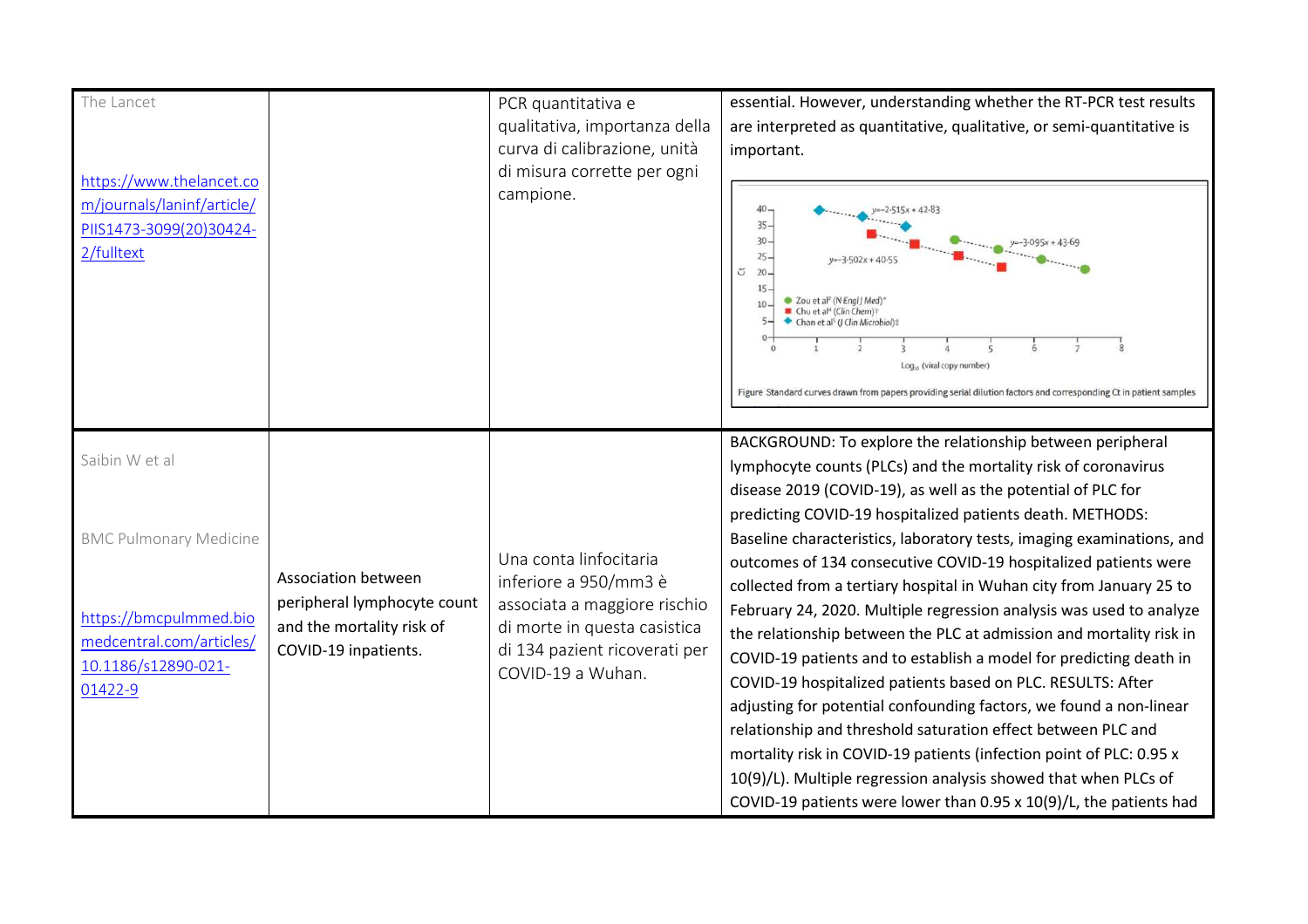a significantly higher mortality risk as compared to COVID-19 patient with PLCs > 0.95 x 10(9)/L (OR 7.27; 95% CI 1.10-48.25). The predictive power of PLC for death in COVID-19 patients (presented as area under the curve) was 0.78. The decision curve analysis showed that PLC had clinical utility for the prediction of death in COVID-19 inpatients. CONCLUSIONS: PLC had a non-linear relationship with mortality risk in COVID-19 inpatients. Reduced PLCs (< 0.95 x 10(9)/L) were associated with an increased mortality risk in COVID-19 inpatients. PLCs also had a potential predictive value for the death of COVID-19 inpatients.

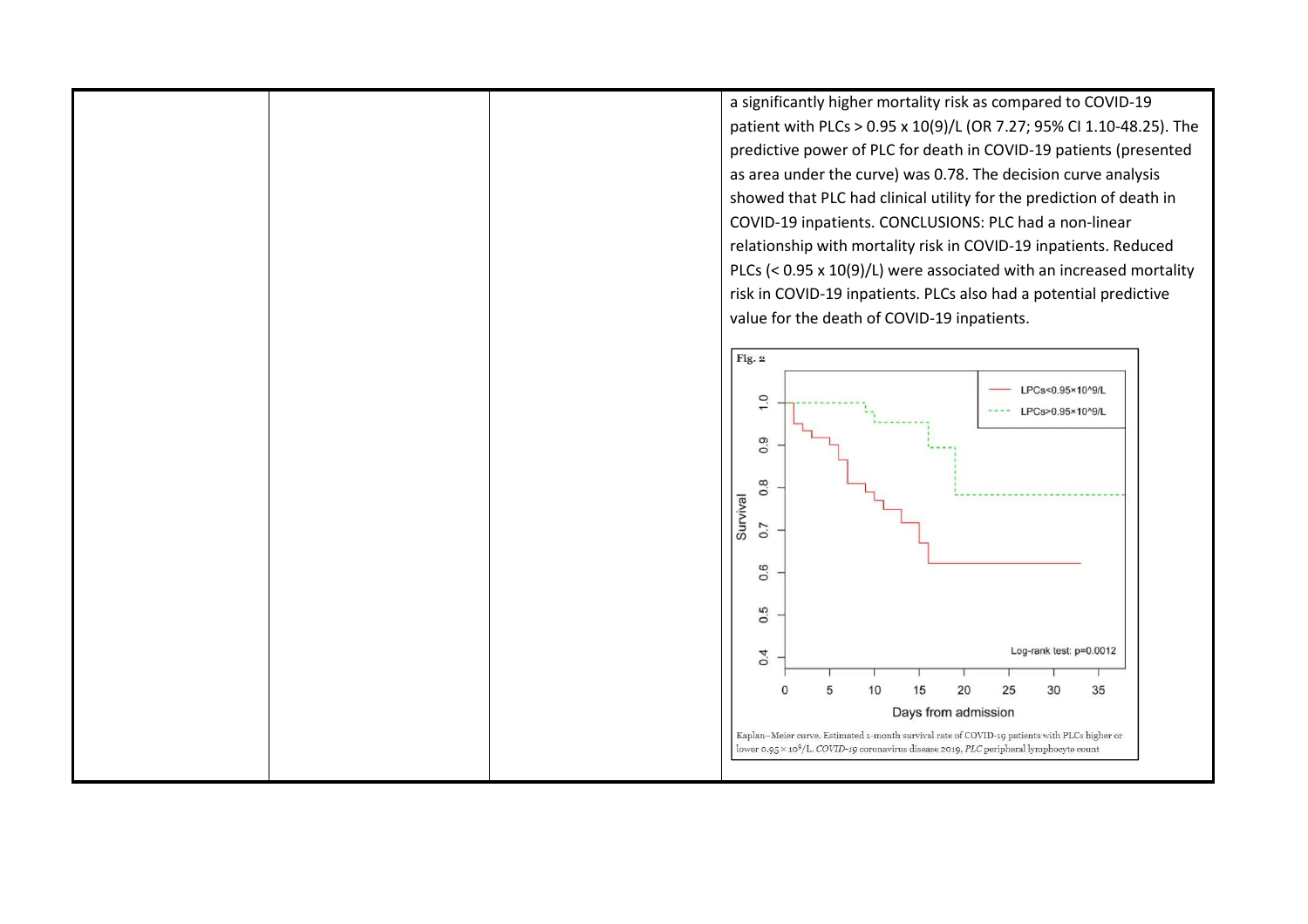|                          |                                                     |                                                         | RATIONALE: Patients with severe coronavirus disease 2019 (COVID-       |
|--------------------------|-----------------------------------------------------|---------------------------------------------------------|------------------------------------------------------------------------|
|                          |                                                     |                                                         | 19) meet clinical criteria for the acute respiratory distress syndrome |
|                          |                                                     |                                                         | (ARDS), yet early reports suggested they differ physiologically and    |
|                          |                                                     |                                                         | clinically from patients with non-COVID-19 ARDS, prompting             |
|                          |                                                     |                                                         | treatment recommendations that deviate from standard evidence-         |
|                          |                                                     |                                                         | based practices for ARDS. OBJECTIVES: To compare respiratory           |
|                          |                                                     |                                                         | physiology, clinical outcomes, and extrapulmonary clinical features    |
|                          |                                                     |                                                         | of severe COVID-19 with non-COVID ARDS. METHODS: We                    |
|                          |                                                     |                                                         | performed a retrospective cohort study, comparing 130 consecutive      |
| Sjoding MW et al         |                                                     | Studio di coorte                                        | mechanically ventilated patients with severe COVID-19 with 382         |
|                          |                                                     | retrospettivo su 130                                    | consecutive mechanically ventilated patients with non-COVID-19         |
|                          |                                                     | pazienti con COVID-19                                   | ARDS. Initial respiratory physiology and 28-day outcomes were          |
|                          | <b>Comparing Clinical Features</b>                  | contro 382 pazienti con                                 | compared. Extrapulmonary manifestations (inflammation,                 |
| Annals of the American   | and Outcomes in                                     | ARDS per altre infezioni,                               | extrapulmonary organ injury, and coagulation) were compared in an      |
| Thoracic Society         | <b>Mechanically Ventilated</b>                      | tutti sottoposti a                                      | exploratory analysis. RESULTS: Comparison of patients with COVID-      |
| https://www.ncbi.nlm.nih | Patients with COVID-19 and<br>the Acute Respiratory | ventilazione meccanica :<br>non si osservano differenze | 19 and non-COVID-19 ARDS suggested small differences in                |
| .gov/research/coronaviru |                                                     |                                                         | respiratory compliance, ventilatory efficiency, and oxygenation. 28-   |
| s/publication/33577740   | Distress Syndrome.                                  | significative nelle                                     | day mortality was 30% in COVID-19 patients and 38% in non-COVID        |
|                          |                                                     | caratteristiche cliniche,                               | ARDS. In adjusted analysis, point estimates of differences in time-to- |
|                          |                                                     | fisiologiche e di outcome.                              | breathing-unassisted at 28 days (adjusted SHR 0.98 [95% CI 0.77-       |
|                          |                                                     |                                                         | 1.26]) and 28-day mortality (risk ratio = 1.01 [95% CI 0.72-1.42])     |
|                          |                                                     |                                                         | were small for COVID-19 vs. non-COVID ARDS, although the               |
|                          |                                                     |                                                         | confidence intervals for these estimates include moderate              |
|                          |                                                     |                                                         | differences. Patients with COVID-19 had lower neutrophil counts        |
|                          |                                                     |                                                         | but did not differ in lymphocyte count or other measures of            |
|                          |                                                     |                                                         | systemic inflammation. CONCLUSIONS: In this single center cohort,      |
|                          |                                                     |                                                         | we found no evidence for large differences between COVID-19 and        |
|                          |                                                     |                                                         | non-COVID ARDS. Many key clinical features of severe COVID-19          |
|                          |                                                     |                                                         | were similar to those of non-COVID-19 ARDS, including respiratory      |
|                          |                                                     |                                                         | physiology and clinical outcomes, although our sample size             |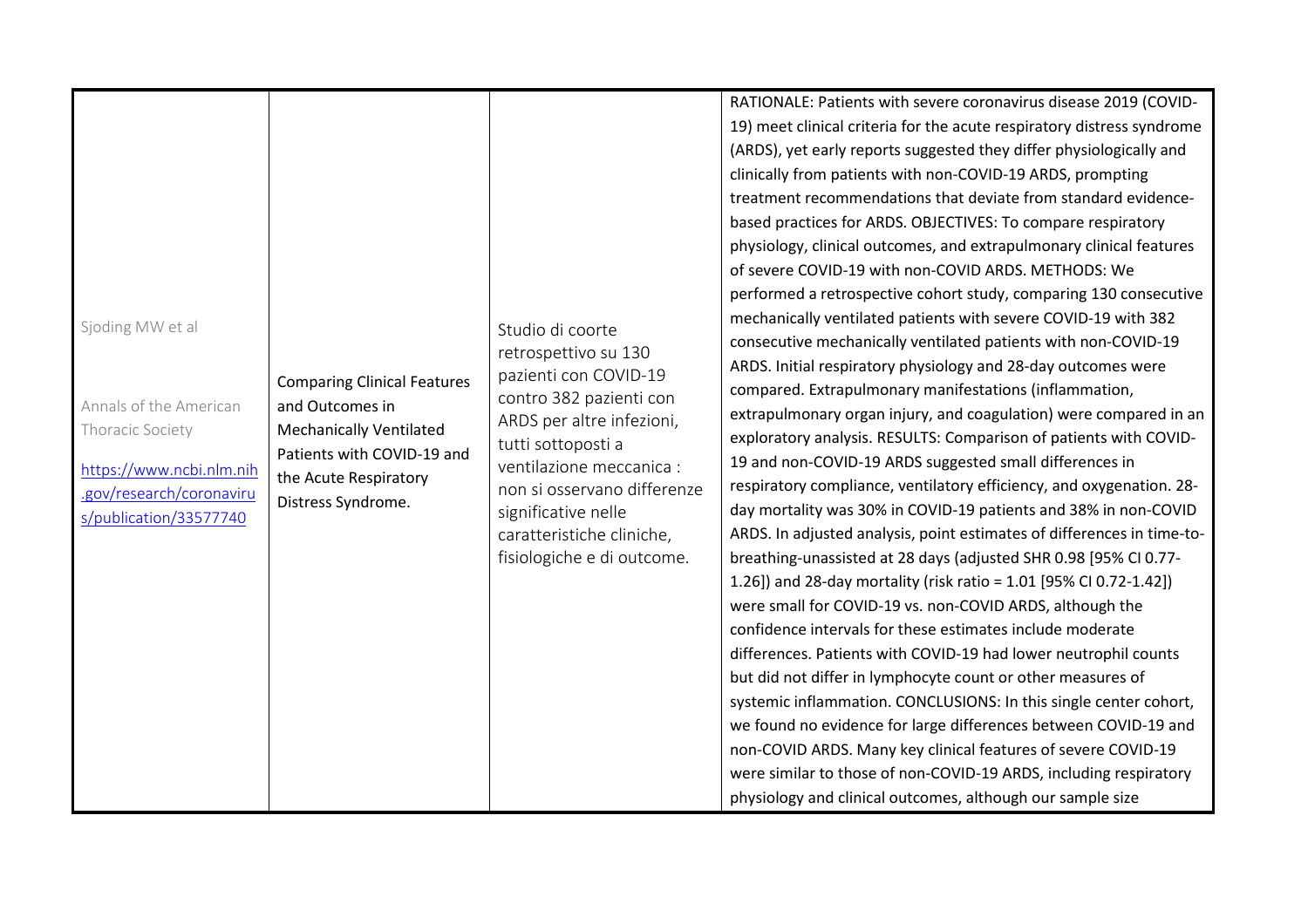|                                                                                                  |                                                                                                                                                   |                                                                                                                                                                                                                                                                                                                                                                   | precludes definitive conclusions. Further studies are needed to<br>define COVID-19-specific pathophysiology before deviation from<br>evidence-based treatment practices can be recommended.<br>To test whether acute infection with B.1.1.7 is associated with                                                                                                                                                                                                                                                                                                                                                                                                                                                                                                                                                                                                                                                                                                                                                                                                                                                                                                                                                                                                                                                              |
|--------------------------------------------------------------------------------------------------|---------------------------------------------------------------------------------------------------------------------------------------------------|-------------------------------------------------------------------------------------------------------------------------------------------------------------------------------------------------------------------------------------------------------------------------------------------------------------------------------------------------------------------|-----------------------------------------------------------------------------------------------------------------------------------------------------------------------------------------------------------------------------------------------------------------------------------------------------------------------------------------------------------------------------------------------------------------------------------------------------------------------------------------------------------------------------------------------------------------------------------------------------------------------------------------------------------------------------------------------------------------------------------------------------------------------------------------------------------------------------------------------------------------------------------------------------------------------------------------------------------------------------------------------------------------------------------------------------------------------------------------------------------------------------------------------------------------------------------------------------------------------------------------------------------------------------------------------------------------------------|
| Kissler SM et al<br>Harvard Library - preprint<br>https://dash.harvard.edu/<br>handle/1/37366884 | Densely sampled viral<br>trajectories suggest longer<br>duration of acute infection<br>with B.1.1.7 variant relative<br>to non-B.1.1.7 SARS-CoV-2 | All'interno di un gruppo di<br>65 individui con infezione da<br>SARS-COV-2 sottoposti a<br>tamponi nasofaringei seriati,<br>i 7 infetti da variante<br>« inglese » mostrano una<br>infezione di più lunga durata<br>(tempo dalla diagnosi alla<br>più alta concentrazione<br>virale nel tampone e ritorno<br>al limite inferiore di<br>individuazione del virus). | higher or more sustained nasopharyngeal viral concentrations, we<br>assessed longitudinal PCR tests performed in a cohort of 65<br>individuals infected with SARS-CoV-2 undergoing daily surveillance<br>testing, including seven in fected with B.1.1.7. For individuals<br>infected with B.1.1.7, the mean duration of the proliferation phase<br>was 5.3 days (90% credible interval [2.7, 7.8]), the mean duration of<br>the clearance phase was 8.0 days [6.1, 9.9], and the mean overall<br>duration of infection (proliferation plus clearance) was 13.3 days<br>[10.1, 16.5]. These compare to a mean proliferation phase of 2.0<br>days [0.7, 3.3], a mean clearance phase of 6.2 days [5.1, 7.1], and a<br>mean duration of infection of 8.2 days [6.5, 9.7] for non-B.1.1.7<br>virus. The peak viral concentration for B.1.1.7 was 19.0 Ct [15.8,<br>22.0] compared to 20.2 Ct [19.0, 21.4] for non-B.1.1.7. This converts<br>to 8.5 log10 RNA copies/ml [7.6, 9.4] for B.1.1.7 and 8.2 log10 RNA<br>copies/ml [7.8, 8.5] for non-B.1.1.7. These data offer evidence that<br>SARS-CoV-2 variant B.1.1.7 may cause longer infections with similar<br>peak viral concentration compared to non-B.1.1.7 SARS-CoV-2. This<br>extended duration may contribute to B.1.1.7 SARS CoV-2's<br>increased transmissibility. |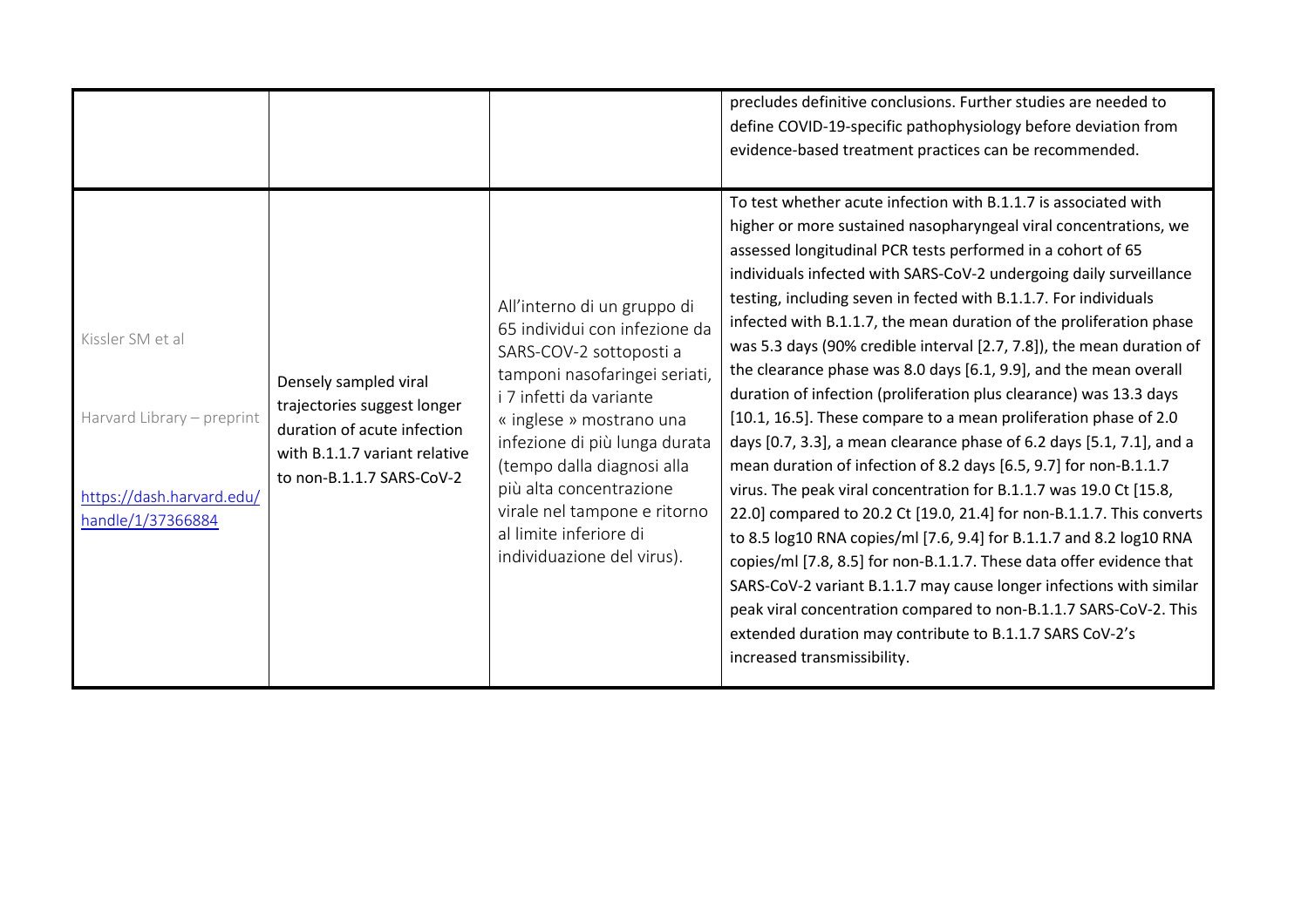|             |                                                                                    |                                                                                                    | A)<br>B)<br>Der<br>Ă<br>Mean proliferation stage duration (days)<br>Mean peak RNA copies per ml<br>D)<br>C)                                                                                                                                                                                                                                                                                                                                                                                                                                                                                                                                                                                                                                                      |
|-------------|------------------------------------------------------------------------------------|----------------------------------------------------------------------------------------------------|------------------------------------------------------------------------------------------------------------------------------------------------------------------------------------------------------------------------------------------------------------------------------------------------------------------------------------------------------------------------------------------------------------------------------------------------------------------------------------------------------------------------------------------------------------------------------------------------------------------------------------------------------------------------------------------------------------------------------------------------------------------|
|             |                                                                                    |                                                                                                    | Mean acute infection duration (days)<br>Mean clearance stage duration (days)                                                                                                                                                                                                                                                                                                                                                                                                                                                                                                                                                                                                                                                                                     |
|             |                                                                                    |                                                                                                    | E)<br>$\overline{c}$<br>Days from peak<br>$-$ non-B.1.1.7<br><b>B.1.1.7</b>                                                                                                                                                                                                                                                                                                                                                                                                                                                                                                                                                                                                                                                                                      |
|             |                                                                                    |                                                                                                    | Figure 1. Estimated viral trajectories for B.1.1.7 and non-B.1.1.7 SARS-CoV-2. Posterior distributions for the mean<br>peak viral concentration (A), mean proliferation duration (B), mean clearance duration (C), mean total duration of acute<br>infection (D), and mean posterior viral concentration trajectory (E) for the B.1.1.7 variant (red) and non-B.1.1.7 SARS-<br>CoV-2 (blue). In (A)-(D), distributions depict kernel density estimates obtained from 2,000 draws from the posterior<br>distributions for each statistic. Points depict the individual-level posterior means for each statistic. In (E), solid lines<br>depict the estimated mean viral trajectory. Shaded bands depict the 90% credible intervals for the mean viral trajectory. |
| Liu Y et al | Neutralizing Activity of<br>BNT162b2-Elicited Serum -<br><b>Preliminary Report</b> | Riduzione della<br>neutralizzazione da parte<br>del siero di individui<br>sottoposti a due dosi di | BNT162b2 is a nucleoside-modified RNA vaccine expressing the full-<br>length prefusion spike glycoprotein (S) of severe acute respiratory<br>syndrome coronavirus 2 (SARS-CoV-2). In a randomized, placebo-<br>controlled clinical trial involving approximately 44,000 participants,                                                                                                                                                                                                                                                                                                                                                                                                                                                                            |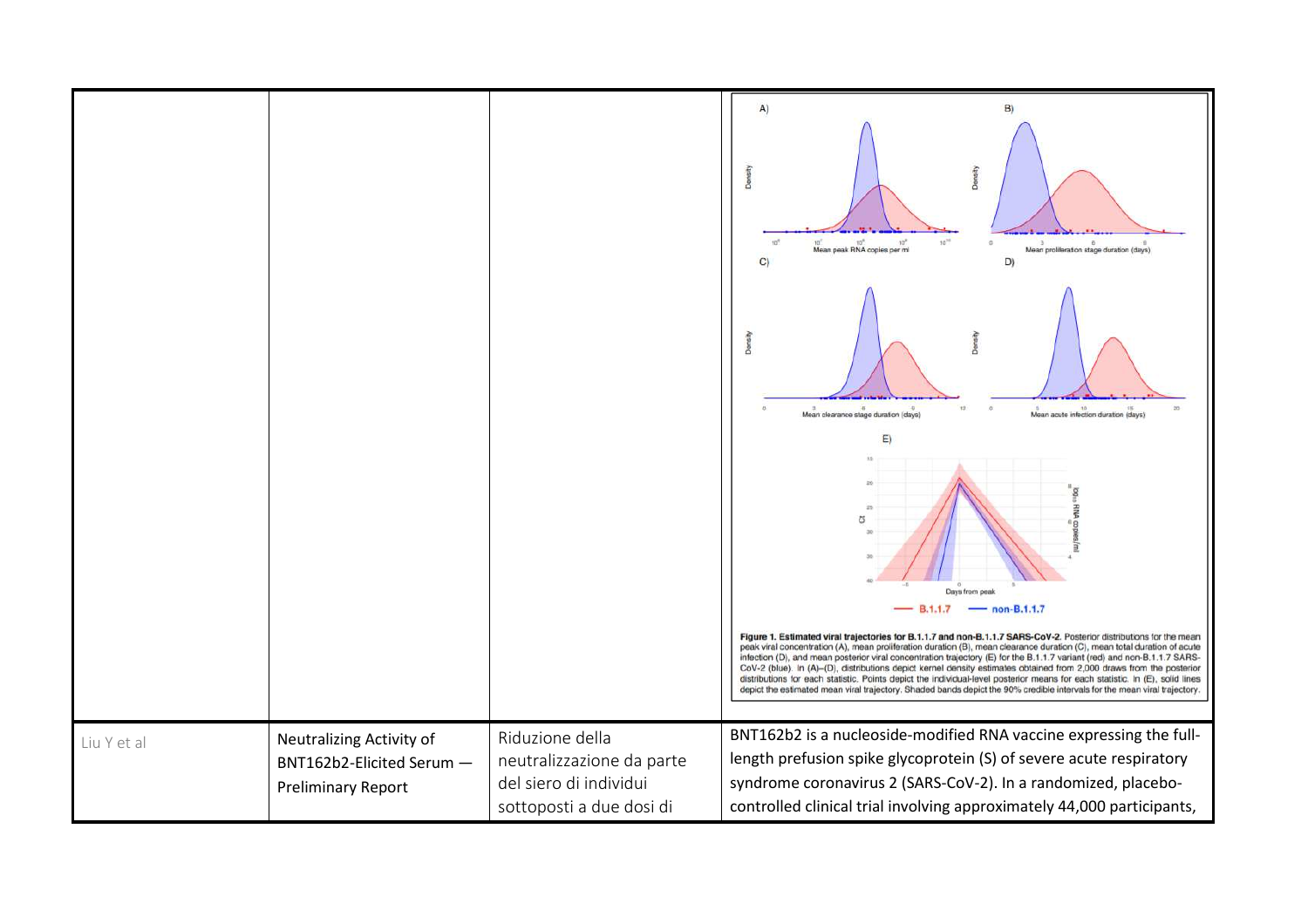| NEJM<br>https://www.nejm.org/do<br>i/full/10.1056/NEJMc210<br>2017?query=featured_ho<br>me               |                                                                                                | vaccino BNT162b2 (Pfizer)<br>nei confronti di SARS-CoV-2<br>portatore delle mutazioni<br>tipiche della variante<br>B.1.135 (« sudafricana »)<br>rispetto al wild-type, al<br>portatore di D614G e al<br>portatore di mutazioni del<br>solo dominio N-terminale<br>della proteina spike. Il<br>significato in vivo di tale<br>risultato rimane da stabilire. | immunization conferred 95% efficacy against coronavirus disease<br>2019 (Covid-19).<br>c<br>$2048 -$<br>P < 0.001<br>$1024 -$<br>$512 -$<br>PRNT <sub>50</sub> (log <sub>2</sub> )<br>$256 -$<br>$128 -$<br>$64-$<br>$32 -$                                                                                                                                                                                                                                                                                                                   |
|----------------------------------------------------------------------------------------------------------|------------------------------------------------------------------------------------------------|-------------------------------------------------------------------------------------------------------------------------------------------------------------------------------------------------------------------------------------------------------------------------------------------------------------------------------------------------------------|-----------------------------------------------------------------------------------------------------------------------------------------------------------------------------------------------------------------------------------------------------------------------------------------------------------------------------------------------------------------------------------------------------------------------------------------------------------------------------------------------------------------------------------------------|
| Wu K et al<br>NEJM<br>https://www.nejm.org/do<br>i/full/10.1056/NEJMc210<br>2179?query=featured ho<br>me | <b>Serum Neutralizing Activity</b><br>Elicited by mRNA-1273<br>Vaccine - Preliminary<br>Report | Ridotta attività<br>neutralizzante del siero di<br>pazienti sottoposti a vaccino<br>mRNA-1273 (Moderna) nei<br>confronti della variante di<br>SARS-COV-2 B.1.135<br>(« sudafricana ») di SARS-<br>CoV-2, mentre è conservata<br>l'attività nei confronti di<br>B.1.1.7 (variante<br>« inglese »), rispetto alla<br>vecchia D614G. Come nello                | The mRNA-1273 vaccine against SARS-CoV-2 elicited high<br>neutralizing-antibody titers in phase 1 trial participants and has<br>been shown to be highly efficacious in preventing symptomatic<br>Covid-19 disease and severe disease. The recent emergence of<br>SARS-CoV-2 variants in the United Kingdom (the B.1.1.7 lineage) and<br>in South Africa (the B.1.351 lineage) has led to concerns about<br>increased transmission and the potential of these variants to<br>circumvent immunity elicited by natural infection or vaccination. |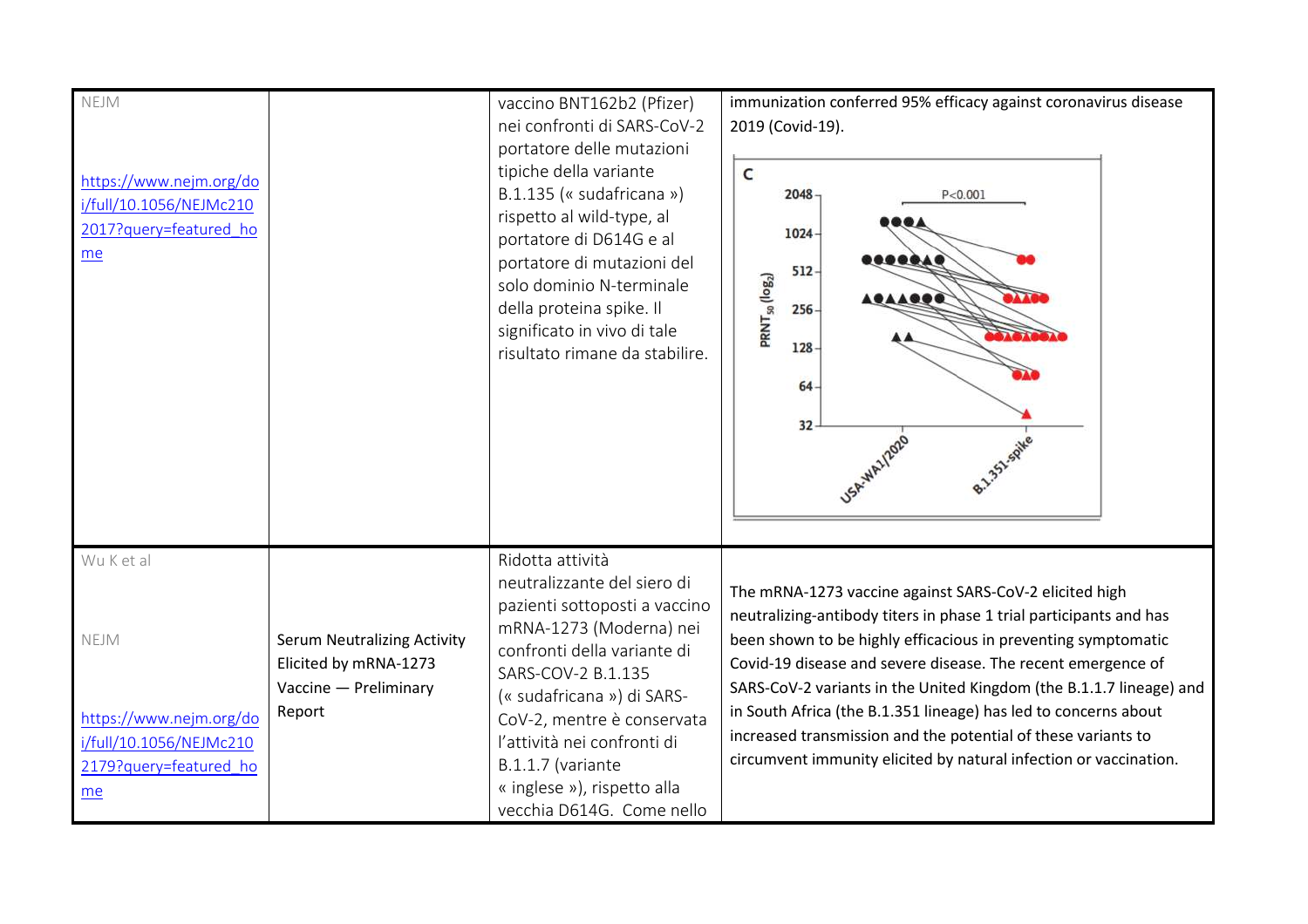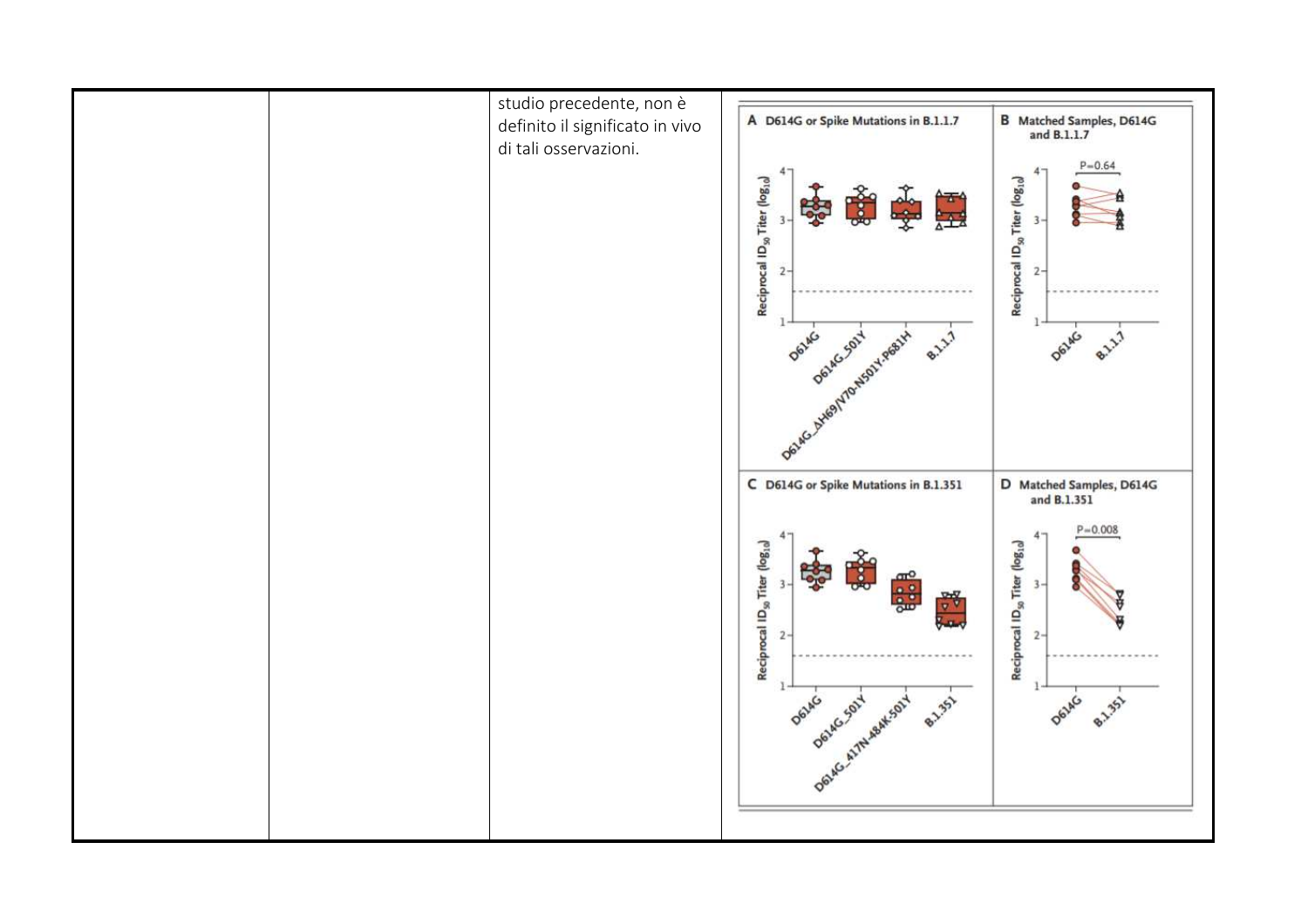| Huang B et al<br>bioRXiv<br>https://www.biorxiv.org/c<br>ontent/10.1101/2021.02.<br>01.429069v1 | <b>Neutralization of SARS-CoV-2</b><br>VOC 501Y.V2 by human<br>antisera elicited by both<br>inactivated BBIBP-CorV and<br>recombinant dimeric RBD<br>ZF2001 vaccines | Il vaccino inattivato BBIBP-<br>CorV e il vaccino a subunità<br>ZF2001, entrambi di<br>produzione cinese,<br>inducono anticorpi in grado<br>di neutralizzare la variante<br>501Y.V2 (« sudafricana ») di<br>SARS-CoV-2 in base ai<br>risultati di questo studio<br>condotto su 12 sieri di<br>persone immunizzate per<br>ciascuno dei due vaccini. | Recently, the emerged and rapidly spreading SARS-CoV-2 variant of<br>concern (VOC) 501Y.V2 with 10 amino acids in spike protein were<br>found to escape host immunity induced by infection or vaccination.<br>Global concerns have been raised for its potential to affect vaccine<br>efficacy. Here, we evaluated the neutralization activities of two<br>vaccines developed in China against 501Y.V2. One is licensed<br>inactivated vaccine BBIBP-CorV and the other one is recombinant<br>dimeric receptor-binding domain (RBD) vaccine ZF2001.<br>Encouragingly, both vaccines largely preserved neutralizing titres,<br>with slightly reduction, against 501Y.V2 authentic virus compare to<br>their titres against both original SARS-CoV-2 and the currently<br>circulating D614G virus. These data indicated that 501Y.V2 variant<br>will not escape the immunity induced by vaccines targeting whole<br>virus or RBD.<br>в<br>A<br>RBD protein vaccine (ZF2001)<br>Inactivated vaccine (BBIBP-CorV)<br>x 1.6<br>x 1.6<br>$P = 0.04$<br>$P = 0.12$<br>$P = 0.25$<br>$P = 0.30$<br>$P = 0.92$<br>$P = 0.57$<br>512<br>titer<br>93.2<br>$256 -$<br>70.9<br>$256 -$<br>50% Neutralization<br>Neutralizatio<br>$128 -$<br>$128 -$<br>$\frac{\partial \mathbf{q}}{\partial \mathbf{b}}$<br>绿<br>64<br>64<br>$32 -$<br>$32 -$<br>$16-$<br><b>2605</b><br>BJ010614G)<br>902 (WT)<br>BJ010614G)<br>245<br>acc teary val<br>GDPCC (501Y-12) |
|-------------------------------------------------------------------------------------------------|----------------------------------------------------------------------------------------------------------------------------------------------------------------------|----------------------------------------------------------------------------------------------------------------------------------------------------------------------------------------------------------------------------------------------------------------------------------------------------------------------------------------------------|---------------------------------------------------------------------------------------------------------------------------------------------------------------------------------------------------------------------------------------------------------------------------------------------------------------------------------------------------------------------------------------------------------------------------------------------------------------------------------------------------------------------------------------------------------------------------------------------------------------------------------------------------------------------------------------------------------------------------------------------------------------------------------------------------------------------------------------------------------------------------------------------------------------------------------------------------------------------------------------------------------------------------------------------------------------------------------------------------------------------------------------------------------------------------------------------------------------------------------------------------------------------------------------------------------------------------------------------------------------------------------------------------------------------------------------------|
|-------------------------------------------------------------------------------------------------|----------------------------------------------------------------------------------------------------------------------------------------------------------------------|----------------------------------------------------------------------------------------------------------------------------------------------------------------------------------------------------------------------------------------------------------------------------------------------------------------------------------------------------|---------------------------------------------------------------------------------------------------------------------------------------------------------------------------------------------------------------------------------------------------------------------------------------------------------------------------------------------------------------------------------------------------------------------------------------------------------------------------------------------------------------------------------------------------------------------------------------------------------------------------------------------------------------------------------------------------------------------------------------------------------------------------------------------------------------------------------------------------------------------------------------------------------------------------------------------------------------------------------------------------------------------------------------------------------------------------------------------------------------------------------------------------------------------------------------------------------------------------------------------------------------------------------------------------------------------------------------------------------------------------------------------------------------------------------------------|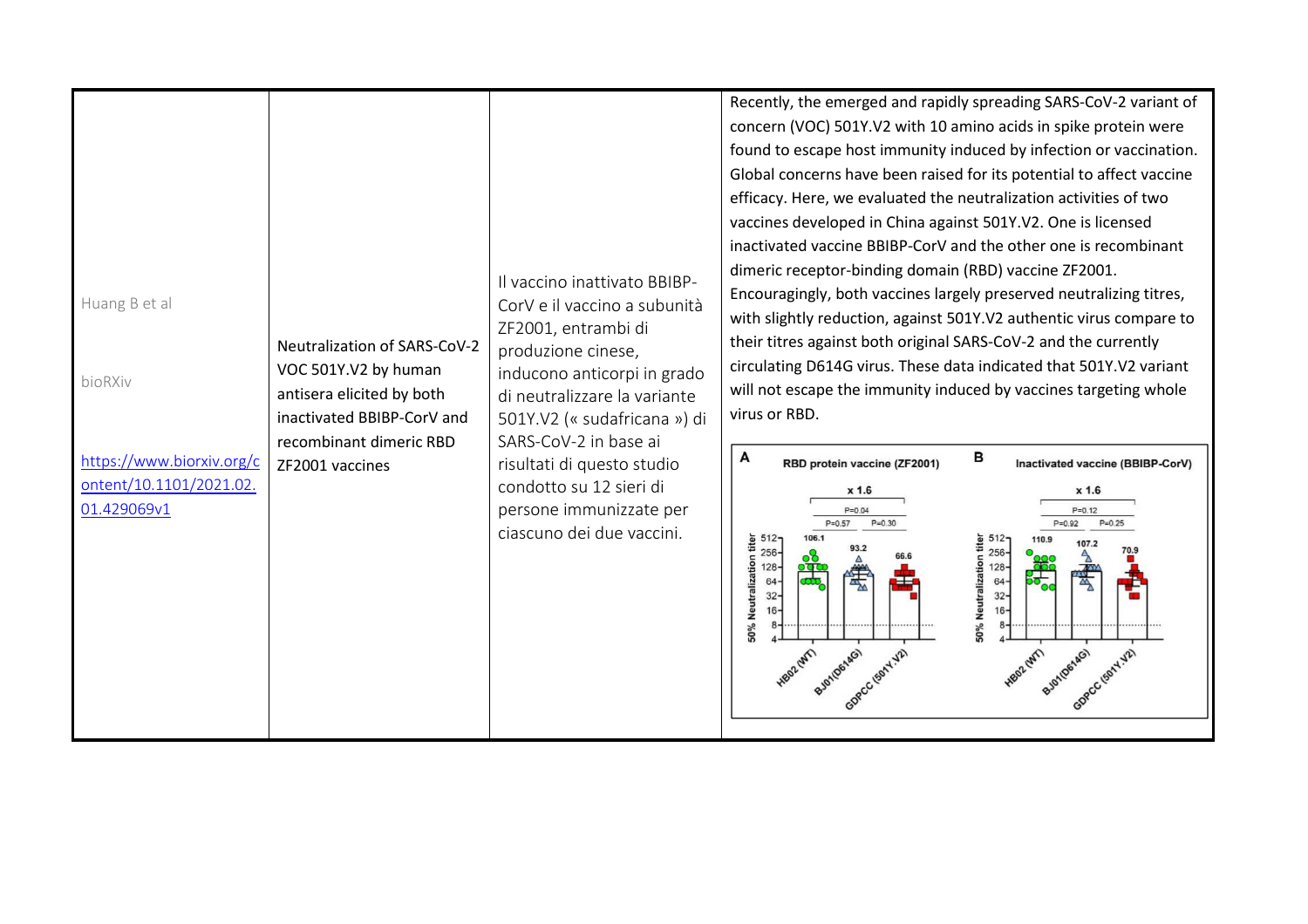| Schultze JL et al<br>Cell<br>https://www.cell.com/cell<br>/fulltext/S0092-<br>8674(21)00218-X | COVID-19 and the human<br>innate immune system | Interazione della risposta<br>innata con SARS-CoV-2. | The introduction of SARS-CoV-2 into the human population<br>represents a tremendous medical and economical crisis. Innate<br>immunity - as the first line of defense of our immune system - plays<br>a central role in combating this novel virus. Here, we provide a<br>conceptual framework for the interaction of the human innate<br>immune system with SARS-CoV-2 to link the clinical observations<br>with experimental findings that have been made during the first<br>year of the pandemic. We review evidence that variability in innate<br>immune system components among humans is a main contributor<br>to the heterogeneous disease courses observed for COVID-19, the<br>disease spectrum induced by SARS-CoV-2. A better understanding of<br>the pathophysiological mechanisms observed for cells and soluble<br>mediators involved in innate immunity is a prerequisite for the<br>development of diagnostic markers and therapeutic strategies<br>targeting COVID-19. However, this will also require additional<br>studies addressing causality of events, which is so far lacking<br>behind. |
|-----------------------------------------------------------------------------------------------|------------------------------------------------|------------------------------------------------------|------------------------------------------------------------------------------------------------------------------------------------------------------------------------------------------------------------------------------------------------------------------------------------------------------------------------------------------------------------------------------------------------------------------------------------------------------------------------------------------------------------------------------------------------------------------------------------------------------------------------------------------------------------------------------------------------------------------------------------------------------------------------------------------------------------------------------------------------------------------------------------------------------------------------------------------------------------------------------------------------------------------------------------------------------------------------------------------------------------------|
|-----------------------------------------------------------------------------------------------|------------------------------------------------|------------------------------------------------------|------------------------------------------------------------------------------------------------------------------------------------------------------------------------------------------------------------------------------------------------------------------------------------------------------------------------------------------------------------------------------------------------------------------------------------------------------------------------------------------------------------------------------------------------------------------------------------------------------------------------------------------------------------------------------------------------------------------------------------------------------------------------------------------------------------------------------------------------------------------------------------------------------------------------------------------------------------------------------------------------------------------------------------------------------------------------------------------------------------------|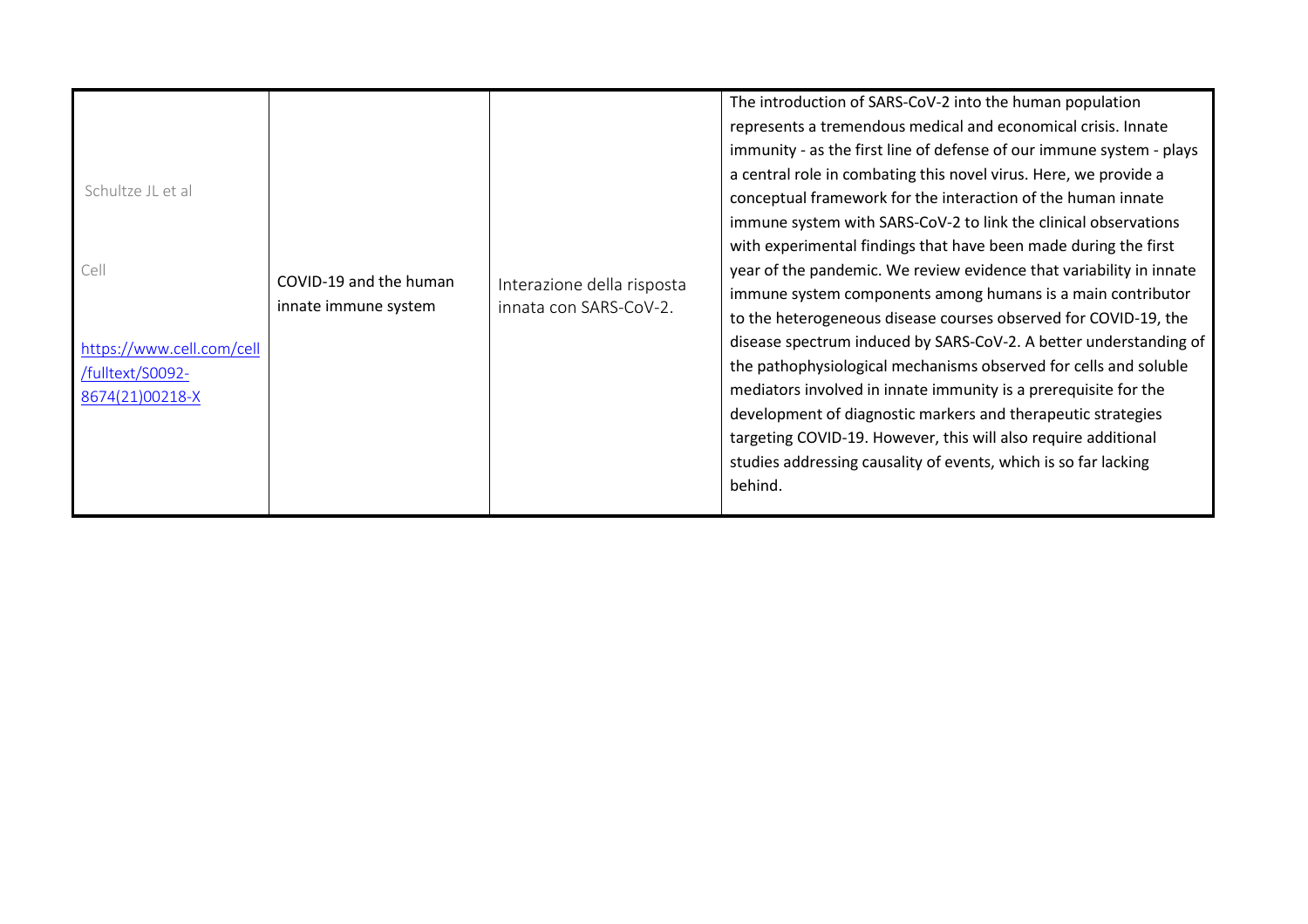|                                                                                             |                                                                                                                                                                      |                                                                                                                                                                                                                                                                                                | Pha.<br>Phase 2<br>local innate immune response<br>Phase 3<br>systemic impac<br>days from<br>symptom $\textcircled{1}$<br>21<br>? days<br>onset<br>week 1<br>week 2<br>week 3<br>week 4<br>'early' 2<br>'late' 3<br>viral<br>virus replication in airway epithelial cells<br>infection<br>onset of<br>symptoms<br>admissior<br>to hospital<br>detection<br>of virus<br>mild to moderate<br>onset of local<br>$6$<br>type I/III IFN<br>immune response<br>activation of innate<br>immunity in nasal cavity<br>chemokines (CCL2, CCL3, CCL5, IP-10, )<br>and / or the lung<br>IL-1a, IL-1ß, IL-17, IL-12, IFNa, IFNy, IL-6, TNF, IL-10<br>(8)<br>systemic impact<br>amplification<br>IL-6, TNF, IL-10, IL-1a, IL-1ß, IL-17, IL-12, IFNa, IFNy, TPO, IL-33, many chemokines<br>viral sepsis<br>(10)<br>IFNy, IL-6, TNF, TSLP, TPO, IL-16, IL-23, IL-33<br>ARDS, fatal outcome |
|---------------------------------------------------------------------------------------------|----------------------------------------------------------------------------------------------------------------------------------------------------------------------|------------------------------------------------------------------------------------------------------------------------------------------------------------------------------------------------------------------------------------------------------------------------------------------------|----------------------------------------------------------------------------------------------------------------------------------------------------------------------------------------------------------------------------------------------------------------------------------------------------------------------------------------------------------------------------------------------------------------------------------------------------------------------------------------------------------------------------------------------------------------------------------------------------------------------------------------------------------------------------------------------------------------------------------------------------------------------------------------------------------------------------------------------------------------------------|
| Murai IH et al<br>JAMA<br>https://jamanetwork.com<br>/journals/jama/fullarticle/<br>2776738 | <b>Effect of a Single High Dose</b><br>of Vitamin D3 on Hospital<br>Length of Stay in Patients<br>With Moderate to Severe<br>COVID-19<br>A Randomized Clinical Trial | Trial clinico su 237 pazienti<br>ricoverati per COVID-19 in<br>Brasile : la somministrazione<br>di 200 000 UI di vitamina D3<br>non modifica la durata del<br>ricovero, il rischio di<br>trasferimento in terapia<br>intensiva, di ventilazione<br>meccanica o di decesso<br>intraospedaliero. | Importance The efficacy of vitamin D3 supplementation in<br>coronavirus disease 2019 (COVID-19) remains unclear.<br>Objective To investigate the effect of a single high dose of vitamin<br>D3 on hospital length of stay in patients with COVID-19.<br>Design, Setting, and Participants This was a multicenter, double-<br>blind, randomized, placebo-controlled trial conducted in 2 sites in<br>Sao Paulo, Brazil. The study included 240 hospitalized patients with<br>COVID-19 who were moderately to severely ill at the time of<br>enrollment from June 2, 2020, to August 27, 2020. The final follow-<br>up was on October 7, 2020.<br>Interventions Patients were randomly assigned to receive a single<br>oral dose of 200 000 IU of vitamin D3 (n = 120) or placebo (n = 120).                                                                                 |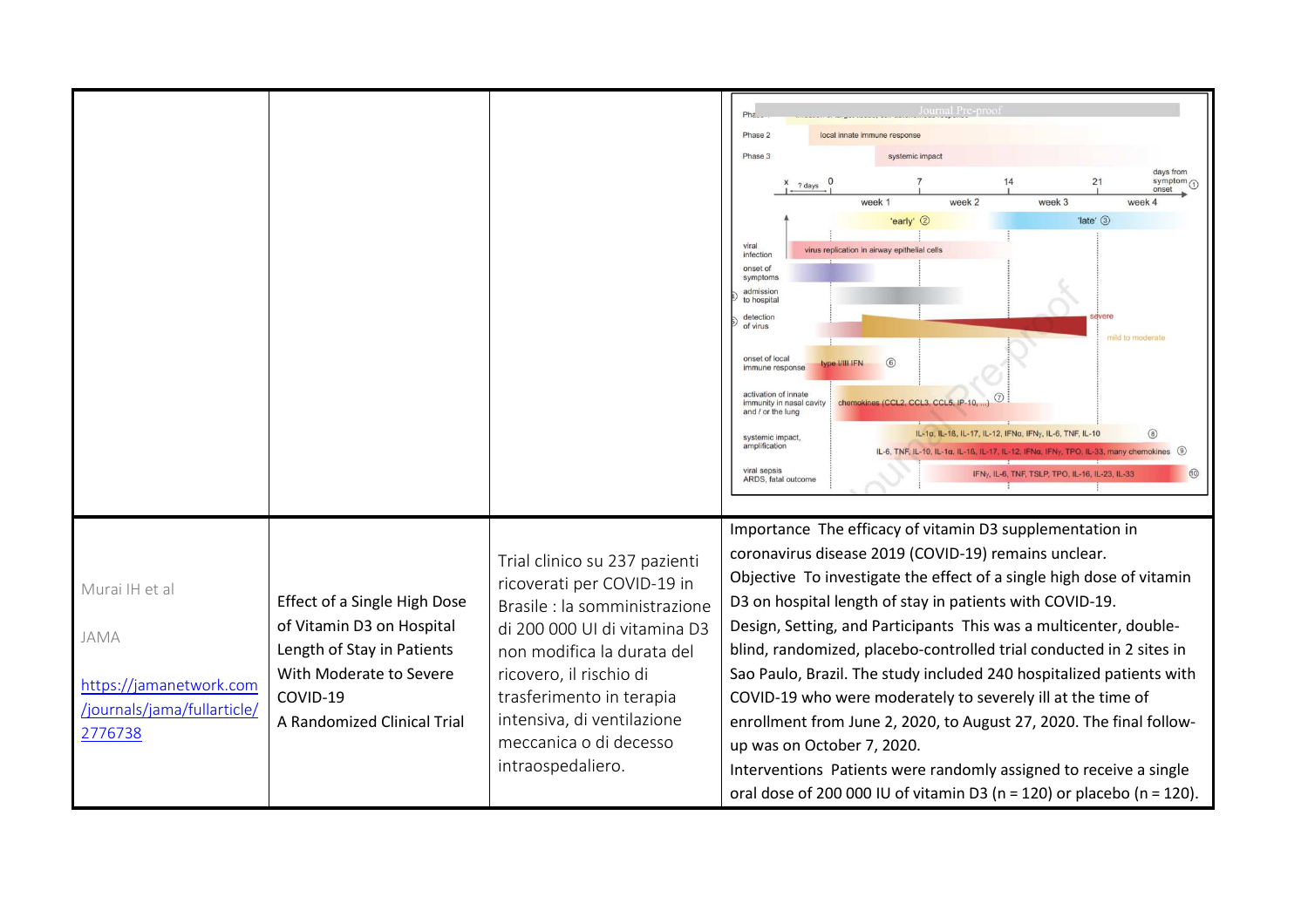|  | Main Outcomes and Measures The primary outcome was length of          |
|--|-----------------------------------------------------------------------|
|  | stay, defined as the time from the date of randomization to hospital  |
|  | discharge. Prespecified secondary outcomes included mortality         |
|  | during hospitalization; the number of patients admitted to the        |
|  | intensive care unit; the number of patients who required              |
|  | mechanical ventilation and the duration of mechanical ventilation;    |
|  | and serum levels of 25-hydroxyvitamin D, total calcium, creatinine,   |
|  | and C-reactive protein.                                               |
|  | Results Of 240 randomized patients, 237 were included in the          |
|  | primary analysis (mean [SD] age, 56.2 [14.4] years; 104 [43.9%]       |
|  | women; mean [SD] baseline 25-hydroxyvitamin D level, 20.9 [9.2]       |
|  | ng/mL). Median (interquartile range) length of stay was not           |
|  | significantly different between the vitamin D3 (7.0 [4.0-10.0] days)  |
|  | and placebo groups (7.0 [5.0-13.0] days) (log-rank $P = .59$ ;        |
|  | unadjusted hazard ratio for hospital discharge, 1.07 [95% CI, 0.82-   |
|  | 1.39]; $P = .62$ ). The difference between the vitamin D3 group and   |
|  | the placebo group was not significant for in-hospital mortality (7.6% |
|  | vs 5.1%; difference, 2.5% [95% CI, -4.1% to 9.2%]; P = .43),          |
|  | admission to the intensive care unit (16.0% vs 21.2%; difference, -   |
|  | 5.2% [95% CI, -15.1% to 4.7%]; P = .30), or need for mechanical       |
|  | ventilation (7.6% vs 14.4%; difference, -6.8% [95% CI, -15.1% to      |
|  | 1.2%]; P = .09). Mean serum levels of 25-hydroxyvitamin D             |
|  | significantly increased after a single dose of vitamin D3 vs placebo  |
|  | (44.4 ng/mL vs 19.8 ng/mL; difference, 24.1 ng/mL [95% CI, 19.5-      |
|  | 28.7]; P < .001). There were no adverse events, but an episode of     |
|  | vomiting was associated with the intervention.                        |
|  | Conclusions and Relevance Among hospitalized patients with            |
|  | COVID-19, a single high dose of vitamin D3, compared with placebo,    |
|  | did not significantly reduce hospital length of stay. The findings do |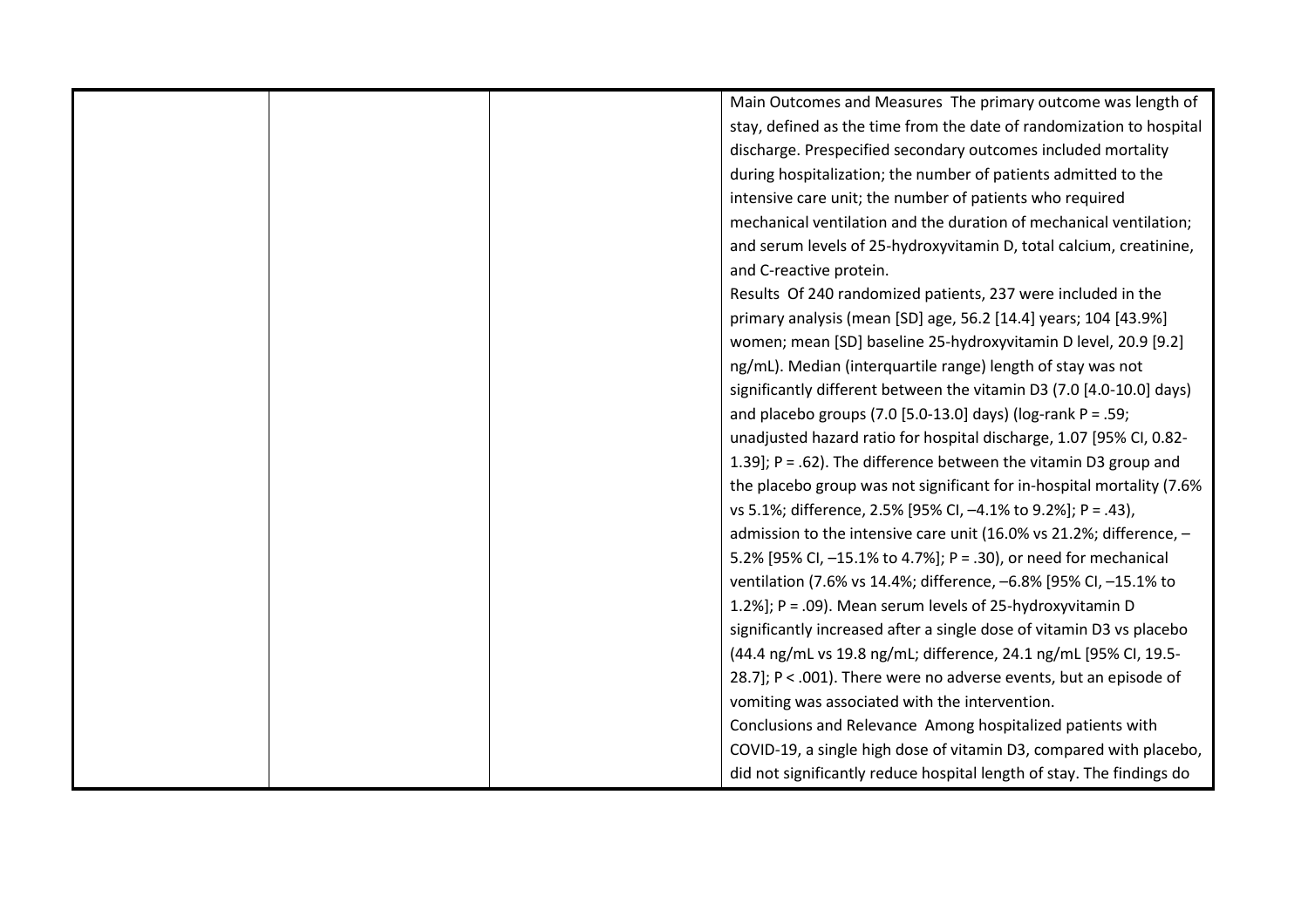|                                        |                                   |                                                                                          | not support the use of a high dose of vitamin D3 for treatment of                                                                                                                                                                                                                                                                                                                                                                                                                                               |
|----------------------------------------|-----------------------------------|------------------------------------------------------------------------------------------|-----------------------------------------------------------------------------------------------------------------------------------------------------------------------------------------------------------------------------------------------------------------------------------------------------------------------------------------------------------------------------------------------------------------------------------------------------------------------------------------------------------------|
|                                        |                                   |                                                                                          | moderate to severe COVID-19.                                                                                                                                                                                                                                                                                                                                                                                                                                                                                    |
|                                        |                                   |                                                                                          | Figure 2. Hospital Discharge in a Study of the Effect of a High Dose of Vitamin D <sub>3</sub> on Patients With Moder-<br>ate to Severe Coronavirus Disease 2019                                                                                                                                                                                                                                                                                                                                                |
|                                        |                                   |                                                                                          | A All patients<br>B Patients with 25-hydroxyvitamin D deficiency                                                                                                                                                                                                                                                                                                                                                                                                                                                |
|                                        |                                   |                                                                                          | 0.8<br>Vitam<br>0.6<br>0.6<br>0.4<br>0.4<br>0.2<br>0.2<br>Log-rank $P = .59$<br>Log-rank $P = .59$<br>Hazard ratio, 1.07 (95% CI, 0.82-1.39)<br>Hazard ratio, 0.91 (95% CI, 0.62-1.32)<br>10<br>nath of st<br>length of stay                                                                                                                                                                                                                                                                                    |
|                                        |                                   |                                                                                          | No. of patients at risk<br>o, of patients at ris<br>Vitamin $D_3$ 119<br>Vitamin D <sub>2</sub> 57<br>Placebo                                                                                                                                                                                                                                                                                                                                                                                                   |
|                                        |                                   |                                                                                          | Vertical bars represent single censored events. A, The median (interquartile range) observation time was not significantly dif-<br>ferent between the vitamin D <sub>3</sub> group (7.0 [4.0-10.0] d) and the placebo group (7.0 [5.0-13.0] d). B, Among the patients with<br>25-hydroxyvitamin D deficiency, there was no significant difference observed in the median (interquartile range) observation<br>time between the vitamin $D_3$ group (8.0 [4.0-11.5] d) and the placebo group (7.0 [6.0-13.3] d). |
|                                        |                                   |                                                                                          | The coronavirus disease 2019 (COVID-19) pandemic has raised                                                                                                                                                                                                                                                                                                                                                                                                                                                     |
|                                        |                                   |                                                                                          | concern regarding the capacity to provide care for a surge of                                                                                                                                                                                                                                                                                                                                                                                                                                                   |
|                                        |                                   |                                                                                          | critically ill patients that might require excluding patients with a low                                                                                                                                                                                                                                                                                                                                                                                                                                        |
|                                        |                                   |                                                                                          | probability of short-term survival from receiving mechanical                                                                                                                                                                                                                                                                                                                                                                                                                                                    |
| Raschke RA et al                       | Discriminant Accuracy of the      | Studio retrospettivo su 674                                                              | ventilation. A survey identified 26 unique COVID-19 triage policies,                                                                                                                                                                                                                                                                                                                                                                                                                                            |
|                                        | <b>SOFA Score for Determining</b> | pazienti ricoverati in terapia<br>intensiva e sottoposti a<br>ventilazione meccanica per | of which 20 used some form of the Sequential Organ Failure                                                                                                                                                                                                                                                                                                                                                                                                                                                      |
| JAMA                                   | the Probable Mortality of         |                                                                                          | Assessment (SOFA) score.                                                                                                                                                                                                                                                                                                                                                                                                                                                                                        |
|                                        | Patients With COVID-19            | COVID-19 : il punteggio                                                                  | However, studies performed in 2016 and 2017 have shown only                                                                                                                                                                                                                                                                                                                                                                                                                                                     |
| https://jamanetwork.com                | <b>Pneumonia Requiring</b>        | SOFA non è accurato per                                                                  | moderate discriminant accuracy of the SOFA score for predicting                                                                                                                                                                                                                                                                                                                                                                                                                                                 |
| /journals/jama/fullarticle/<br>2776737 | <b>Mechanical Ventilation</b>     | predire la mortalità in                                                                  | survival in intensive care unit (ICU) patients with sepsis and an area                                                                                                                                                                                                                                                                                                                                                                                                                                          |
|                                        |                                   | questa popolazione.                                                                      | under the receiver operating characteristic curve (AUROC) of 0.74                                                                                                                                                                                                                                                                                                                                                                                                                                               |
|                                        |                                   |                                                                                          | to 0.75.3,4 We hypothesized that the SOFA score might be less                                                                                                                                                                                                                                                                                                                                                                                                                                                   |
|                                        |                                   |                                                                                          | accurate in patients requiring mechanical ventilation for COVID-19<br>pneumonia because such patients generally have severe single-                                                                                                                                                                                                                                                                                                                                                                             |
|                                        |                                   |                                                                                          |                                                                                                                                                                                                                                                                                                                                                                                                                                                                                                                 |
|                                        |                                   |                                                                                          | organ dysfunction and less variation in SOFA scores.                                                                                                                                                                                                                                                                                                                                                                                                                                                            |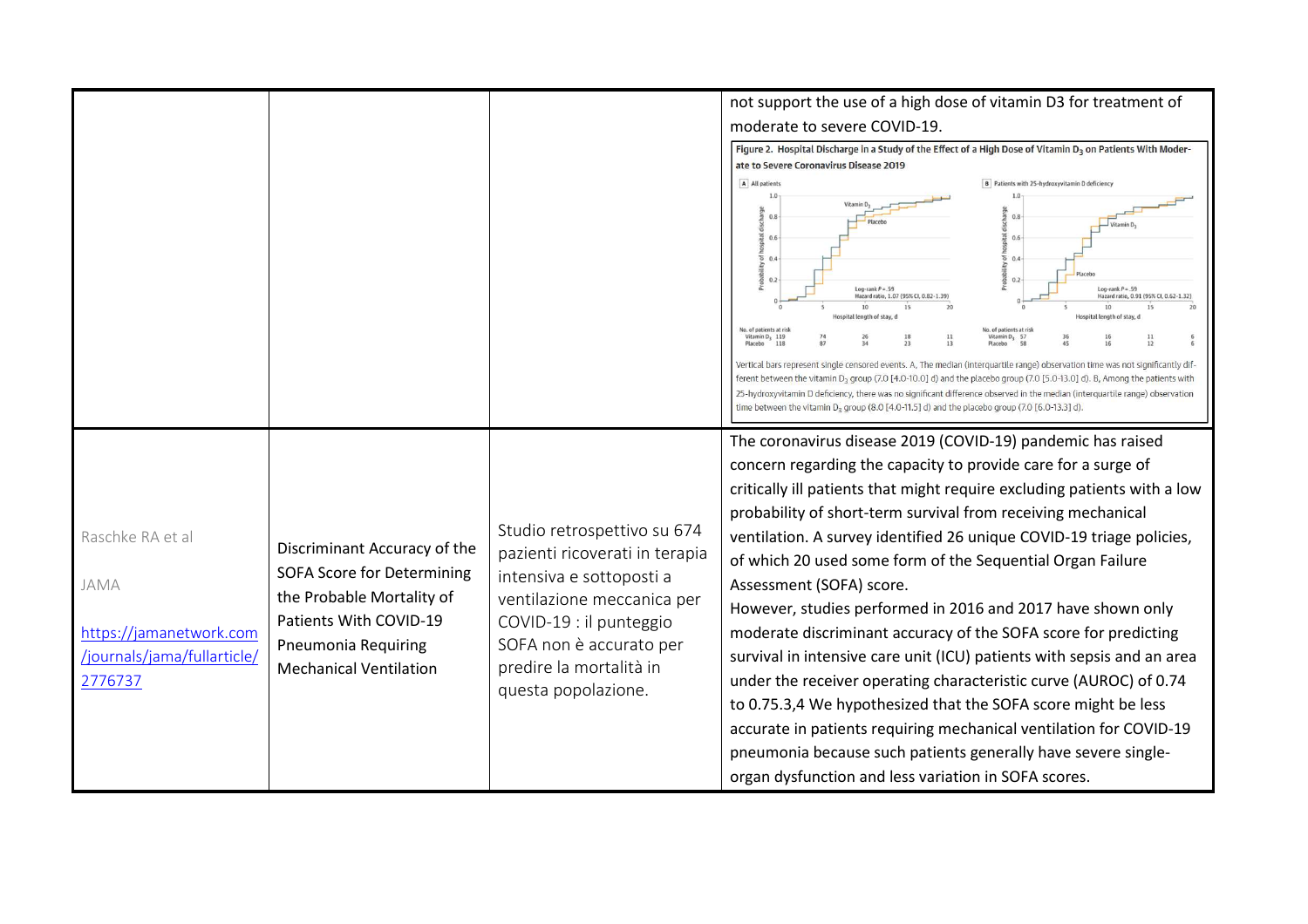|                                                                                                                |                                                                                  |                                                                                                                                                                                                                               | Figure. Area Under the Receiver Operating Characteristic Curve (AUROC) for Sequential Organ Failure Assessment (SOFA) Score and Age                                                                                                                                                                                                                                                                                                                                                                                                                                                                                                                                                                                                                                                                                                                                                                                                                     |
|----------------------------------------------------------------------------------------------------------------|----------------------------------------------------------------------------------|-------------------------------------------------------------------------------------------------------------------------------------------------------------------------------------------------------------------------------|---------------------------------------------------------------------------------------------------------------------------------------------------------------------------------------------------------------------------------------------------------------------------------------------------------------------------------------------------------------------------------------------------------------------------------------------------------------------------------------------------------------------------------------------------------------------------------------------------------------------------------------------------------------------------------------------------------------------------------------------------------------------------------------------------------------------------------------------------------------------------------------------------------------------------------------------------------|
|                                                                                                                |                                                                                  |                                                                                                                                                                                                                               | AUROC for age, 0.66<br>0.8<br>0.6<br>Sensitivity<br><b>AUROC for SOFA score, 0.59</b><br>0.4<br>0.2<br>0.4<br>0.6<br>0.8<br>0.2<br>1.0<br>1-Specificity                                                                                                                                                                                                                                                                                                                                                                                                                                                                                                                                                                                                                                                                                                                                                                                                 |
| Libster R et al<br>NEJM<br>https://www.nejm.org/do<br>i/full/10.1056/NEJMoa20<br>33700?query=featured h<br>ome | Early High-Titer Plasma<br>Therapy to Prevent Severe<br>Covid-19 in Older Adults | Trial clinico su 160 pazienti<br>con COVID-19 lieve,<br>randomizzati entro 72 ore<br>dall'esordio a ricevere<br>plasma di soggetti guariti o<br>placebo : si osserva una<br>riduzione della progressione<br>a malattia grave. | BACKGROUND: Therapies to interrupt the progression of early<br>coronavirus disease 2019 (Covid-19) remain elusive. Among them,<br>convalescent plasma administered to hospitalized patients has been<br>unsuccessful, perhaps because antibodies should be administered<br>earlier in the course of illness.<br>METHODS: We conducted a randomized, double-blind, placebo-<br>controlled trial of convalescent plasma with high IgG titers against<br>severe acute respiratory syndrome coronavirus 2 (SARS-CoV-2) in<br>older adult patients within 72 hours after the onset of mild Covid-19<br>symptoms. The primary end point was severe respiratory disease,<br>defined as a respiratory rate of 30 breaths per minute or more, an<br>oxygen saturation of less than 93% while the patient was breathing<br>ambient air, or both. The trial was stopped early at 76% of its<br>projected sample size because cases of Covid-19 in the trial region |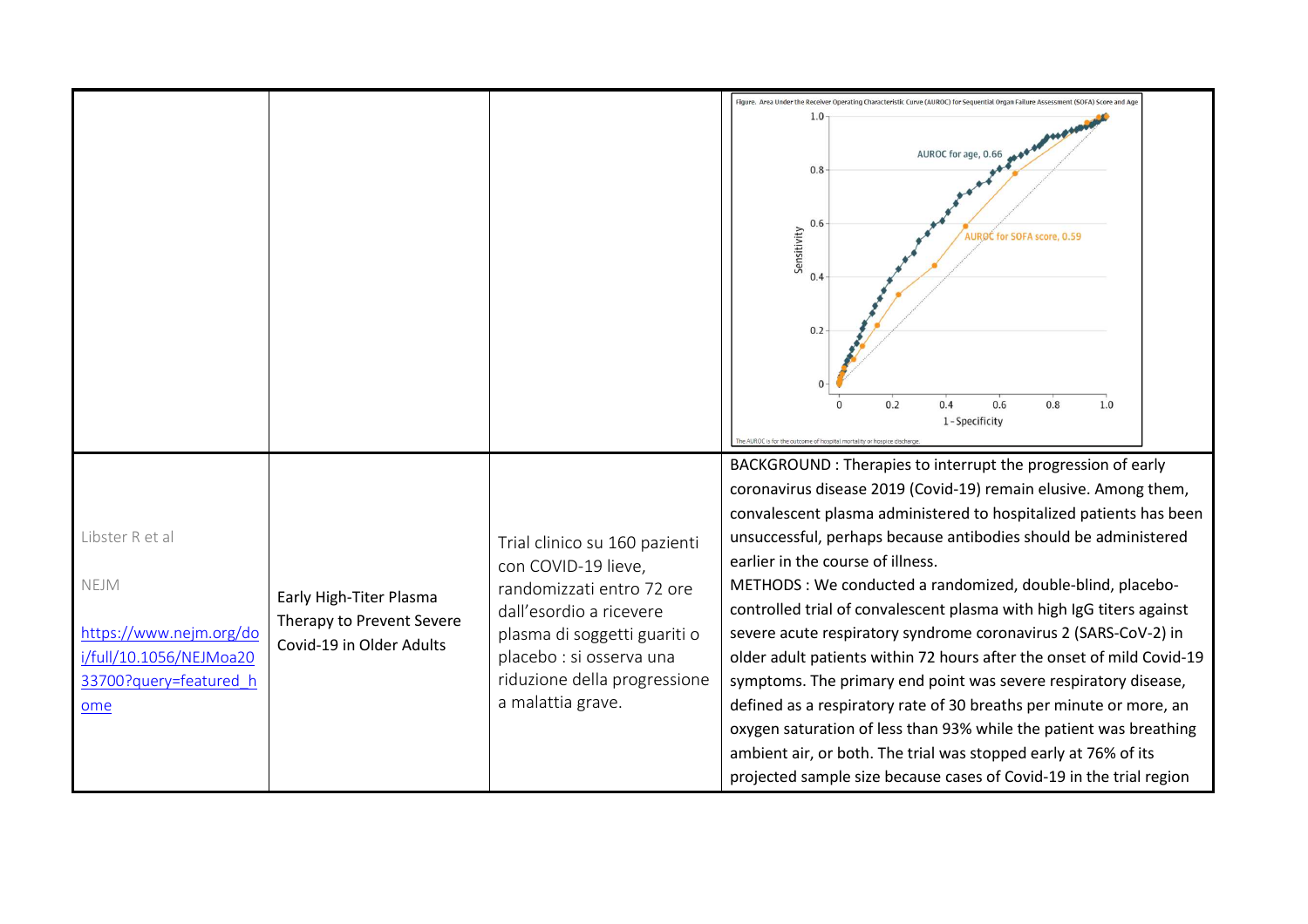|                         |                           |                                                            | decreased considerably and steady enrollment of trial patients         |
|-------------------------|---------------------------|------------------------------------------------------------|------------------------------------------------------------------------|
|                         |                           |                                                            | became virtually impossible.                                           |
|                         |                           |                                                            | RESULTS : A total of 160 patients underwent randomization. In the      |
|                         |                           |                                                            | intention-to-treat population, severe respiratory disease developed    |
|                         |                           |                                                            | in 13 of 80 patients (16%) who received convalescent plasma and 25     |
|                         |                           |                                                            | of 80 patients (31%) who received placebo (relative risk, 0.52; 95%    |
|                         |                           |                                                            | confidence interval [CI], 0.29 to 0.94; P=0.03), with a relative risk  |
|                         |                           |                                                            | reduction of 48%. A modified intention-to-treat analysis that          |
|                         |                           |                                                            | excluded 6 patients who had a primary end-point event before           |
|                         |                           |                                                            | infusion of convalescent plasma or placebo showed a larger effect      |
|                         |                           |                                                            | size (relative risk, 0.40; 95% CI, 0.20 to 0.81). No solicited adverse |
|                         |                           |                                                            | events were observed.                                                  |
|                         |                           |                                                            | CONCLUSIONS : Early administration of high-titer convalescent          |
|                         |                           |                                                            | plasma against SARS-CoV-2 to mildly ill infected older adults          |
|                         |                           |                                                            | reduced the progression of Covid-19.                                   |
|                         |                           |                                                            | BACKGROUND: Convalescent plasma is frequently administered to          |
|                         |                           |                                                            | patients with Covid-19 and has been reported, largely on the basis     |
|                         |                           |                                                            | of observational data, to improve clinical outcomes. Minimal data      |
|                         |                           | Trial clinico randomizzato su                              | are available from adequately powered randomized, controlled           |
| Simonovich VA et al     |                           | pazienti ospedalizzati per                                 | trials.                                                                |
|                         |                           | COVID-19, di cui 228                                       | METHODS: We randomly assigned hospitalized adult patients with         |
| NEJM                    | A Randomized Trial of     | assegnati a terapia con                                    | severe Covid-19 pneumonia in a 2:1 ratio to receive convalescent       |
|                         | Convalescent Plasma in    | plasma contro 105 assegnati                                | plasma or placebo. The primary outcome was the patient's clinical      |
| https://www.nejm.org/do | Covid-19 Severe Pneumonia | a placebo, con tempo                                       | status 30 days after the intervention, as measured on a six-point      |
| i/full/10.1056/NEJMoa20 |                           | mediano dall'esordio                                       | ordinal scale ranging from total recovery to death.                    |
| 31304?query=featured_h  |                           | all'arruolamento 8 giorni :<br>non si osservano differenze |                                                                        |
| ome                     |                           |                                                            | RESULTS : A total of 228 patients were assigned to receive             |
|                         |                           | di outcome a 30 giorni.                                    | convalescent plasma and 105 to receive placebo. The median time        |
|                         |                           |                                                            | from the onset of symptoms to enrollment in the trial was 8 days       |
|                         |                           |                                                            | (interquartile range, 5 to 10), and hypoxemia was the most frequent    |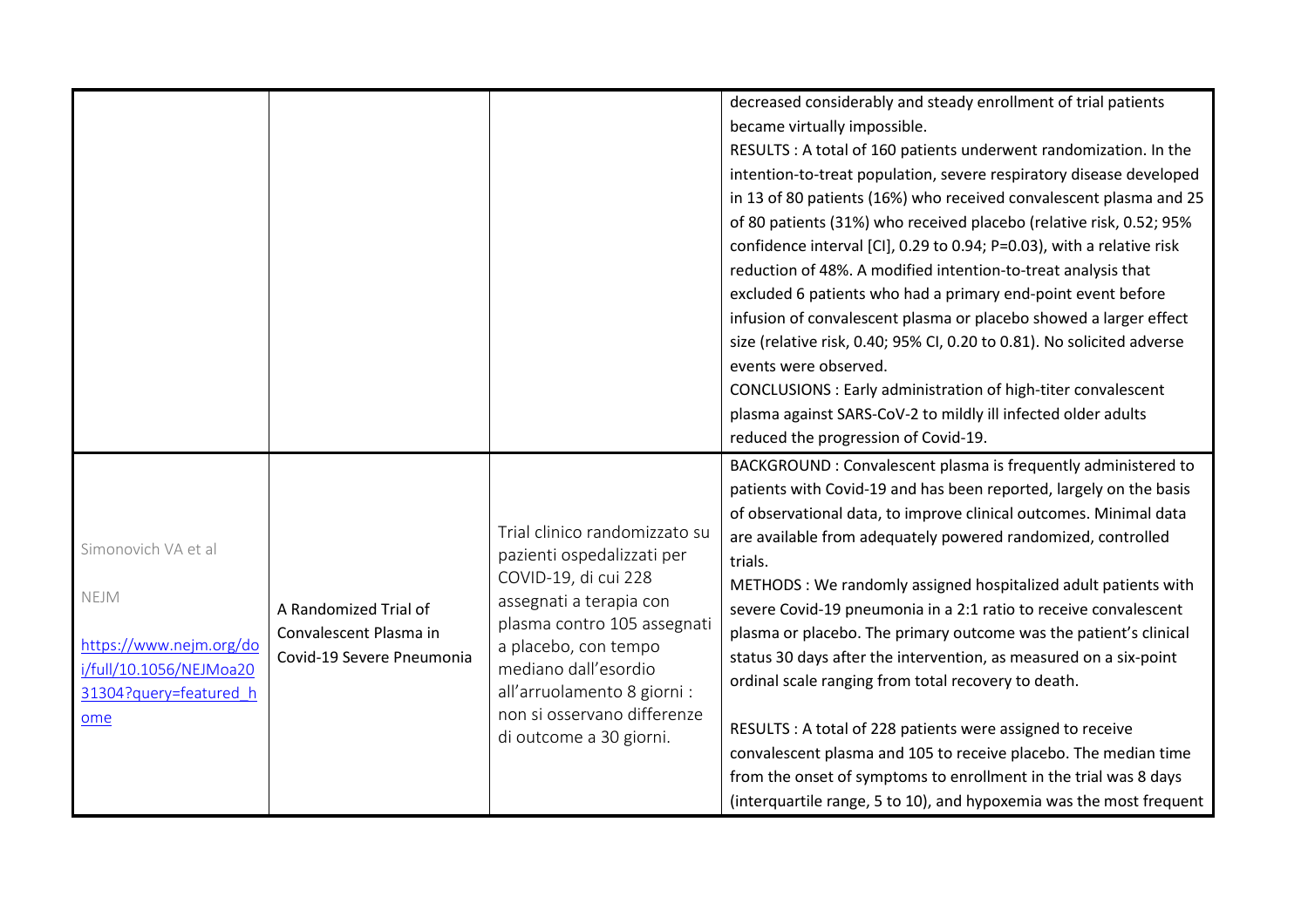|  | severity criterion for enrollment. The infused convalescent plasma      |
|--|-------------------------------------------------------------------------|
|  | had a median titer of 1:3200 of total SARS-CoV-2 antibodies             |
|  | (interquartile range, 1:800 to 1:3200). No patients were lost to        |
|  | follow-up. At day 30 day, no significant difference was noted           |
|  | between the convalescent plasma group and the placebo group in          |
|  | the distribution of clinical outcomes according to the ordinal scale    |
|  | (odds ratio, 0.83; 95% confidence interval [CI], 0.52 to 1.35; P=0.46). |
|  | Overall mortality was 10.96% in the convalescent plasma group and       |
|  | 11.43% in the placebo group, for a risk difference of -0.46             |
|  | percentage points (95% CI, -7.8 to 6.8). Total SARS-CoV-2 antibody      |
|  | titers tended to be higher in the convalescent plasma group at day 2    |
|  | after the intervention. Adverse events and serious adverse events       |
|  | were similar in the two groups.                                         |
|  | CONCLUSIONS : No significant differences were observed in clinical      |
|  | status or overall mortality between patients treated with               |
|  | convalescent plasma and those who received placebo.                     |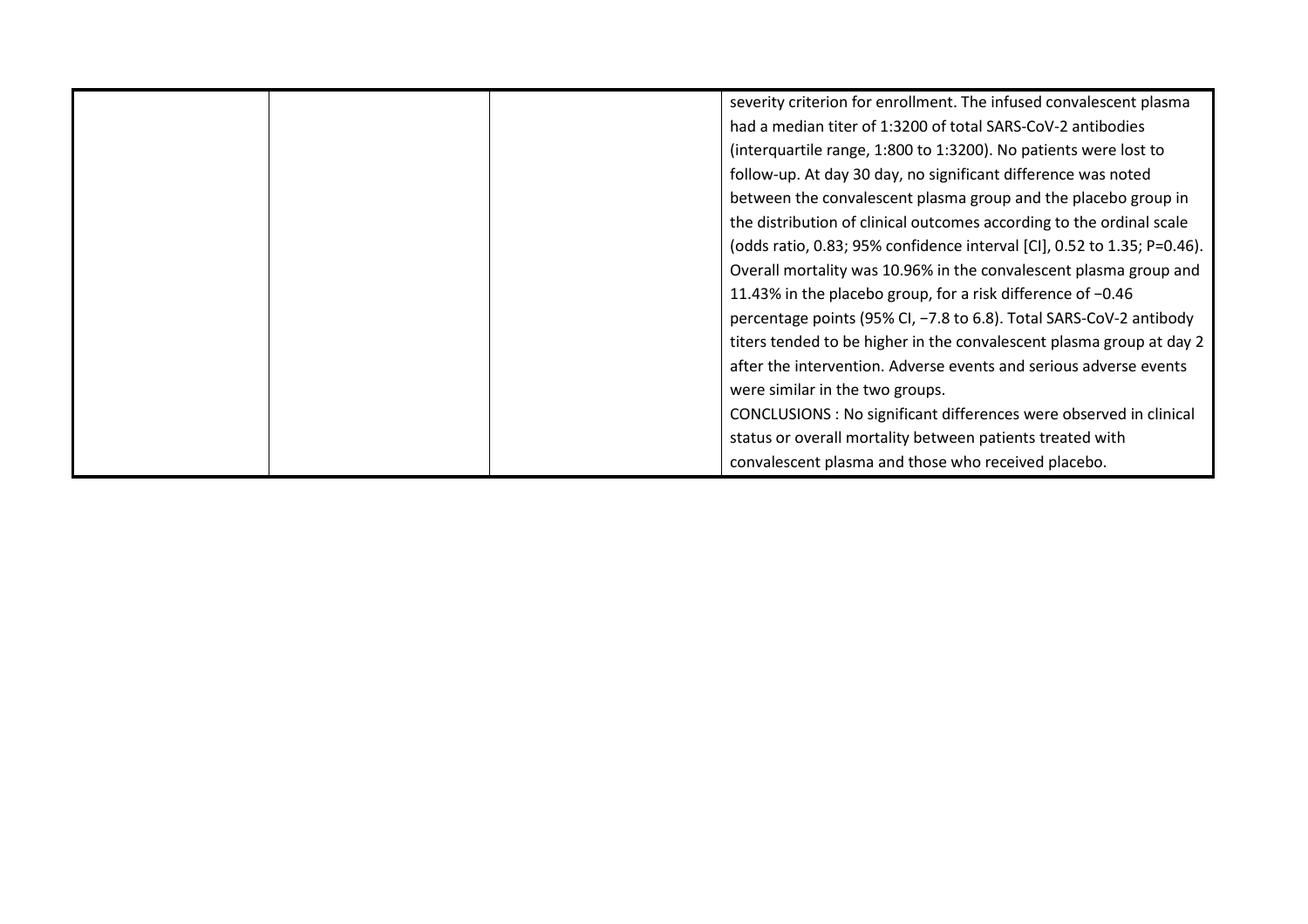|                                                                                                                 |                                                                                                               |                                                                                                                                                                                                                                                                                                            | Death<br>Hospitalized<br><b>Discharge</b><br>Discharge<br><b>Invasive</b><br>Hospitalized<br>ventilaton<br>with oxygen<br>without oxygen<br>without full<br>with full<br>requirement<br>support<br>recover<br>recovery<br><b>30 Days after Intervention</b><br>Placeb<br><b>Convalescent Plasm</b><br>14 Days after Interventie<br><b>Convalescent Plasm</b>                                                                                                                                                                                                                                                                                                                                                                                                                                                                                                                    |
|-----------------------------------------------------------------------------------------------------------------|---------------------------------------------------------------------------------------------------------------|------------------------------------------------------------------------------------------------------------------------------------------------------------------------------------------------------------------------------------------------------------------------------------------------------------|---------------------------------------------------------------------------------------------------------------------------------------------------------------------------------------------------------------------------------------------------------------------------------------------------------------------------------------------------------------------------------------------------------------------------------------------------------------------------------------------------------------------------------------------------------------------------------------------------------------------------------------------------------------------------------------------------------------------------------------------------------------------------------------------------------------------------------------------------------------------------------|
|                                                                                                                 |                                                                                                               |                                                                                                                                                                                                                                                                                                            | 7 Days after Interventio<br><b>Convalescent Plasma</b><br>Percentage of Clinical Severity Catego<br>Figure 2. Clinical Outcomes among Patients Treated with Convalescent Plasma as Compared with Placebo.<br>The distribution of the clinical status according to the ordinal scale is shown at 30 days, 14 days, and 7 days after<br>the intervention.                                                                                                                                                                                                                                                                                                                                                                                                                                                                                                                         |
| De Vries RD et al<br>Science<br>https://science.sciencem<br>ag.org/content/early/202<br>1/02/16/science.abf4896 | Intranasal fusion inhibitory<br>lipopeptide prevents direct-<br>contact SARS-CoV-2<br>transmission in ferrets | Messa a punto di un<br>lipopeptide in grado di<br>inibire la fusione della<br>proteina spike di SARS-CoV-<br>2 con la membrana delle<br>cellule bersaglio; se<br>somministrato per via<br>intranasale a furetti messi a<br>contatto con esemplari<br>infetti, impedisce la<br>trasmissione dell'infezione. | Containment of the COVID-19 pandemic requires reducing viral<br>transmission. SARS-CoV-2 infection is initiated by membrane fusion<br>between the viral and host cell membranes, mediated by the viral<br>spike protein. We have designed lipopeptide fusion inhibitors that<br>block this critical first step of infection, and based on in vitro<br>efficacy and in vivo biodistribution selected a dimeric form for<br>evaluation in an animal model. Daily intranasal administration to<br>ferrets completely prevented SARS-CoV-2 direct-contact<br>transmission during 24-hour co-housing with infected animals,<br>under stringent conditions that resulted in infection of 100% of<br>untreated animals. These lipopeptides are highly stable and thus<br>may readily translate into safe and effective intranasal prophylaxis<br>to reduce transmission of SARS-CoV-2. |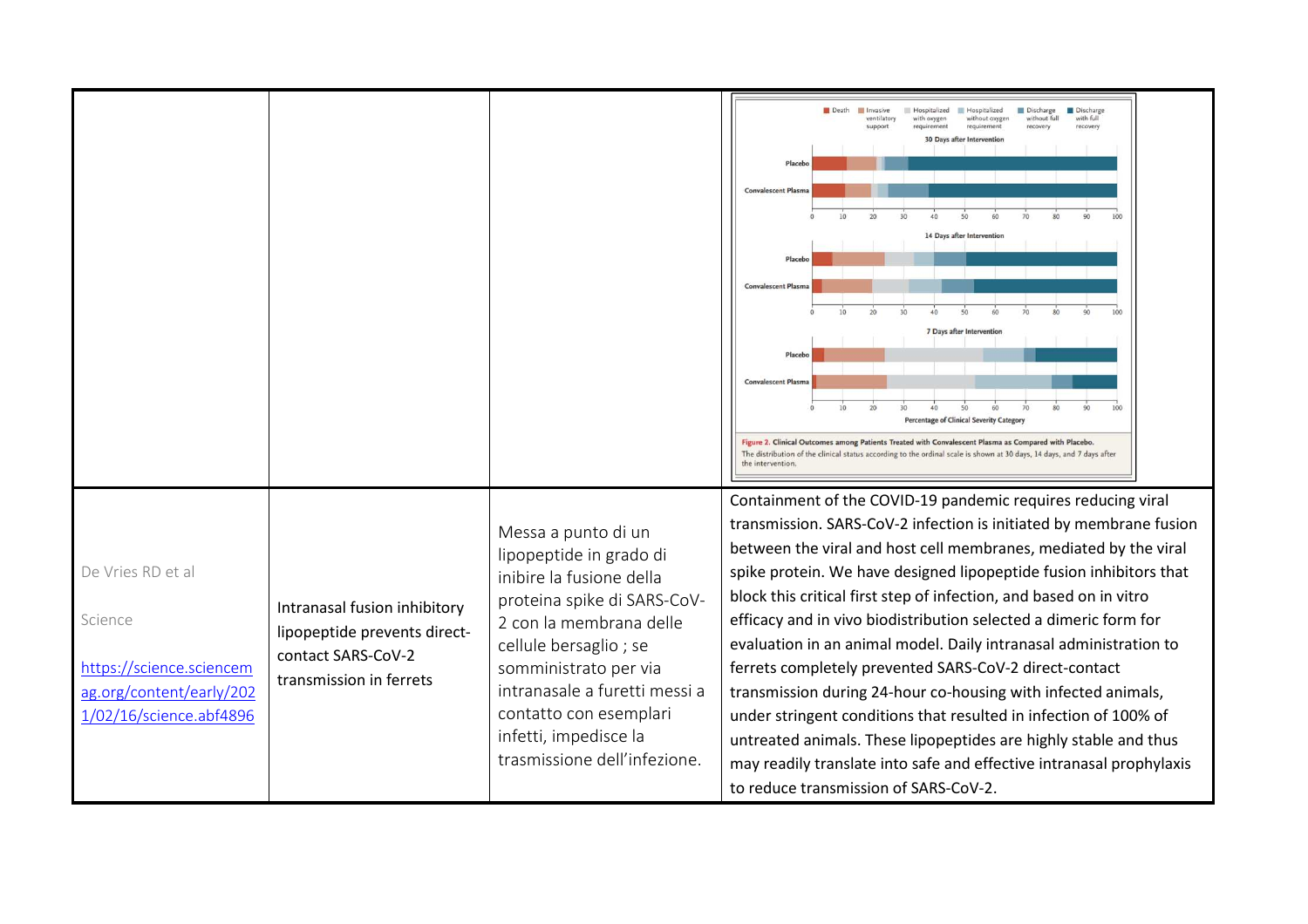|                                                                                                                                                                |                                                                                                                                                            |                                                                                                                                       | в<br>25<br>40-Ct)<br>$ -$ Donor<br>40-Ct)<br>Sentinel - mock<br>2-way ANOVA RM<br>20<br>mock vs peptide<br>enome load (throat,<br>p < 0.0001<br>load (nose,<br>2-way ANOVA RM<br>mock vs peptide<br>$p = 0.0012$<br>lome<br>days post inoculation<br>days post inoculation                                                                                                                                                                                                                                                                                                                                                                                                                                                                                                                                                                                                                                                                                                                                                                                                                                                                                                                                                                                                                                                                                                                                                                                                                                        |
|----------------------------------------------------------------------------------------------------------------------------------------------------------------|------------------------------------------------------------------------------------------------------------------------------------------------------------|---------------------------------------------------------------------------------------------------------------------------------------|-------------------------------------------------------------------------------------------------------------------------------------------------------------------------------------------------------------------------------------------------------------------------------------------------------------------------------------------------------------------------------------------------------------------------------------------------------------------------------------------------------------------------------------------------------------------------------------------------------------------------------------------------------------------------------------------------------------------------------------------------------------------------------------------------------------------------------------------------------------------------------------------------------------------------------------------------------------------------------------------------------------------------------------------------------------------------------------------------------------------------------------------------------------------------------------------------------------------------------------------------------------------------------------------------------------------------------------------------------------------------------------------------------------------------------------------------------------------------------------------------------------------|
| Klein H et al<br>Clinical Microbiology and<br>Infection<br>https://www.clinicalmicro<br>biologyandinfection.com/<br>article/S1198-<br>743X(21)00083-5/fulltext | Onset, duration and<br>unresolved symptoms,<br>including smell and taste<br>changes, in mild COVID-19<br>infections. A cohort study in<br>Israeli patients | Follow up telefonico di 103<br>pazienti adulti con COVID-<br>19 lieve in Israele in merito<br>ai sintomi di esordio e<br>persistenti. | Objectives : This study aims to characterize longitudinal symptoms<br>of mild COVID-19 patients for a period of six months, and<br>potentially aid in disease management.<br>Methods: Phone interviews were conducted with 103 mild COVID-<br>19 patients in Israel, over a six-month period (April 2020 to October<br>2020). Patients were recruited via social media and word to mouth<br>and were interviewed up to 4 times, depending on their unresolved<br>symptoms reports. Inclusion criteria required participants to be<br>Israeli residents aged ≥18 years, with positive COVID-19 RT-PCR<br>results and non-severe symptoms. Symptoms' onset, duration,<br>severity, and resolution were analyzed.<br>Results: 44% (45/103), 41% (42/103), 39% (40/103) or 38%<br>(39/103) of the patients experienced headache, fever, muscle ache,<br>or dry cough as the first symptom respectively. Smell and taste<br>changes were experienced $3.9 \pm 5.4$ and $4.6 \pm 5.7$ days (mean $\pm$ SD)<br>after disease onset, respectively. Among prevalent symptoms, fever<br>had the shortest duration (5.8 $\pm$ 8.6 days), and taste and smell<br>changes were the longest-lasting symptoms (17.2 $\pm$ 17.6 and 18.9 $\pm$<br>19.7 days, durations censored at 60 days). Longer recovery of the<br>sense of smell correlated with the extent of smell change. At the six-<br>month follow-up, 46% (47/103) of the patients had at least one<br>unresolved symptom, most commonly fatigue (22%, 23/103), smell |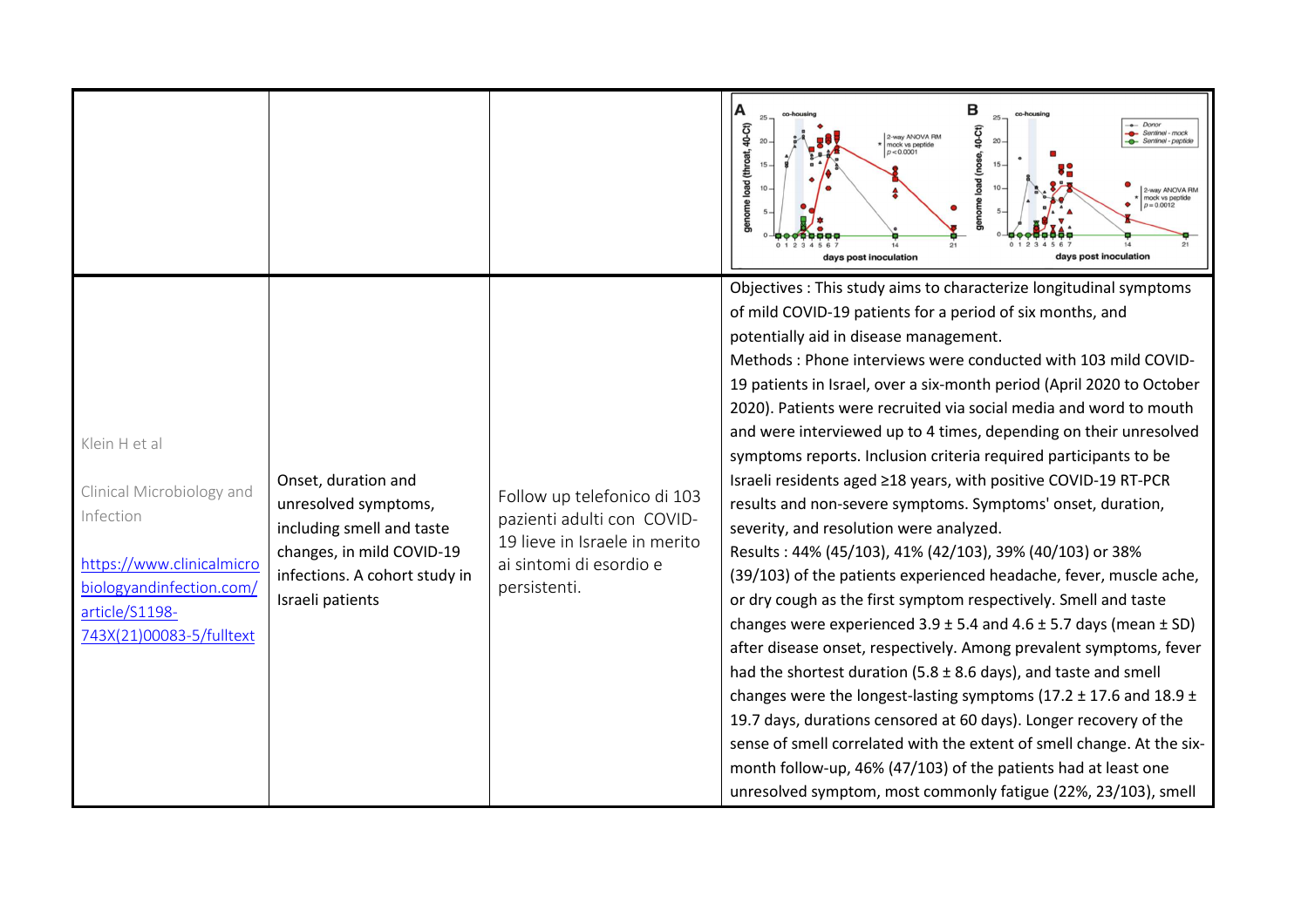|                                                                                                                                                                           |                                                                                                                   |                                                                                                                                                                                                                                                                                                                                                                                                                                                      | and taste changes (15%, 15/103 and 8%, 8/103 respectively), and<br>breathing difficulties (8%, 8/103).<br>Conclusions: Long-lasting effects of mild COVID-19 manifested in<br>almost half of the participants reporting at least one unresolved<br>symptom after six months.<br>COVID-19<br>symptoms<br>Symptoms<br>Severity<br>2 3 4 5 6 7 8 9 10<br>sense<br>Onset<br><b>Duration</b><br>Onset/ duration<br>Prevalence<br>Resolution                                                                                                                                                                                                                                                                                                                                                                                                                                                                                                                                                   |
|---------------------------------------------------------------------------------------------------------------------------------------------------------------------------|-------------------------------------------------------------------------------------------------------------------|------------------------------------------------------------------------------------------------------------------------------------------------------------------------------------------------------------------------------------------------------------------------------------------------------------------------------------------------------------------------------------------------------------------------------------------------------|------------------------------------------------------------------------------------------------------------------------------------------------------------------------------------------------------------------------------------------------------------------------------------------------------------------------------------------------------------------------------------------------------------------------------------------------------------------------------------------------------------------------------------------------------------------------------------------------------------------------------------------------------------------------------------------------------------------------------------------------------------------------------------------------------------------------------------------------------------------------------------------------------------------------------------------------------------------------------------------|
| Lee JT et al<br>Clinical Infectious<br><b>Diseases</b><br>https://academic.oup.co<br>m/cid/advance-<br>article/doi/10.1093/cid/ci<br>ab148/6142945?searchre<br>$sult = 1$ | <b>Clinical and Laboratory</b><br>Findings in Patients with<br>Potential SARS-CoV-2<br>Reinfection, May-July 2020 | Disamina di 73 pazienti con<br>sospetta reinfezione da<br>SARS-CoV-2, di cui 19<br>caratterizzate da<br>riesacerbazione dei sintomi<br>con tampone molecolare<br>positivo, dal quale però non<br>si ottiene virus che cresce in<br>coltura (9 campioni<br>disponibili) né un ciclo soglia<br>della PCR sufficientemente<br>basso (16 campioni<br>disponibili). Si rimanda alle<br>linee guida CDC per la<br>gestione delle sospette<br>reinfezioni : | Background : We investigated patients with potential SARS-CoV-2<br>reinfection in the United States during May-July 2020.<br>Methods : We conducted case finding for patients with potential<br>SARS-CoV-2 reinfection through the Emerging Infections Network.<br>Cases reported were screened for laboratory and clinical findings of<br>potential reinfection followed by requests for medical records and<br>laboratory specimens. Available medical records were abstracted to<br>characterize patient demographics, comorbidities, clinical course,<br>and laboratory test results. Submitted specimens underwent further<br>testing, including RT-PCR, viral culture, whole genome sequencing,<br>subgenomic RNA PCR, and testing for anti-SARS-CoV-2 total<br>antibody.<br>Results: Among 73 potential reinfection patients with available<br>records, 30 patients had recurrent COVID-19 symptoms explained<br>by alternative diagnoses with concurrent SARS-CoV-2 positive RT- |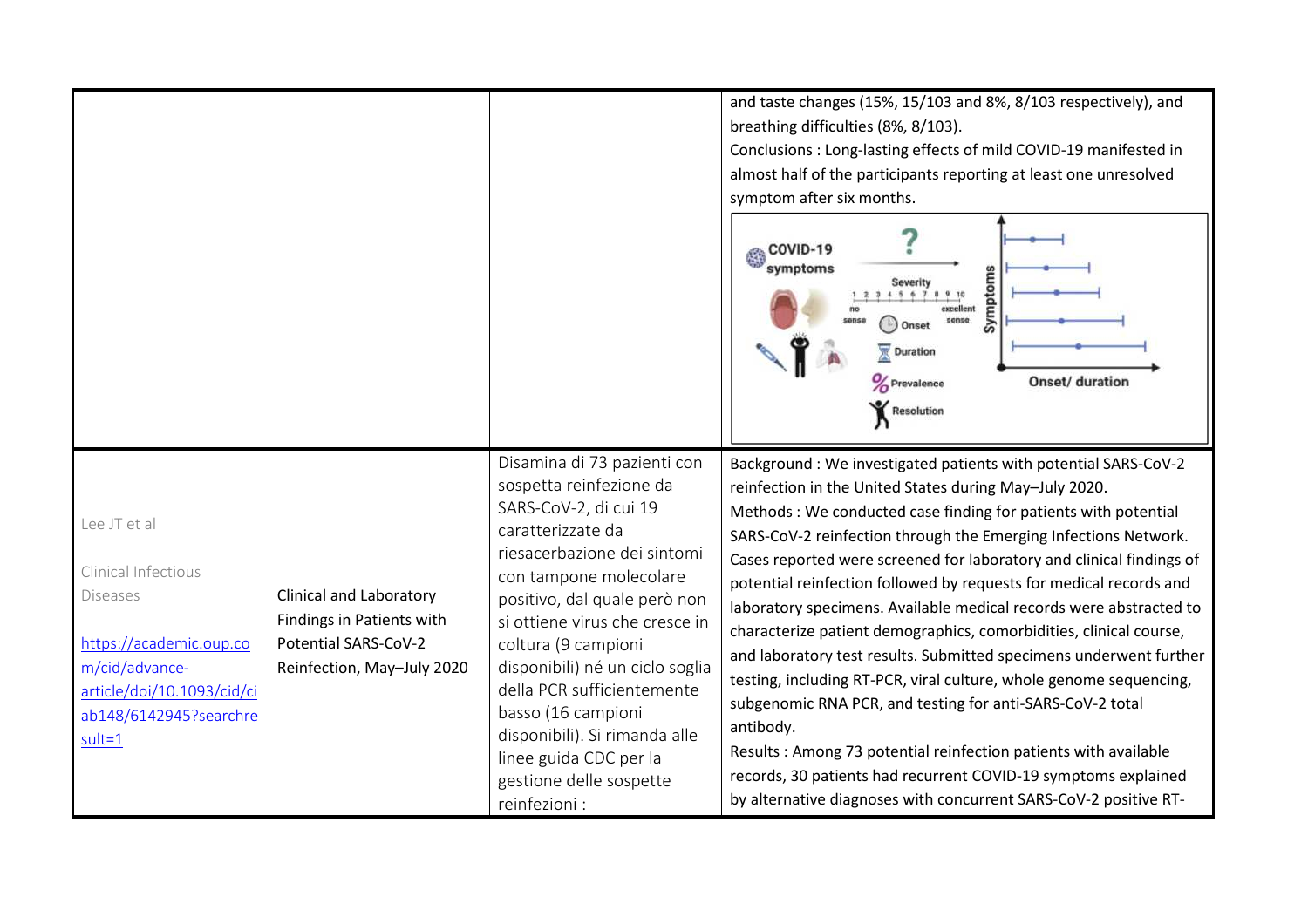|                          |                                  | https://www.cdc.gov/coron    | PCR, 24 patients remained asymptomatic after recovery but had                                 |
|--------------------------|----------------------------------|------------------------------|-----------------------------------------------------------------------------------------------|
|                          |                                  | avirus/2019-                 | recurrent or persistent RT-PCR, and 19 patients had recurrent                                 |
|                          |                                  | ncov/php/invest-             | COVID-19 symptoms with concurrent SARS-CoV-2 positive RT-PCR                                  |
|                          |                                  | criteria.html                | but no alternative diagnoses. These 19 patients had symptom                                   |
|                          |                                  |                              | recurrence a median of 57 days after initial symptom onset                                    |
|                          |                                  |                              | (interquartile range: $47 - 76$ ). Six of these patients had paired                           |
|                          |                                  |                              | specimens available for further testing, but none had laboratory                              |
|                          |                                  |                              | findings confirming reinfections. Testing of an additional three                              |
|                          |                                  |                              | patients with recurrent symptoms and alternative diagnoses also                               |
|                          |                                  |                              | did not confirm reinfection.                                                                  |
|                          |                                  |                              | Conclusions: We did not confirm SARS-CoV-2 reinfection within 90                              |
|                          |                                  |                              | days of the initial infection based on the clinical and laboratory                            |
|                          |                                  |                              | characteristics of cases in this investigation. Our findings support                          |
|                          |                                  |                              | current CDC guidance around quarantine and testing for patients                               |
|                          |                                  |                              | who have recovered from COVID-19.                                                             |
|                          |                                  |                              | BACKGROUND: The coronavirus disease 2019 pandemic continues                                   |
|                          |                                  |                              | to affect millions worldwide. Given the rapidly growing evidence                              |
|                          |                                  |                              | base, we implemented a living guideline model to provide guidance                             |
|                          |                                  | Linee guida Surviving Sepsis |                                                                                               |
|                          |                                  | Campaign sulla gestione del  | on the management of patients with severe or critical coronavirus<br>disease 2019 in the ICU. |
| Alhazzani W et al        | <b>Surviving Sepsis Campaign</b> | malato critico con COVID-    |                                                                                               |
|                          | Guidelines on the                | 19 ; da notare una debole    | METHODS: The Surviving Sepsis Campaign Coronavirus Disease                                    |
| Critical Care Medicine   | Management of Adults With        | raccomandazione a non        | 2019 panel has expanded to include 43 experts from 14 countries;                              |
|                          | <b>Coronavirus Disease</b>       | utilizzare dosi terapeutiche | all panel members completed an electronic conflict-of-interest                                |
| https://pubmed.ncbi.nlm. | 2019 (COVID-19) in the ICU:      | di anticoagulanti in         | disclosure form. In this update, the panel addressed nine questions                           |
| nih.gov/33555780/        | First Update                     | prevenzione delle trombosi,  | relevant to managing severe or critical coronavirus disease 2019 in                           |
|                          |                                  | se non nell'ambito di trial  | the ICU. We used the World Health Organization's definition of                                |
|                          |                                  | clinici.                     | severe and critical coronavirus disease 2019. The systematic reviews                          |
|                          |                                  |                              | team searched the literature for relevant evidence, aiming to                                 |
|                          |                                  |                              | identify systematic reviews and clinical trials. When appropriate, we                         |
|                          |                                  |                              | performed a random-effects meta-analysis to summarize treatment                               |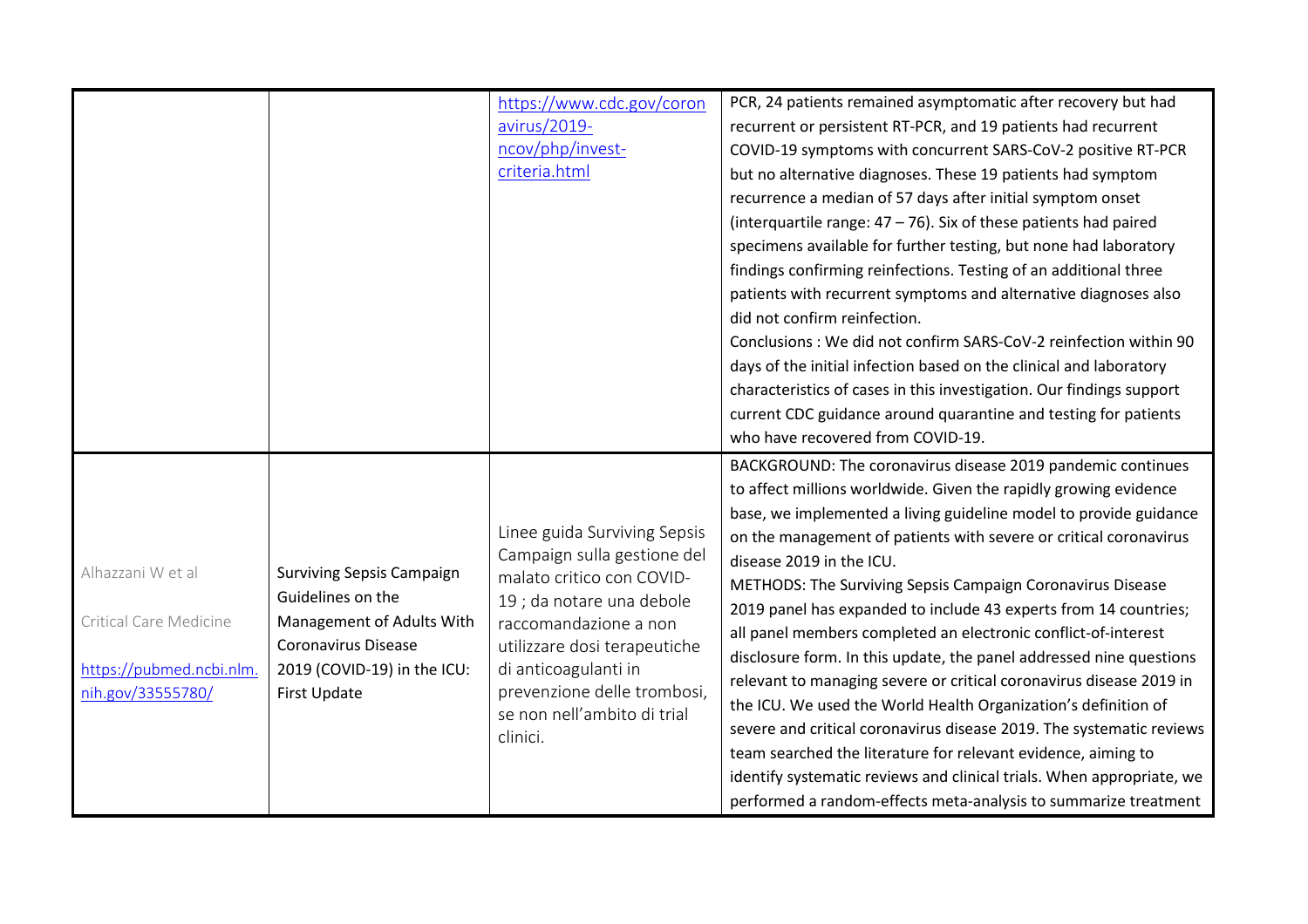|  | effects. We assessed the quality of the evidence using the Grading     |
|--|------------------------------------------------------------------------|
|  | of Recommendations, Assessment, Development, and Evaluation            |
|  | approach, then used the evidence-to-decision framework to              |
|  | generate recommendations based on the balance between benefit          |
|  | and harm, resource and cost implications, equity, and feasibility.     |
|  | RESULTS: The Surviving Sepsis Campaign Coronavirus Diease 2019         |
|  | panel issued nine statements (three new and six updated) related to    |
|  | ICU patients with severe or critical coronavirus disease 2019. For     |
|  | severe or critical coronavirus disease 2019, the panel strongly        |
|  | recommends using systemic corticosteroids and venous                   |
|  | thromboprophylaxis but strongly recommends against using               |
|  | hydroxychloroquine. In addition, the panel suggests using              |
|  | dexamethasone (compared with other corticosteroids) and suggests       |
|  | against using convalescent plasma and therapeutic anticoagulation      |
|  | outside clinical trials. The Surviving Sepsis Campaign Coronavirus     |
|  | Diease 2019 panel suggests using remdesivir in nonventilated           |
|  | patients with severe coronavirus disease 2019 and suggests against     |
|  | starting remdesivir in patients with critical coronavirus disease 2019 |
|  | outside clinical trials. Because of insufficient evidence, the panel   |
|  | did not issue a recommendation on the use of awake prone               |
|  | positioning.                                                           |
|  | <b>CONCLUSION: The Surviving Sepsis Campaign Coronavirus Diease</b>    |
|  | 2019 panel issued several recommendations to guide healthcare          |
|  | professionals caring for adults with critical or severe coronavirus    |
|  | disease 2019 in the ICU. Based on a living guideline model the         |
|  | recommendations will be updated as new evidence becomes                |
|  | available.                                                             |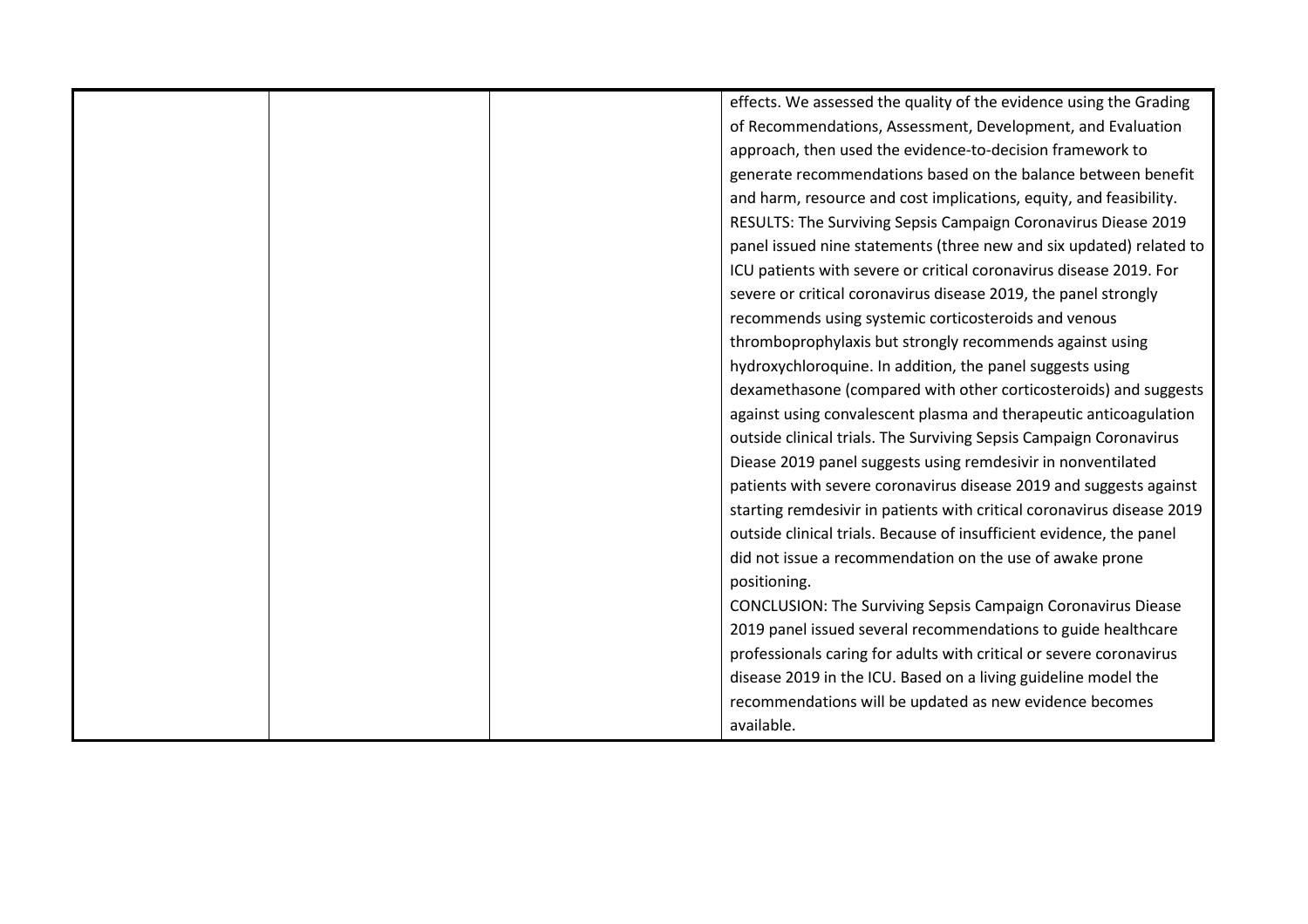| Jingxin Q et al<br>Science<br>https://science.sciencem<br>ag.org/content/early/202<br>1/02/17/science.abf1611 | SARS-CoV-2 Mpro inhibitors<br>with antiviral activity in a<br>transgenic mouse model | Sintesi di due antivirali<br>diretti contro la proteasi<br>Mpro di SARS-CoV-2 ed<br>efficaci su coltura cellulare e<br>modello murino. | The COVID-19 pandemic caused by the SARS-CoV-2 virus continually<br>poses serious threats to global public health. The main protease<br>(Mpro) of SARS-CoV-2 plays a central role in viral replication. We<br>designed and synthesized 32 new bicycloproline-containing Mpro<br>inhibitors derived from either Boceprevir or Telaprevir, both of<br>which are approved antivirals. All compounds inhibited SARS-CoV-2<br>Mpro activity in vitro with IC50 values ranging from 7.6 to 748.5<br>nM. The co-crystal structure of Mpro in complex with MI-23, one of<br>the most potent compounds, revealed its interaction mode. Two<br>compounds (MI-09 and MI-30) showed excellent antiviral activity in<br>cell-based assays. In a SARS-CoV-2 infection transgenic mouse<br>model, oral or intraperitoneal treatment with MI-09 or MI-30<br>significantly reduced lung viral loads and lung lesions. Both also<br>displayed good pharmacokinetic properties and safety in rats.<br>Vero E6 Cells<br>$EC50 = 0.66$<br>$EC50 = 0.53 \pm 0.07$<br>Fiac<br>viability<br>888<br><b>Gell</b><br>EC <sub>50</sub><br>$\sqrt{2100}$<br>8100<br>viability<br>* ® ®<br>Cell |
|---------------------------------------------------------------------------------------------------------------|--------------------------------------------------------------------------------------|----------------------------------------------------------------------------------------------------------------------------------------|-------------------------------------------------------------------------------------------------------------------------------------------------------------------------------------------------------------------------------------------------------------------------------------------------------------------------------------------------------------------------------------------------------------------------------------------------------------------------------------------------------------------------------------------------------------------------------------------------------------------------------------------------------------------------------------------------------------------------------------------------------------------------------------------------------------------------------------------------------------------------------------------------------------------------------------------------------------------------------------------------------------------------------------------------------------------------------------------------------------------------------------------------------------------|
| Voysey M et al                                                                                                | Single-dose administration<br>and the influence of the                               | Analisi dei dati di 4 trial                                                                                                            | Background: The ChAdOx1 nCoV-19 (AZD1222) vaccine has been<br>approved for emergency use by the UK regulatory authority,                                                                                                                                                                                                                                                                                                                                                                                                                                                                                                                                                                                                                                                                                                                                                                                                                                                                                                                                                                                                                                          |
|                                                                                                               |                                                                                      | clinici per un totale di                                                                                                               |                                                                                                                                                                                                                                                                                                                                                                                                                                                                                                                                                                                                                                                                                                                                                                                                                                                                                                                                                                                                                                                                                                                                                                   |
| The Lancet                                                                                                    | timing of the booster dose                                                           | 17178 partecipanti                                                                                                                     | Medicines and Healthcare products Regulatory Agency, with a                                                                                                                                                                                                                                                                                                                                                                                                                                                                                                                                                                                                                                                                                                                                                                                                                                                                                                                                                                                                                                                                                                       |
|                                                                                                               | on immunogenicity and                                                                | sull'efficacia del vaccino                                                                                                             | regimen of two standard doses given with an interval of 4-12                                                                                                                                                                                                                                                                                                                                                                                                                                                                                                                                                                                                                                                                                                                                                                                                                                                                                                                                                                                                                                                                                                      |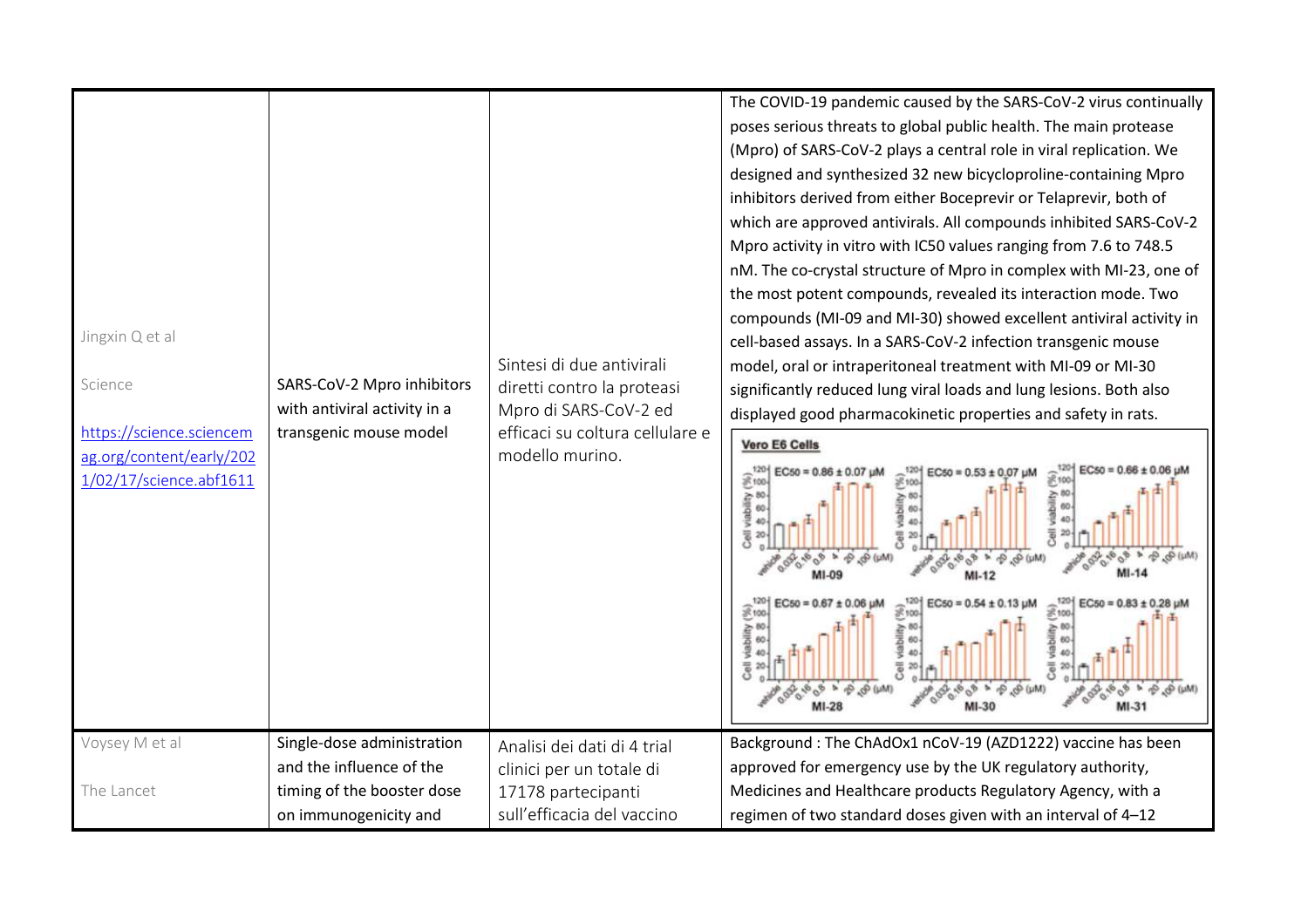| https://www.thelancet.co   | efficacy of ChAdOx1 nCoV-19 | AstraZeneca contro SARS-                                | weeks. The planned roll-out in the UK will involve vaccinating            |
|----------------------------|-----------------------------|---------------------------------------------------------|---------------------------------------------------------------------------|
| m/journals/lancet/article/ | (AZD1222) vaccine: a pooled | CoV-2, che confermano                                   | people in high-risk categories with their first dose immediately, and     |
| PIIS0140-6736(21)00432-    | analysis of four randomised | l'efficacia dell 66.7% contro                           | delivering the second dose 12 weeks later. Here, we provide both a        |
| 3/fulltext                 | trials                      | l'infezione sintomatica,                                | further prespecified pooled analysis of trials of ChAdOx1 nCoV-19         |
|                            |                             | come nell'analisi ad interim                            | and exploratory analyses of the impact on immunogenicity and              |
|                            |                             | precedentemente                                         | efficacy of extending the interval between priming and booster            |
|                            |                             | pubblicata; l'efficacia dopo                            | doses. In addition, we show the immunogenicity and protection             |
|                            |                             | una singola dose è invece                               | afforded by the first dose, before a booster dose has been offered.       |
|                            |                             | del 76% (apparentemente                                 | Methods : We present data from three single-blind randomised              |
|                            |                             | maggiore che dopo due<br>dosi, ma la differenza non è   | controlled trials-one phase 1/2 study in the UK (COV001), one             |
|                            |                             | statisticamente                                         | phase 2/3 study in the UK (COV002), and a phase 3 study in Brazil         |
|                            |                             | significativa). Nei soggetti                            | (COV003)-and one double-blind phase 1/2 study in South Africa             |
|                            |                             | sottoposti a due dosi, la                               | (COV005). As previously described, individuals 18 years and older         |
|                            |                             | protezione dall'infezione                               | were randomly assigned 1:1 to receive two standard doses of               |
|                            |                             | sintomatica è maggiore in                               | ChAdOx1 nCoV-19 (5 $\times$ 1010 viral particles) or a control vaccine or |
|                            |                             | quelli con distanza maggiore                            | saline placebo. In the UK trial, a subset of participants received a      |
|                            |                             | fra le due, fino a 12                                   | lower dose (2.2 x 1010 viral particles) of the ChAdOx1 nCoV-19 for        |
|                            |                             | settimane, coerentemente                                | the first dose. The primary outcome was virologically confirmed           |
|                            |                             | con quanto osservato per                                | symptomatic COVID-19 disease, defined as a nucleic acid                   |
|                            |                             | altri vaccini. Questo dato                              | amplification test (NAAT)-positive swab combined with at least one        |
|                            |                             | può sostenere la politica di                            | qualifying symptom (fever ≥37.8°C, cough, shortness of breath, or         |
|                            |                             | dilazionare la seconda                                  | anosmia or ageusia) more than 14 days after the second dose.              |
|                            |                             | somministrazione, ma                                    | Secondary efficacy analyses included cases occuring at least 22 days      |
|                            |                             | poiché il follow up dei                                 | after the first dose. Antibody responses measured by immunoassay          |
|                            |                             | vaccinati arriva fino al                                | and by pseudovirus neutralisation were exploratory outcomes. All          |
|                            |                             | giorno 90 non si possono                                | cases of COVID-19 with a NAAT-positive swab were adjudicated for          |
|                            |                             | esprimere giudizi sulla<br>durata dell'immunità e sulle | inclusion in the analysis by a masked independent endpoint review         |
|                            |                             | conseguenze a lungo                                     | committee. The primary analysis included all participants who were        |
|                            |                             | termine del somministrare                               | SARS-CoV-2 N protein seronegative at baseline, had had at least 14        |
|                            |                             | una dose sola.                                          | days of follow-up after the second dose, and had no evidence of           |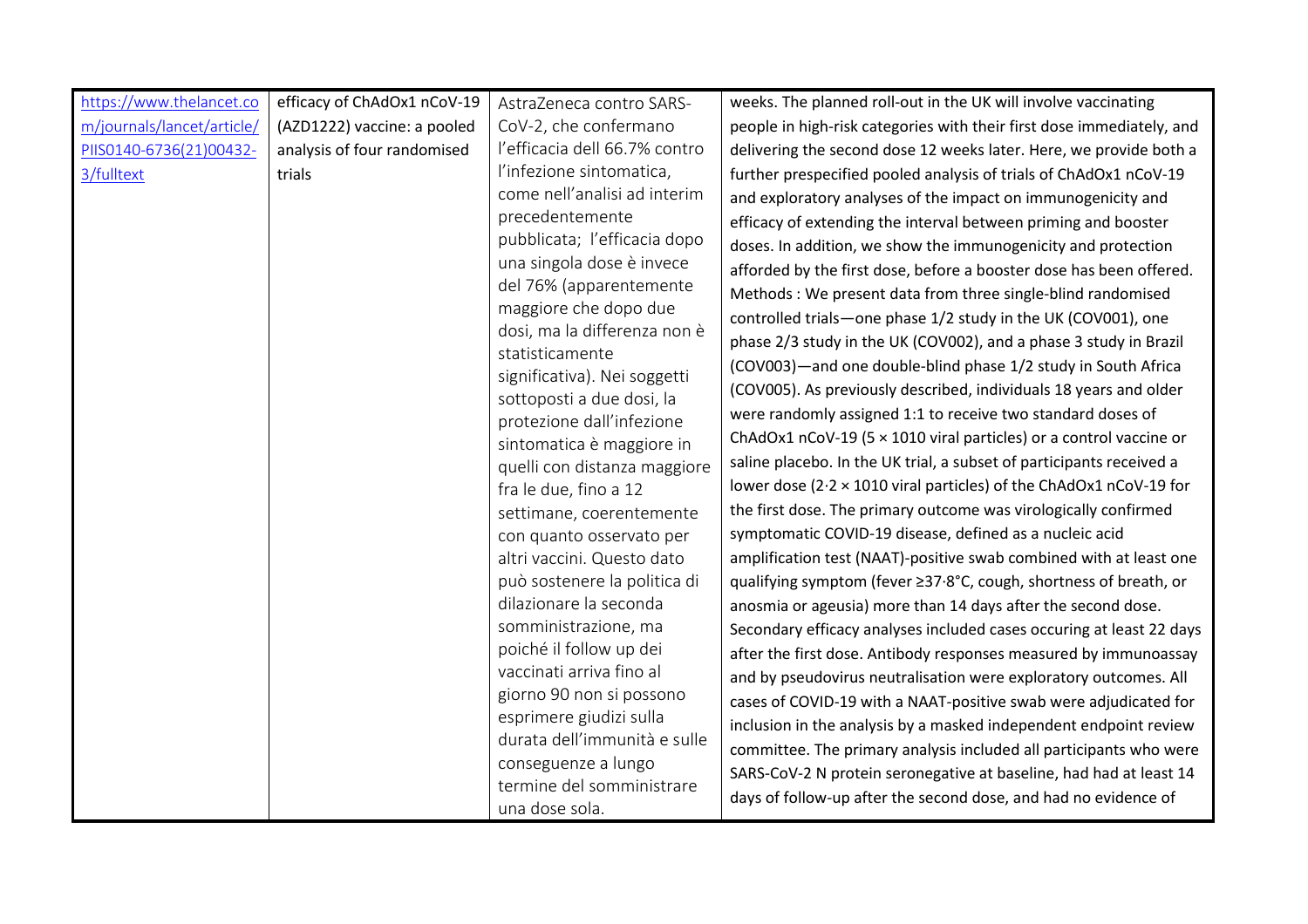|  | previous SARS-CoV-2 infection from NAAT swabs. Safety was             |
|--|-----------------------------------------------------------------------|
|  | assessed in all participants who received at least one dose. The four |
|  | trials are registered at ISRCTN89951424 (COV003) and                  |
|  | ClinicalTrials.gov, NCT04324606 (COV001), NCT04400838 (COV002),       |
|  | and NCT04444674 (COV005).                                             |
|  | Findings: Between April 23 and Dec 6, 2020, 24 422 participants       |
|  | were recruited and vaccinated across the four studies, of whom        |
|  | 17 178 were included in the primary analysis (8597 receiving          |
|  | ChAdOx1 nCoV-19 and 8581 receiving control vaccine). The data         |
|  | cutoff for these analyses was Dec 7, 2020. 332 NAAT-positive          |
|  | infections met the primary endpoint of symptomatic infection more     |
|  | than 14 days after the second dose. Overall vaccine efficacy more     |
|  | than 14 days after the second dose was 66.7% (95% CI 57.4-74.0),      |
|  | with 84 (1.0%) cases in the 8597 participants in the ChAdOx1 nCoV-    |
|  | 19 group and 248 (2.9%) in the 8581 participants in the control       |
|  | group. There were no hospital admissions for COVID-19 in the          |
|  | ChAdOx1 nCoV-19 group after the initial 21-day exclusion period,      |
|  | and 15 in the control group. 108 (0.9%) of 12 282 participants in the |
|  | ChAdOx1 nCoV-19 group and 127 (1.1%) of 11 962 participants in        |
|  | the control group had serious adverse events. There were seven        |
|  | deaths considered unrelated to vaccination (two in the ChAdOx1        |
|  | nCov-19 group and five in the control group), including one COVID-    |
|  | 19-related death in one participant in the control group. Exploratory |
|  | analyses showed that vaccine efficacy after a single standard dose    |
|  | of vaccine from day 22 to day 90 after vaccination was 76.0% (59.3-   |
|  | 85.9). Our modelling analysis indicated that protection did not wane  |
|  | during this initial 3-month period. Similarly, antibody levels were   |
|  | maintained during this period with minimal waning by day 90           |
|  | (geometric mean ratio [GMR] 0.66 [95% CI 0.59-0.74]). In the          |
|  | participants who received two standard doses, after the second        |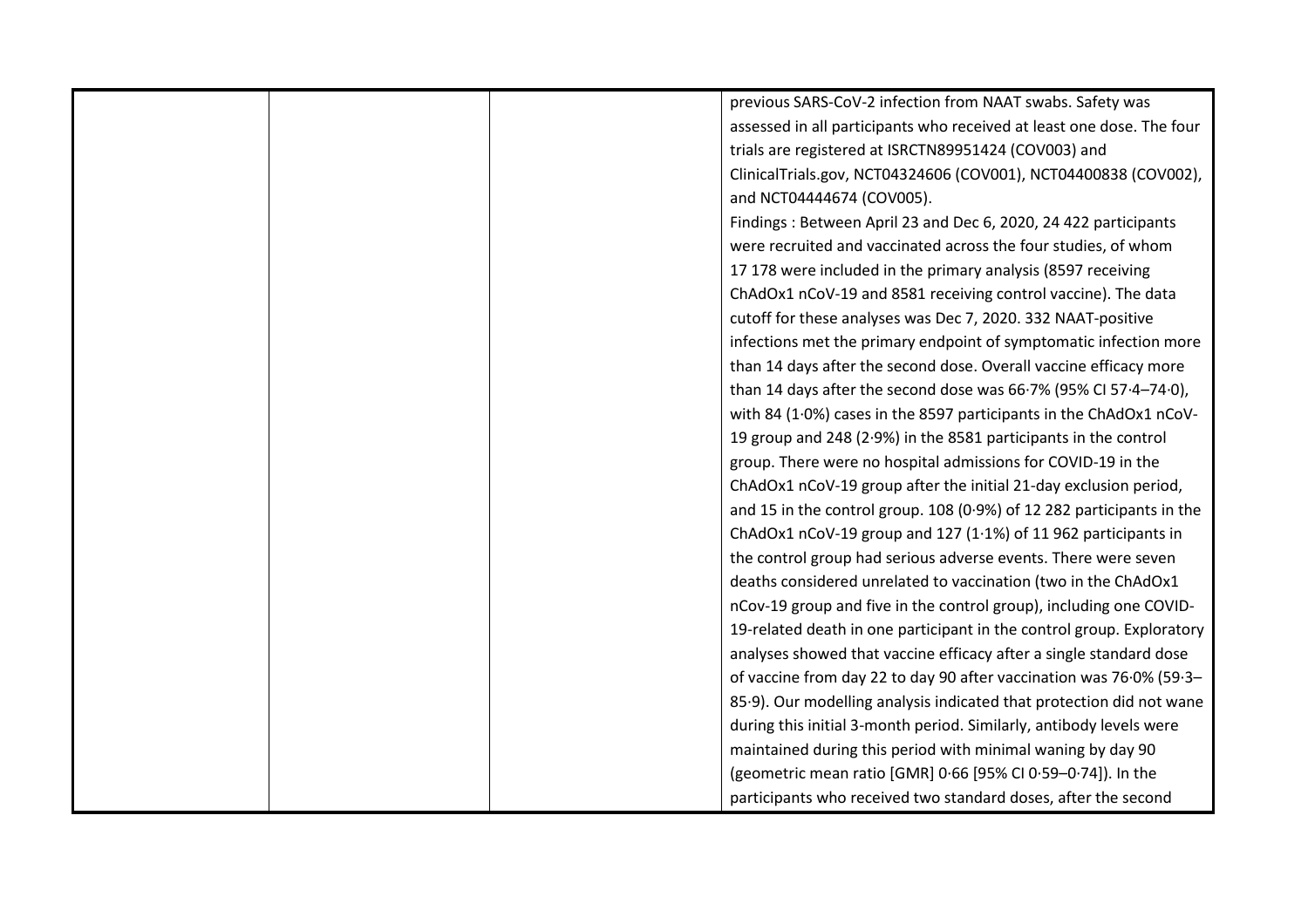|  | dose, efficacy was higher in those with a longer prime-boost interval    |
|--|--------------------------------------------------------------------------|
|  | (vaccine efficacy 81.3% [95% CI 60.3-91.2] at ≥12 weeks) than in         |
|  | those with a short interval (vaccine efficacy 55.1% [33.0-69.9] at <6    |
|  | weeks). These observations are supported by immunogenicity data          |
|  | that showed binding antibody responses more than two-fold higher         |
|  | after an interval of 12 or more weeks compared with an interval of       |
|  | less than 6 weeks in those who were aged 18-55 years (GMR 2.32           |
|  | $[2.01 - 2.68]$ .                                                        |
|  | Interpretation: The results of this primary analysis of two doses of     |
|  | ChAdOx1 nCoV-19 were consistent with those seen in the interim           |
|  | analysis of the trials and confirm that the vaccine is efficacious, with |
|  | results varying by dose interval in exploratory analyses. A 3-month      |
|  | dose interval might have advantages over a programme with a short        |
|  | dose interval for roll-out of a pandemic vaccine to protect the          |
|  | largest number of individuals in the population as early as possible     |
|  | when supplies are scarce, while also improving protection after          |
|  | receiving a second dose.                                                 |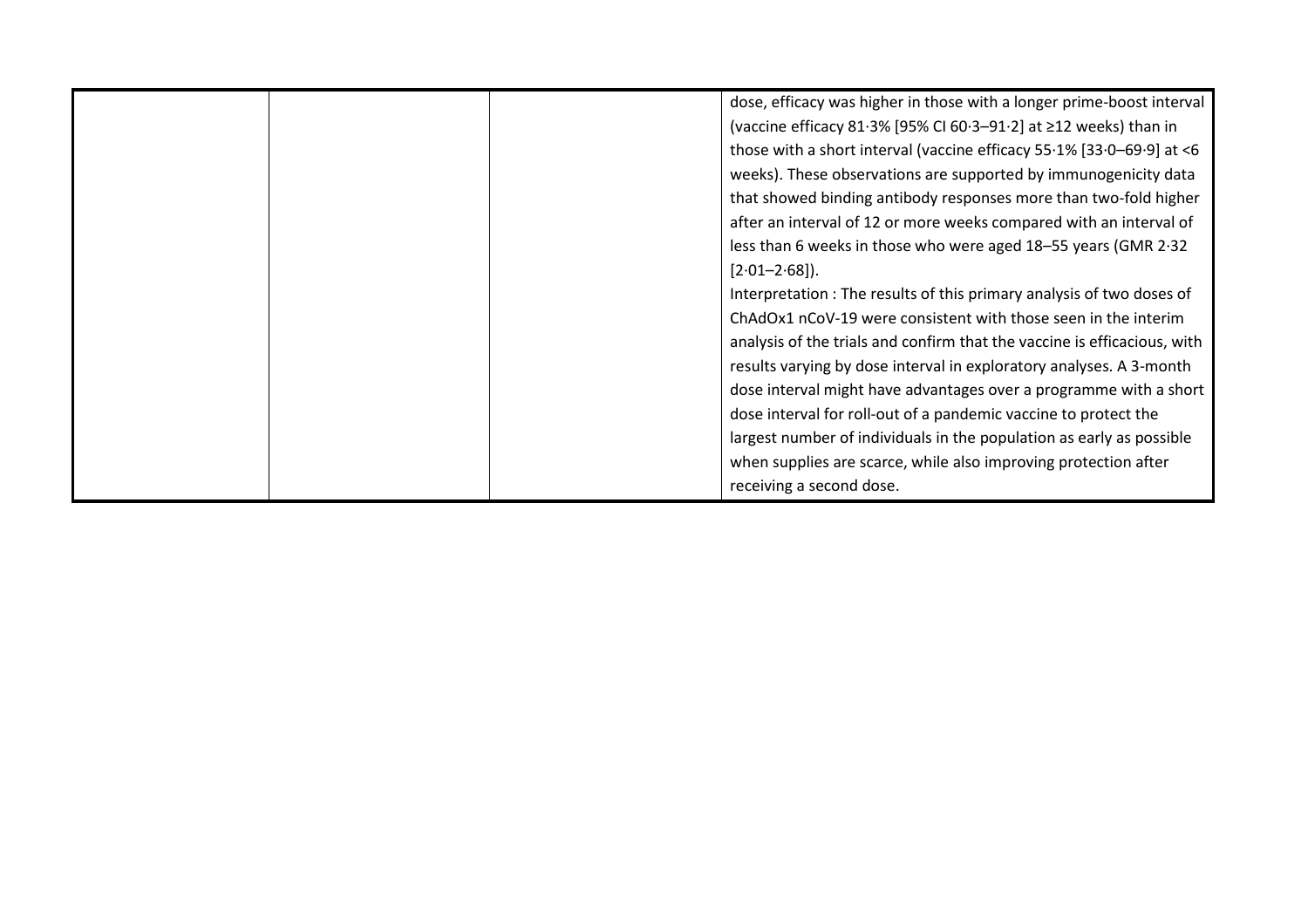|                                                                                                                                                      |                                                                             |                                                                                                                                                                                                                                                                    | $100 -$<br><b>Boost interval</b><br>$\bullet$ <6 weeks<br>6-8 weeks<br>$\bullet$ 9-11 weeks<br>80<br>$\triangle$ ≥12 weeks<br>Ξ<br>65%<br>60<br>40 <sup>°</sup><br>20<br>20000<br>50000<br>80000<br>30000<br>Anti-spike IqG 28 days post boost (AU/mL)<br>6<br>69<br>60<br>40<br>20<br>Pseudovirus neutralisation 28 days post boost<br>Figure 4: Relationship between binding and neutralising antibody 28 days<br>after second dose, and vaccine efficacy against primary symptomatic<br><b>COVID-19</b><br>Vaccine efficacy with 95% CI against primary symptomatic COVID-19 in<br>participants who received two standard doses and those who received a low<br>dose plus standard dose combined are shown plotted against the GMT (95% CI)<br>of anti-SARS-CoV-2 spike IgG from an immunoassay (A), and the GMT (95% CI)<br>pseudovirus neutralisation (B), for each prime boost interval. GMT=qeometric |  |
|------------------------------------------------------------------------------------------------------------------------------------------------------|-----------------------------------------------------------------------------|--------------------------------------------------------------------------------------------------------------------------------------------------------------------------------------------------------------------------------------------------------------------|--------------------------------------------------------------------------------------------------------------------------------------------------------------------------------------------------------------------------------------------------------------------------------------------------------------------------------------------------------------------------------------------------------------------------------------------------------------------------------------------------------------------------------------------------------------------------------------------------------------------------------------------------------------------------------------------------------------------------------------------------------------------------------------------------------------------------------------------------------------------------------------------------------------|--|
| Kadire SR et al<br>Delayed Second Dose<br>versus Standard Regimen<br>for Covid-19 Vaccination<br>https://www.nejm.org/do<br>i/full/10.1056/NEJMclde2 | Delayed Second Dose versus<br>Standard Regimen for Covid-<br>19 Vaccination | Scenario proposto dal New<br>England in cui, con l'aiuto di<br>due consulenti esperti di<br>orientamento opposto, si<br>deve decidere se ritardare la<br>seconda dose di vaccino<br>contro SARS-CoV-2 per<br>destinare invece la prima<br>dose a un maggior numero | You chair the Governor's task force on rollout of the Covid-19<br>vaccine. Given concerns about the limited availability of the two-<br>dose mRNA vaccine, you have been asked to weigh in on the debate<br>regarding the most effective use of the currently available doses.<br>Should people who have already received a first dose of vaccine<br>have their second dose delayed by a number of months until there<br>is a greater supply, so that more people can receive a first dose? Or<br>should those who have gotten the first dose receive the second<br>dose according to the standard schedule, 3 to 4 weeks after the first                                                                                                                                                                                                                                                                    |  |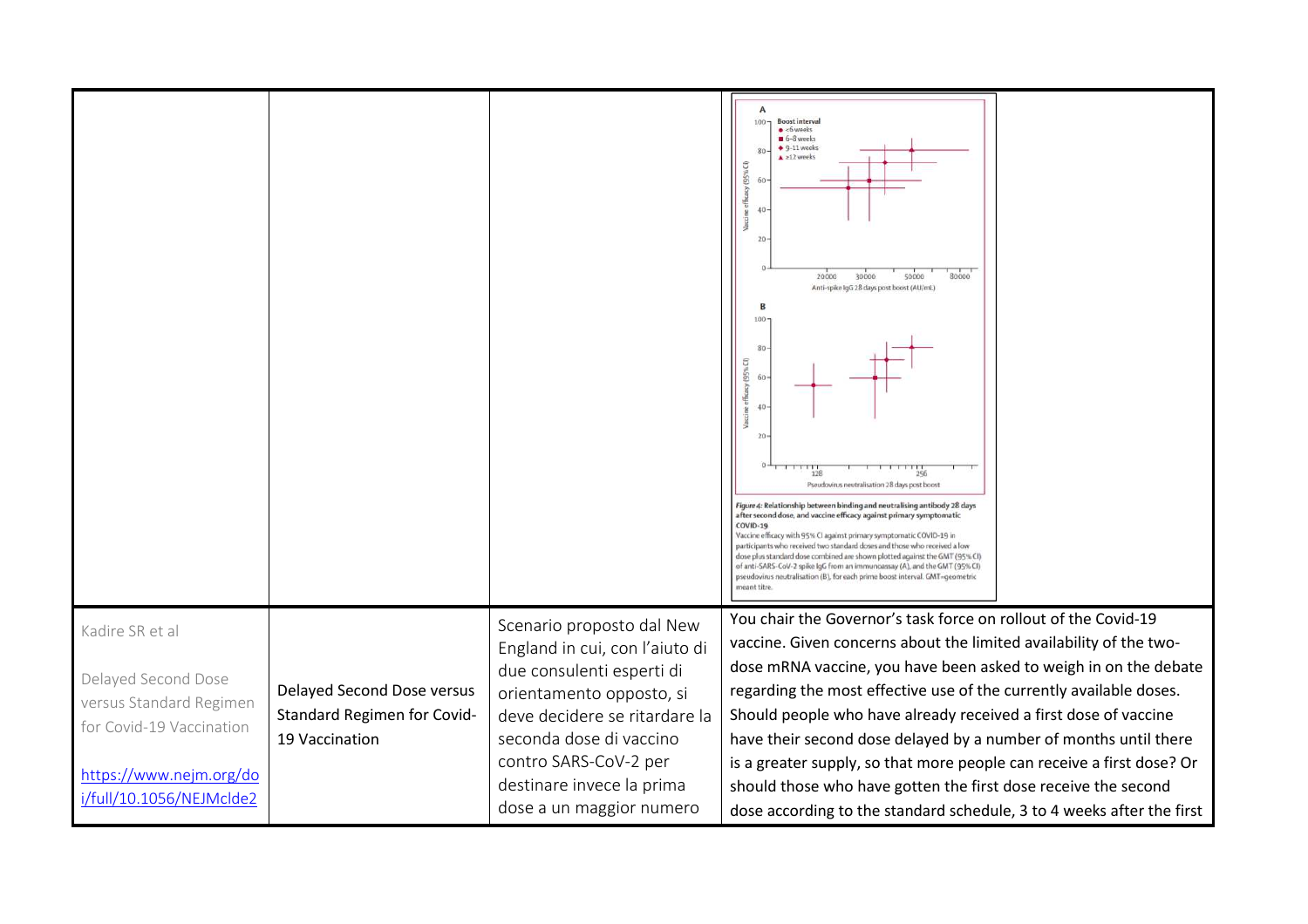| 101987?query=featured<br>home                                                             |                                                                                                    | di persone. Un argomento<br>importante che viene<br>menzionato è quello della<br>credibilità di fronte<br>all'opinione pubblica: si<br>riconosce che cambiare<br>strategia vaccinale potrebbe<br>essere deleterio ai fini<br>dell'accettazione del<br>vaccino.                                                             | dose, as recommended by the Food and Drug Administration (FDA)?<br>You must consider the benefits and risks of the two approaches, on<br>both individual and population levels, and decide what to<br>recommend to the task force.                                                                                                                                                                                                                                                                                                                                                                                                                                                                            |
|-------------------------------------------------------------------------------------------|----------------------------------------------------------------------------------------------------|----------------------------------------------------------------------------------------------------------------------------------------------------------------------------------------------------------------------------------------------------------------------------------------------------------------------------|---------------------------------------------------------------------------------------------------------------------------------------------------------------------------------------------------------------------------------------------------------------------------------------------------------------------------------------------------------------------------------------------------------------------------------------------------------------------------------------------------------------------------------------------------------------------------------------------------------------------------------------------------------------------------------------------------------------|
| Reuken PA et al<br>Leukemia<br>https://www.nature.com/<br>articles/s41375-021-<br>01175-8 | Severe clinical relapse in an<br>immunocompromised host<br>with persistent SARS-CoV-2<br>infection | Esacerbazione di COVID-19,<br>dovuta a persistenza di<br>SARS-CoV-2 per 4 mesi in<br>una paziente di 56 anni con<br>linfoma follicolare trattata<br>con rituximab (anti-CD20). Si<br>dimostra una grave<br>linfopenia e in particolare<br>l'assenza di linfociti B, alla<br>base della mancata<br>produzione di anticorpi. | Whether people who have recovered from COVID-19 can be re-<br>infected by SARS-CoV-2 is a matter of debate. Antibodies against<br>SARS-CoV-2 can be detected in up to 98.6% of patients after<br>infection, but only in 67% of patients with CLL. In this context, anti-<br>CD20 therapy is of special interest, as the memory B-cells are crucial<br>for the development of immunity against SARS-CoV-2. A recent<br>study from China has revealed that the failure to mount a robust<br>humoral response against SARS-CoV-2 is associated with re-<br>detection of SARS-CoV-2 in 7.3% of patients. In addition, patients<br>with hematological malignancies are also more vulnerable to a<br>severe course. |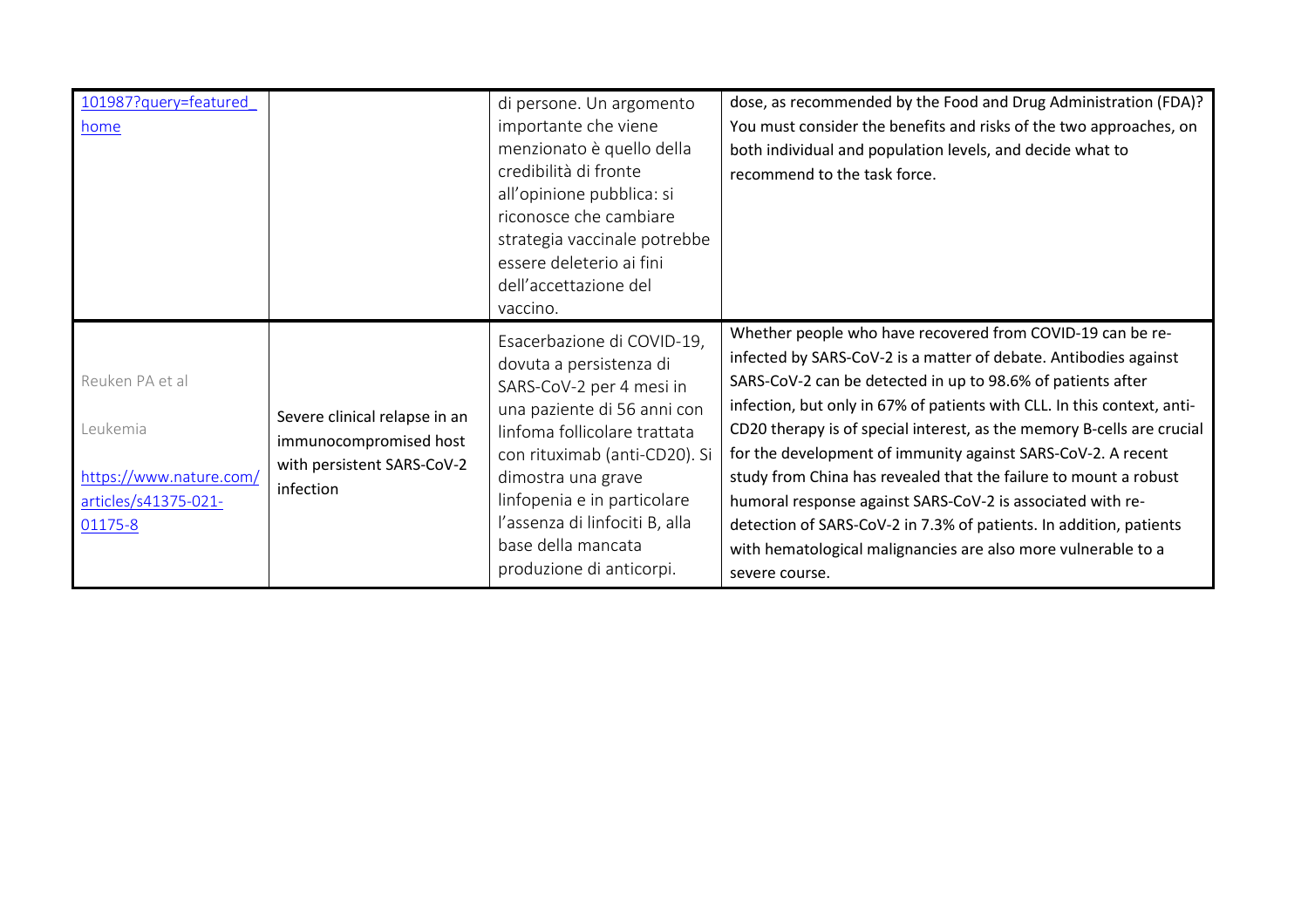|                                                                                                                               |                                                                                                    |                                                                                                                                                                                                                                                                                                                                                                                  | Fig. 2: Analysis of leukocyte subpopulations of the patient.<br>$B$ <sub>4000</sub><br>$D_{100}$<br>Α<br>4000<br>3000<br>3000<br>2500<br>2500<br>2000<br>2000<br>1500<br>1500<br>1000<br>1000<br>G<br>A-D Absolute numbers of CD3 + T cells and percentages of CD3 + CD8 + cytotoxic T cells and CD3 + CD4 +<br>T helper (Th) cells in the blood of the patient (black bars) and six controls (gray bars). <b>E-H</b> Frequencies of Th1<br>(CXCR3+CCR6-CCR4-CXCR5-), Th2 (CXCR3-CCR6-CCR4+ CXCR5-), Th17 (CXCR3-CCR6+CCR4+CXCR5-), and                                                                                                                                                                                                                                                                                                                                                                                                                          |
|-------------------------------------------------------------------------------------------------------------------------------|----------------------------------------------------------------------------------------------------|----------------------------------------------------------------------------------------------------------------------------------------------------------------------------------------------------------------------------------------------------------------------------------------------------------------------------------------------------------------------------------|------------------------------------------------------------------------------------------------------------------------------------------------------------------------------------------------------------------------------------------------------------------------------------------------------------------------------------------------------------------------------------------------------------------------------------------------------------------------------------------------------------------------------------------------------------------------------------------------------------------------------------------------------------------------------------------------------------------------------------------------------------------------------------------------------------------------------------------------------------------------------------------------------------------------------------------------------------------|
| Amit S et al<br>The Lancet<br>https://www.thelancet.co<br>m/journals/lancet/article/<br>PIIS0140-6736(21)00448-<br>7/fulltext | Early rate reductions of<br>SARS-CoV-2 infection and<br>COVID-19 in BNT162b2<br>vaccine recipients | Dopo la vaccinazione di<br>operatori sanitari con il<br>vaccino Pfizer anti-SARS-<br>CoV-2 in Israele si osserva<br>una riduzione 30% del tasso<br>di infezioni sintomatiche<br>entro 14 giorni dalla prima<br>dose e del 75% nel periodo<br>14-28 giorni dopo la prima<br>dose. Questo incoraggia<br>secondo gli autori<br>l'eventuale scelta di<br>dilazionare la seconda dose | Treg (CD25+CD127-CCR4+HLA-DR-) cells among CD3+CD4+ T cells in the patient (black bars) and controls<br>(gray bars).<br>In December, 2020, the Israeli Government approved the BNT162b2<br>COVID-19 vaccine and initiated a national immunisation campaign<br>prioritising health-care workers (HCWs), as in other countries. This<br>campaign coincided with a third wave of COVID-19, peaking at<br>10 116 daily new cases by mid-January, 2021. The Sheba Medical<br>Centre, Israel's largest hospital with 9647 HCWs, began staff<br>vaccination on Dec 19, 2020. All HCWs, excluding those with<br>previous SARS-CoV-2 infection, were eligible for vaccination. Clinical<br>trial data of BNT162b2 vaccine estimated an early vaccine efficacy in<br>preventing COVID-19 of 52.4% before dose two, and 90.5% on days<br>2-7 after dose two. A recent analysis of BNT162b2 vaccine data<br>estimated vaccine efficacy of 89-91% during days 15-28 after the |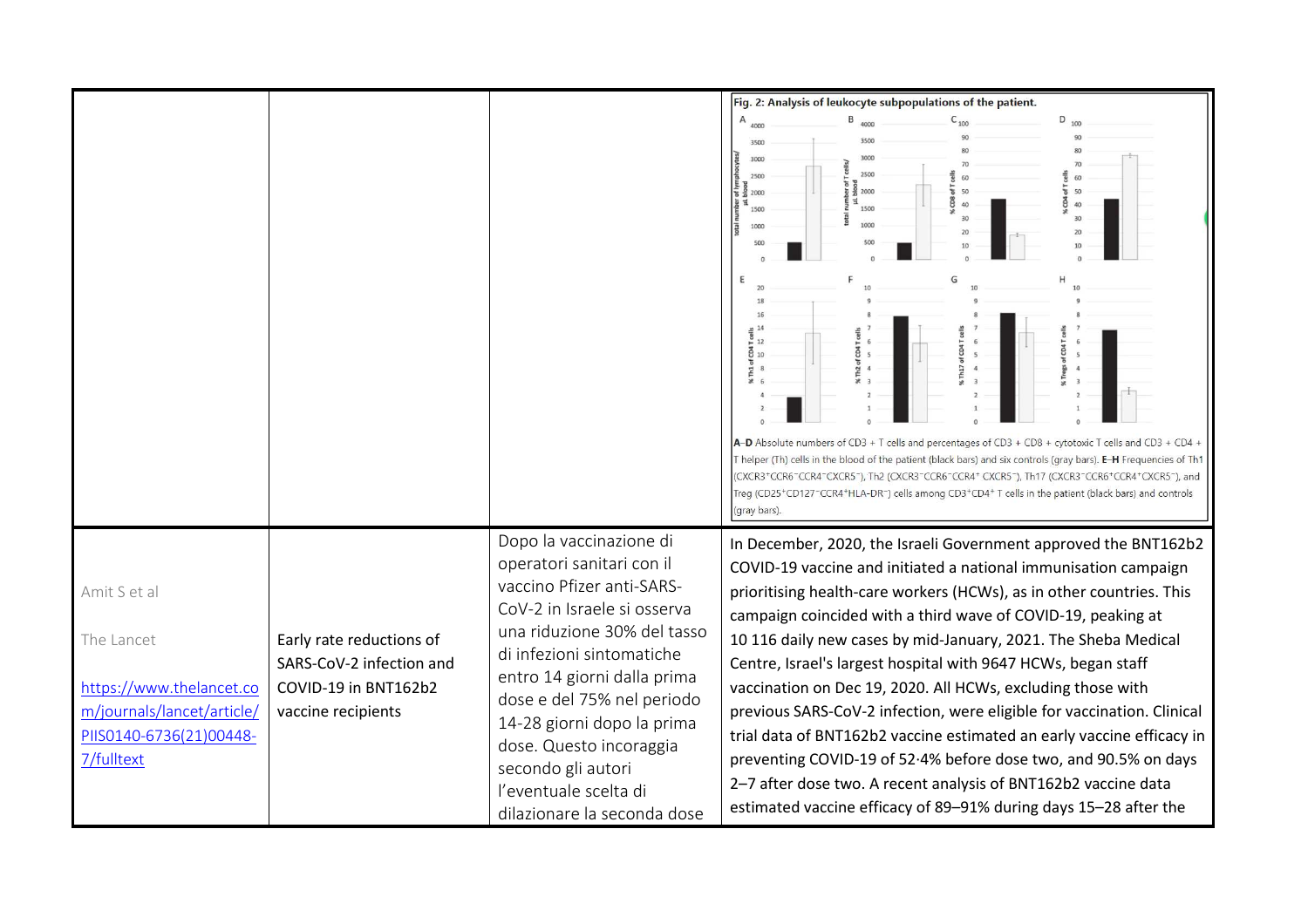|                                                                                                                            |                                                                             | di vaccino ove necessario,<br>per quanto i dati sugli effetti<br>a lungo termine di questa<br>politica non siano<br>disponibili.                                                                                                                                                                                                                                                                    | first dose. We examined early reductions in SARS-CoV-2 infection<br>and COVID-19 rates in vaccinated HCWs.                                                                                                                                                                                                                                                                                                                                                                                                                                                                            |
|----------------------------------------------------------------------------------------------------------------------------|-----------------------------------------------------------------------------|-----------------------------------------------------------------------------------------------------------------------------------------------------------------------------------------------------------------------------------------------------------------------------------------------------------------------------------------------------------------------------------------------------|---------------------------------------------------------------------------------------------------------------------------------------------------------------------------------------------------------------------------------------------------------------------------------------------------------------------------------------------------------------------------------------------------------------------------------------------------------------------------------------------------------------------------------------------------------------------------------------|
| Olliaro P<br>The Lancet<br>https://www.thelancet.co<br>m/journals/laninf/article/<br>PIIS1473-3099(21)00075-<br>X/fulltext | What does 95% COVID-19<br>vaccine efficacy really mean?                     | Un vaccino « efficace al<br>95% » non protegge il 95%<br>dei vaccinati, ma riduce del<br>95% il numero di nuove<br>infezioni nella popolazione<br>vaccinata rispetto a quella<br>non vaccinata.                                                                                                                                                                                                     | Simple mathematics helps. If we vaccinated a population of 100 000<br>and protected 95% of them, that would leave 5000 individuals<br>diseased over 3 months, which is almost the current overall COVID-<br>19 case rate in the UK. Rather, a 95% vaccine efficacy means that<br>instead of 1000 COVID-19 cases in a population of 100 000 without<br>vaccine (from the placebo arm of the abovementioned trials,<br>approximately 1% would be ill with COVID-19 and 99% would not)<br>we would expect 50 cases (99.95% of the population is disease-free,<br>at least for 3 months). |
| Mallapaty S<br>Nature<br>https://www.nature.com/<br>articles/d41586-021-<br>00450-z                                        | Can COVID vaccines stop<br>transmission? Scientists race<br>to find answers | La prevenzione<br>dell'infezione (e non solo<br>della malattia sintomatica)<br>da SARS-CoV-2 non è stata<br>studiata sistematicamente<br>in tutti i trial clinici sui<br>vaccini eseguiti negli scorsi<br>mesi. In particolare abbiamo<br>a disposizione solo dati dai<br>trial di Moderna e<br>AstraZeneca che indicano<br>una riduzione fra metà e<br>due terzi delle infezioni<br>asintomatiche. | As countries roll out vaccines that prevent COVID-19, studies are<br>under way to determine whether shots can also stop people from<br>getting infected and passing on the SARS-CoV-2 virus. Vaccines that<br>prevent transmission could help to bring the pandemic under<br>control if they are given to enough people.                                                                                                                                                                                                                                                              |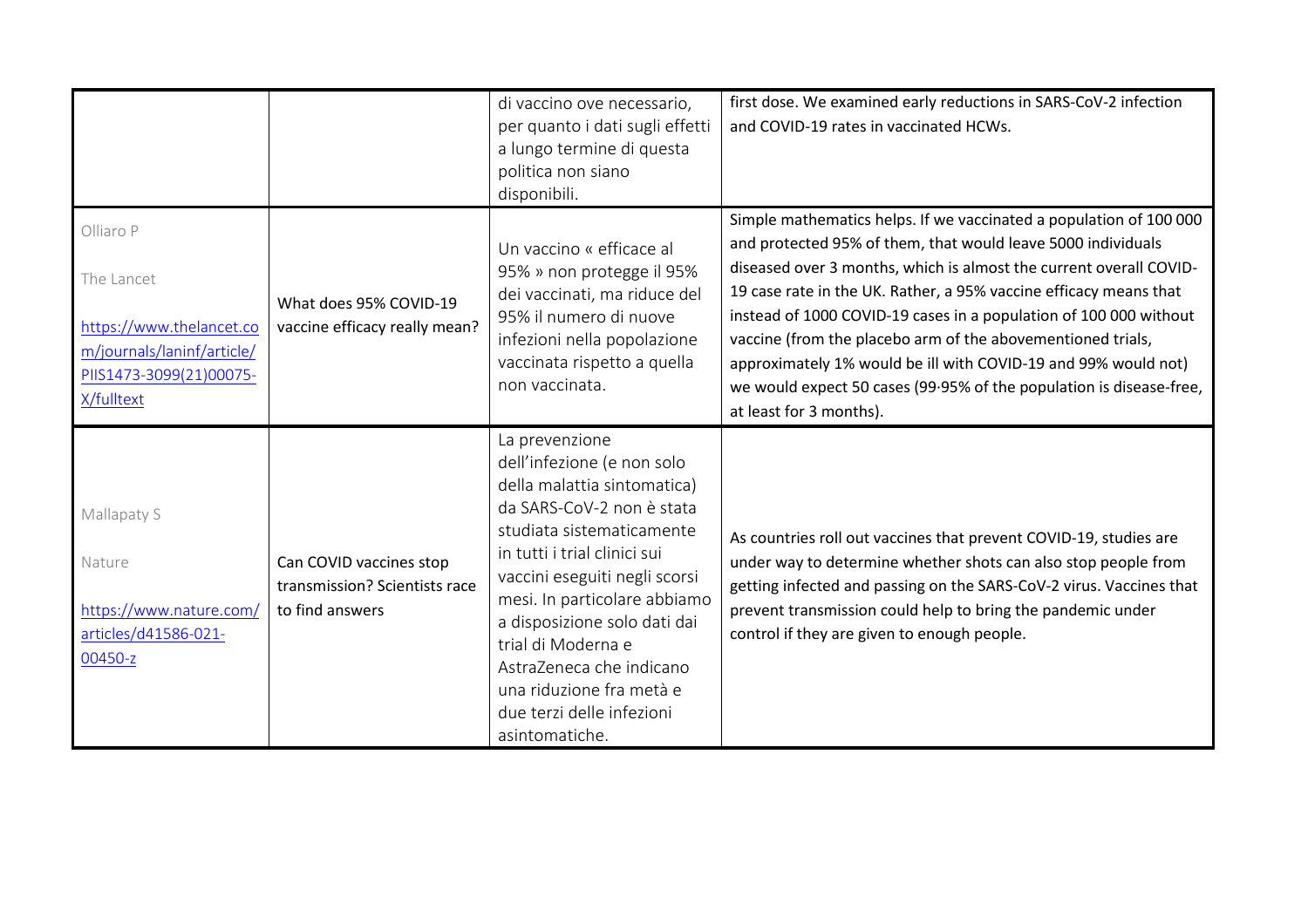|                           |                               |                             | Background: Severe acute respiratory syndrome coronavirus 2              |
|---------------------------|-------------------------------|-----------------------------|--------------------------------------------------------------------------|
|                           |                               |                             | (SARS-CoV-2) pandemic control will require widespread access to          |
|                           |                               |                             | accurate diagnostics. Salivary sampling circumvents swab supply          |
|                           |                               |                             | chain bottlenecks, is amenable to self-collection, and is less likely to |
|                           |                               |                             | create an aerosol during collection compared with the                    |
|                           |                               |                             | nasopharyngeal swab. Methods: We compared real-time reverse-             |
|                           |                               |                             | transcription polymerase chain reaction Abbott m2000 results from        |
|                           |                               |                             | matched salivary oral fluid (gingival crevicular fluid collected in an   |
|                           |                               |                             | Oracol device) and nasal-oropharyngeal (OP) self-collected               |
|                           |                               |                             | specimens in viral transport media from a nonhospitalized,               |
|                           |                               |                             | ambulatory cohort of coronavirus disease 2019 (COVID-19) patients        |
| Manabe Y et al            | Self-Collected Oral Fluid     | Confrontando 171 campioni   | at multiple time points. Results: There were 171 matched specimen        |
|                           | Saliva Is Insensitive         | appaiati di tampone         | pairs. Compared with nasal-OP swabs, 41.6% of the oral fluid             |
| Open Forum Infectious     | Compared With Nasal-          | nasofaringeo e salivare di  | samples were positive. Adding spit to the oral fluid percent             |
| <b>Diseases</b>           | Oropharyngeal Swabs in the    | pazienti non ospedalizzati  | collection device increased the percent positive agreement from          |
|                           | Detection of Severe Acute     | con infezione da SARS-CoV-  | 37.2% (16 of 43) to 44.6% (29 of 65). The positive percent               |
| https://doi.org/10.1093/o | <b>Respiratory Syndrome</b>   | 2, la saliva non è          | agreement was highest in the first 5 days after symptoms and             |
| fid/ofaa648               | Coronavirus 2 in Outpatients. | sufficientemente sensibile. | decreased thereafter. All of the infectious nasal-OP samples (culture    |
|                           |                               |                             | positive on VeroE6 TMPRSS2 cells) had a matched SARS-CoV-2               |
|                           |                               |                             | positive oral fluid sample. Conclusions: In this study of                |
|                           |                               |                             | nonhospitalized SARS-CoV-2-infected persons, we demonstrate              |
|                           |                               |                             | lower diagnostic sensitivity of self-collected oral fluid compared       |
|                           |                               |                             | with nasal-OP specimens, a difference that was especially                |
|                           |                               |                             | prominent more than 5 days from symptom onset. These data do             |
|                           |                               |                             | not justify the routine use of oral fluid collection for diagnosis of    |
|                           |                               |                             | SARS-CoV-2 despite the greater ease of collection. It also               |
|                           |                               |                             | underscores the importance of considering the method of saliva           |
|                           |                               |                             | specimen collection and the time from symptom onset especially in        |
|                           |                               |                             | outpatient populations.                                                  |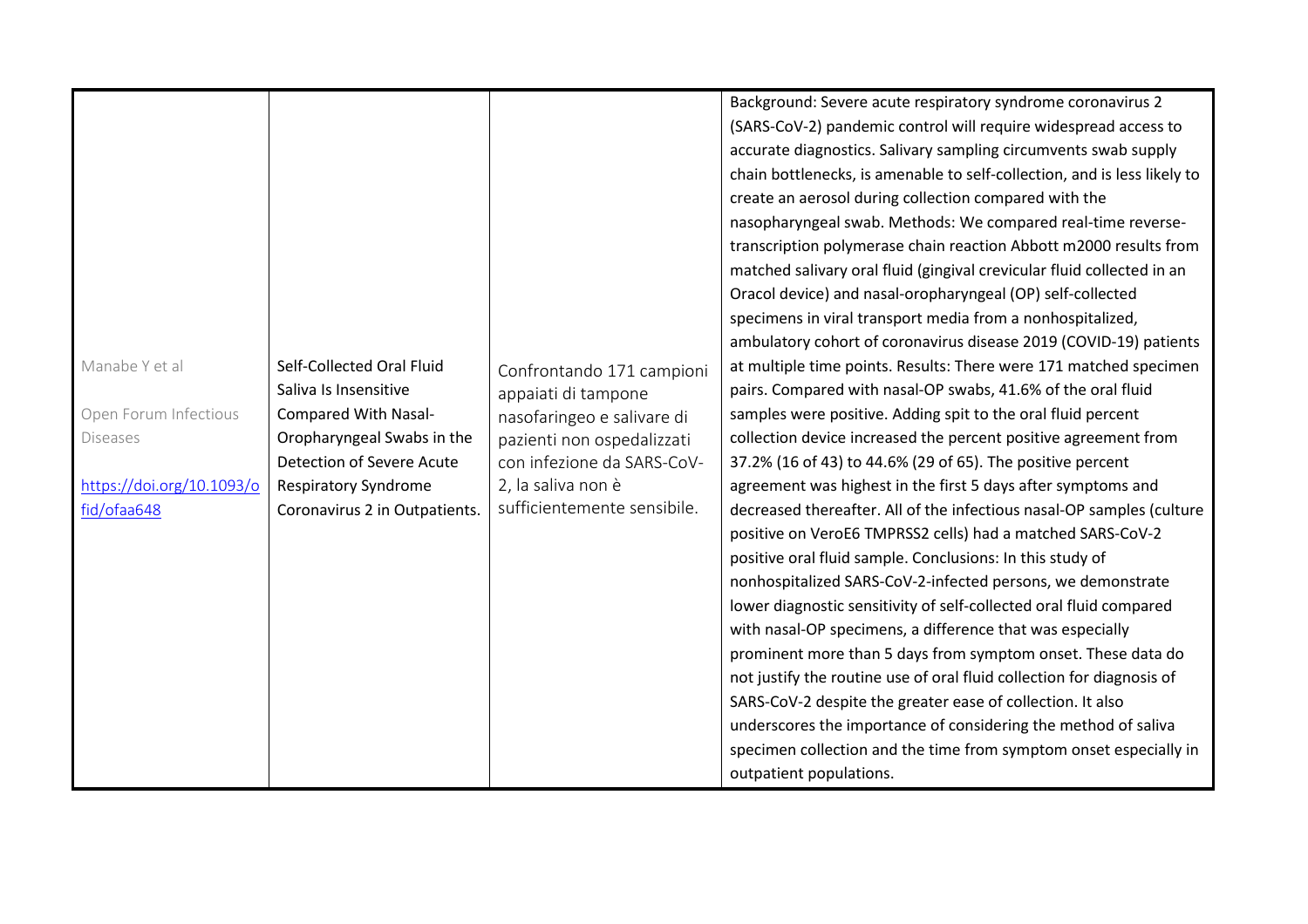| Benard A et al<br>Nature<br>https://doi.org/10.1038/s<br>41467-021-21310-4                             | Interleukin-3 is a predictive<br>marker for severity and<br>outcome during SARS-CoV-2<br>infections.                                                                                  | Studio multicentrico su<br>pazienti ospedalizzati con<br>COVID-19 : i bassi livelli di<br>interleukina 3 sono associati<br>alla gravità, alla carica virale<br>nel tampone nasofaringeo e<br>alla mortalità dei pazienti.                                                                                    | Severe acute respiratory syndrome coronavirus 2 (SARS-CoV-2) is a<br>worldwide health threat. In a prospective multicentric study, we<br>identify IL-3 as an independent prognostic marker for the outcome<br>during SARS-CoV-2 infections. Specifically, low plasma IL-3 levels is<br>associated with increased severity, viral load, and mortality during<br>SARS-CoV-2 infections. Patients with severe COVID-19 exhibit also<br>reduced circulating plasmacytoid dendritic cells (pDCs) and low<br>plasma IFNalpha and IFNlambda levels when compared to non-<br>severe COVID-19 patients. In a mouse model of pulmonary HSV-1<br>infection, treatment with recombinant IL-3 reduces viral load and<br>mortality. Mechanistically, IL-3 increases innate antiviral immunity<br>by promoting the recruitment of circulating pDCs into the airways<br>by stimulating CXCL12 secretion from pulmonary CD123(+)<br>epithelial cells, both, in mice and in COVID-19 negative patients<br>exhibiting pulmonary diseases. This study identifies IL-3 as a<br>predictive disease marker for SARS-CoV-2 infections and as a<br>potential therapeutic target for pulmunory viral infections. |
|--------------------------------------------------------------------------------------------------------|---------------------------------------------------------------------------------------------------------------------------------------------------------------------------------------|--------------------------------------------------------------------------------------------------------------------------------------------------------------------------------------------------------------------------------------------------------------------------------------------------------------|----------------------------------------------------------------------------------------------------------------------------------------------------------------------------------------------------------------------------------------------------------------------------------------------------------------------------------------------------------------------------------------------------------------------------------------------------------------------------------------------------------------------------------------------------------------------------------------------------------------------------------------------------------------------------------------------------------------------------------------------------------------------------------------------------------------------------------------------------------------------------------------------------------------------------------------------------------------------------------------------------------------------------------------------------------------------------------------------------------------------------------------------------------------------------------------|
| Laracy J et al<br>Open Forum Infectious<br><b>Diseases</b><br>https://doi.org/10.1093/o<br>fid/ofab029 | HIV-1 Infection Does Not<br>Change Disease Course or<br>Inflammatory Pattern of<br>SARS-CoV-2-Infected<br>Patients Presenting at a<br>Large Urban Medical Center<br>in New York City. | Studio di coorte<br>retrospettivo su 68 pazienti<br>con HIV e COVID-19 a<br>confronto ciascuno con 4<br>controlli non-HIV : gli HIV<br>sono più facilmente<br>ricoverati, ma la mortalità a<br>30 giorni e la necessità di<br>ventilazione meccanica non<br>differiscono fra i ricoverati<br>dei due gruppi. | Background: The clinical impact of coronavirus disease 2019<br>(COVID-19) among people with HIV (PWH) remains unclear. In this<br>retrospective cohort study of COVID-19, we compared clinical<br>outcomes and laboratory parameters among PWH and controls.<br>Methods: Sixty-eight PWH diagnosed with COVID-19 were matched<br>1:4 to patients without known HIV diagnosis, drawn from a study<br>population of all patients who were diagnosed with COVID-19 at an<br>academic urban hospital. The primary outcome was<br>death/discharge to hospice within 30 days of hospital presentation.<br>Results: PWH were more likely to be admitted from the emergency<br>department than patients without HIV (91% vs 71%; P = .001). We<br>observed no statistically significant difference between admitted<br>PWH and patients without HIV in terms of 30-day mortality rate                                                                                                                                                                                                                                                                                                          |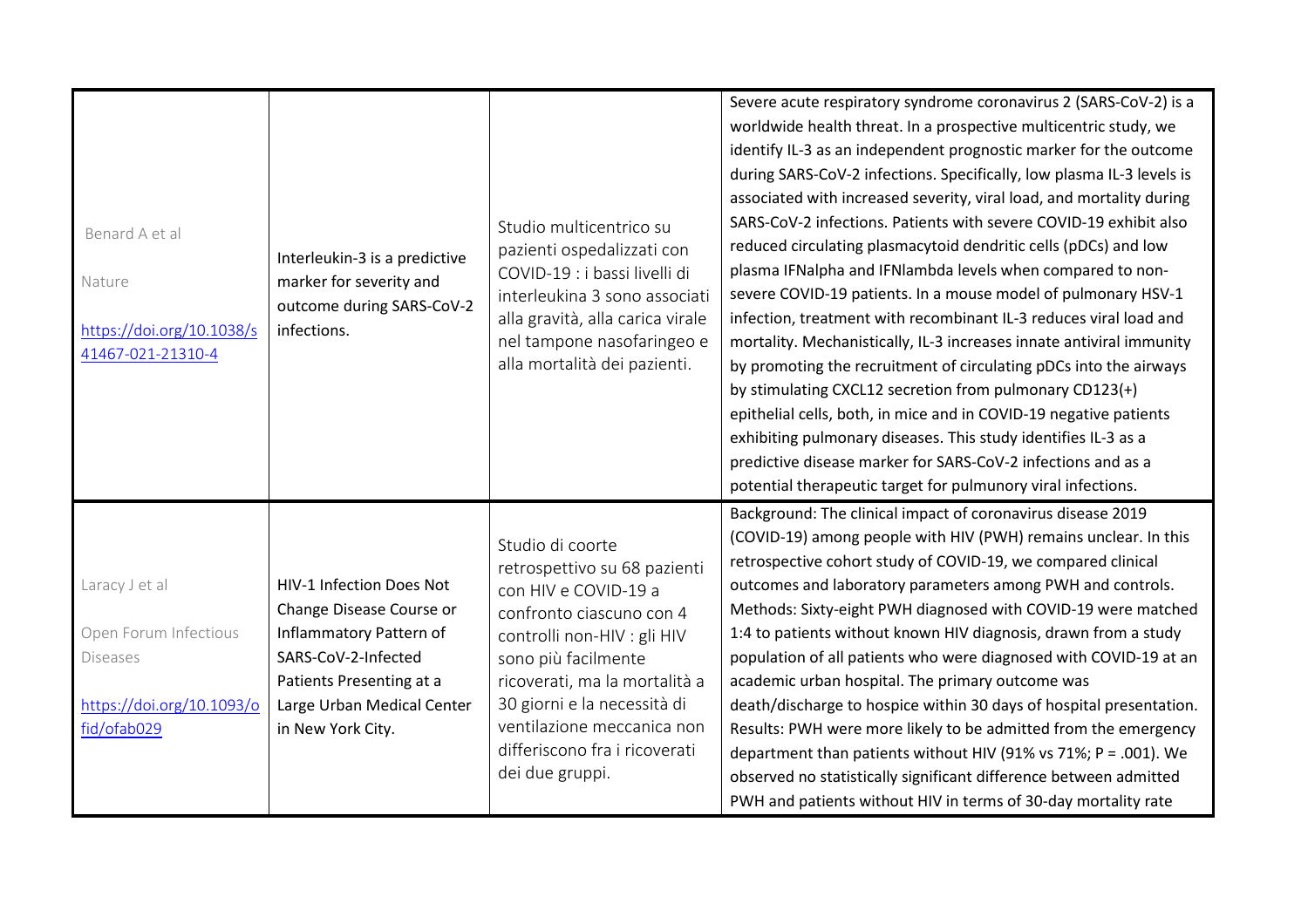|                                                                                                        |                                                                                           |                                                                                                                                                                            | (19% vs 13%, respectively) or mechanical ventilation rate (18% vs<br>20%, respectively). PWH had higher erythrocyte sedimentation<br>rates than controls on admission but did not differ in other<br>inflammatory marker levels or nasopharyngeal/oropharyngeal<br>severe acute respiratory syndrome coronavirus 2 viral load<br>estimated by reverse transcriptase polymerase chain reaction cycle<br>thresholds. Conclusions: HIV infection status was associated with a<br>higher admission rate; however, among hospitalized patients, PWH<br>did not differ from HIV-uninfected controls by rate of mechanical<br>ventilation or death/discharge to hospice.                                                                                            |
|--------------------------------------------------------------------------------------------------------|-------------------------------------------------------------------------------------------|----------------------------------------------------------------------------------------------------------------------------------------------------------------------------|--------------------------------------------------------------------------------------------------------------------------------------------------------------------------------------------------------------------------------------------------------------------------------------------------------------------------------------------------------------------------------------------------------------------------------------------------------------------------------------------------------------------------------------------------------------------------------------------------------------------------------------------------------------------------------------------------------------------------------------------------------------|
| Logue JK et al<br>JAMA<br>https://jamanetwork.com<br>/journals/jamanetworkop<br>en/fullarticle/2776560 | Sequelae in Adults at 6<br>Months After COVID-19<br>Infection                             | Follow up di 177 con<br>infezione documentata da<br>SARS-CoV-2 (solo 16<br>ricoverati) fino a 9 mesi<br>dalla diagnosi : circa un<br>terzo riporta sintomi<br>persistenti. | Many individuals experience persistent symptoms and a decline in<br>health-related quality of life (HRQoL) after coronavirus disease 2019<br>(COVID-19) illness. Existing studies have focused on hospitalized<br>individuals 30 to 90 days after illness onset and have reported<br>symptoms up to 110 days after illness. Longer-term sequelae in<br>outpatients have not been well characterized.<br>B Percentage of participants who reported COVID-19 symptoms during acute illness and at follow-up<br>Mild illness, acute COVID-19 symptoms<br>Mild illness, post-COVID-19 symptom<br>re illness, acute COVID-19 symptoms<br>Severe illness, post-COVID-19 sympt<br>Headache<br>Trouble<br>Muscle<br>or body<br>throat<br>breathing<br>taste or smell |
| Robertson JFR et al<br>The Lancet                                                                      | Delayed second dose of the<br>BNT162b2 vaccine:<br>innovation or misguided<br>conjecture? | Differire la seconda<br>somministrazione di vaccino<br>BNT162b2 (Pfizer) non è una<br>scelta supportata da<br>evidenze scientifiche, a                                     | We strongly support vaccination against COVID-19 with the Pfizer-<br>BioNTech COVID-19 mRNA vaccine BNT162b2 when adhering to the<br>3-week dosing schedule that was found highly effective in the phase<br>3 randomised clinical trial-regarded as the gold standard. However<br>we do not support the second dose being delayed to 12 weeks, as                                                                                                                                                                                                                                                                                                                                                                                                            |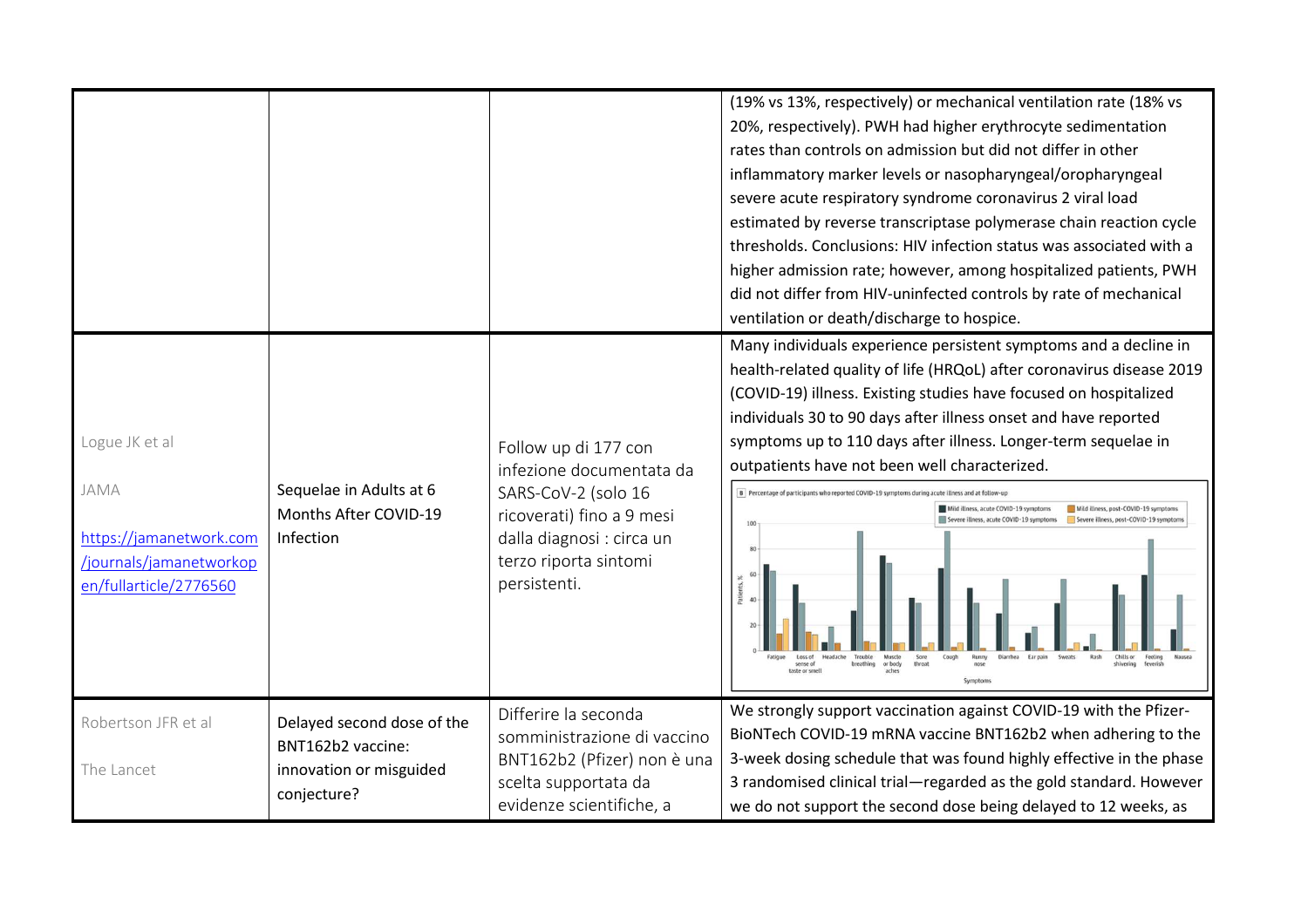| https://www.thelancet.co<br>m/journals/lancet/article/<br>PIIS0140-6736(21)00455-<br>4/fulltext                                                 |                                                                                                                                                          | differenza che per il vaccino<br>AstraZeneca, fanno notare<br>gli autori di questo<br>commento.                                                                                                                                                                                                                                                                         | implemented by UK Chief Medical Officers. The latter followed<br>recommendations by the Joint Committee on Vaccination and<br>Immunisation (JCVI), based on unplanned, retrospective analysis<br>and unwarranted assumptions.<br>The UK is currently the only country to have adopted a maximal 12<br>weeks delay. How science-led is the UK strategy? Is it innovative<br>and world-leading, or scientifically fallacious, resulting in an<br>unproven dosing schedule introduced without fully informed<br>patient consent? What are the potential risks, for individuals and<br>the population? |
|-------------------------------------------------------------------------------------------------------------------------------------------------|----------------------------------------------------------------------------------------------------------------------------------------------------------|-------------------------------------------------------------------------------------------------------------------------------------------------------------------------------------------------------------------------------------------------------------------------------------------------------------------------------------------------------------------------|----------------------------------------------------------------------------------------------------------------------------------------------------------------------------------------------------------------------------------------------------------------------------------------------------------------------------------------------------------------------------------------------------------------------------------------------------------------------------------------------------------------------------------------------------------------------------------------------------|
| Jeffery-Smith A et al<br>Eurosurveillance<br>https://www.eurosurveill<br>ance.org/content/10.280<br>$7/1560 -$<br>7917.ES.2021.26.5.21000<br>92 | Antibodies to SARS-CoV-2<br>protect against re-infection<br>during outbreaks in care<br>homes, September and<br>October 2020 separator                   | Due case di riposo i cui<br>occupanti e lavoratori erano<br>stati colpiti dalla prima<br>ondata di COVID-19 sono<br>state monitorate nel<br>tempo : a distanza di 4 mesi,<br>con la seconda ondata, si<br>osserva un solo caso di<br>reinfezione (sempre<br>asintomatica e in assenza di<br>anticorpi neutralizzanti<br>dopo il primo episodio) fra i<br>sieropositivi. | In autumn 2020, two care homes in London, United Kingdom (UK)<br>with high rates of severe acute respiratory syndrome coronavirus 2<br>(SARS-CoV-2) seropositivity following outbreaks in the first wave of<br>the coronavirus disease (COVID-19) pandemic experienced a second<br>COVID-19 outbreak. Outbreak investigations and SARS-CoV-2<br>serology were repeated to assess the role of antibodies in<br>protecting against SARS-CoV-2 re-infection.                                                                                                                                          |
| Czeisler ME et al<br>JAMA<br>https://jamanetwork.com<br>/journals/jamanetworkop<br>en/fullarticle/2776559                                       | Follow-up Survey of US Adult<br>Reports of Mental Health,<br>Substance Use, and Suicidal<br>Ideation During the COVID-<br>19 Pandemic, September<br>2020 | Esito di un sondaggio<br>condotto su oltre 5000<br>adulti negli USA a settembre<br>2020, a confronto con i<br>risultati di aprile 2020: la<br>prevalenza di disturbi come<br>ansia e depressione rimane<br>stabile, a suggerire secondo                                                                                                                                 | Adverse mental health symptoms among US adults were more<br>prevalent during the early phase (April-June 2020) of the<br>coronavirus disease 2019 (COVID-19) pandemic compared with<br>prepandemic estimates (eg, 3-fold increased prevalences of anxiety<br>and depression symptoms, 2-fold increased prevalence of suicidal<br>ideation). In June 2020, 2238 (40.9%) of 5470 US adults reported<br>adverse mental or behavioral health symptoms. During this time,<br>the prevalence of symptoms was lower in adults aged 65 years or                                                            |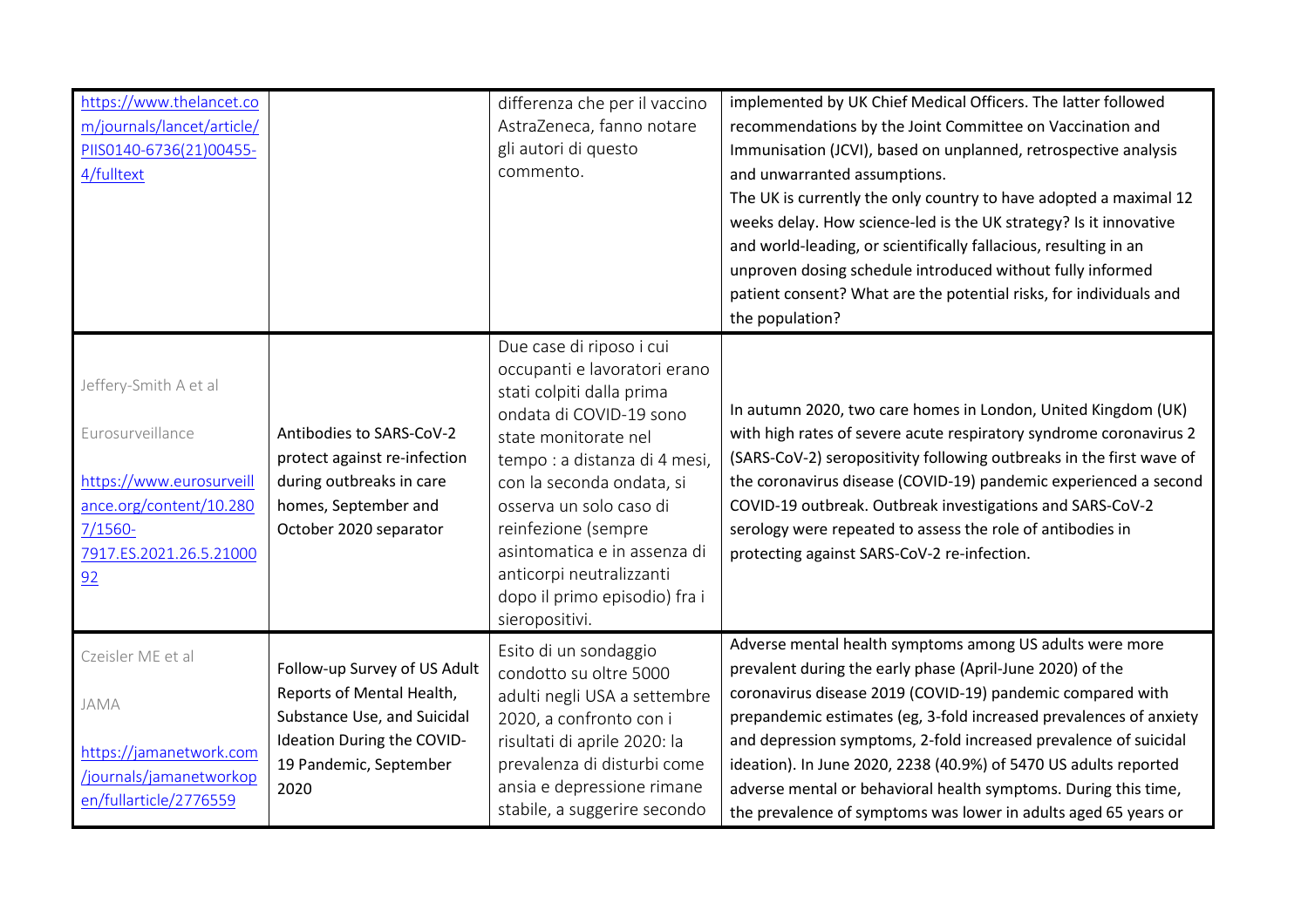|                                                                                                                                                                     |                                                                                                                                           | fenomeni non solamente<br>legati alla risposta alla<br>pandemia.                                                                                                                                        | (547 of 731 [74.9%]; P < .001). Given suggestions that acute<br>increases in the prevalence of adverse mental health symptoms<br>may represent a transient response to mass trauma, we sought to<br>determine whether these patterns persisted in September 2020 and<br>to examine disproportionately affected demographic groups.<br>Objectives: There is limited data regarding outcomes after in-                                                                                                                                                                                                                                                                                                                                                                                                                                                                                                                                                                                                                                                                                                                                                                                                                                                                                                                                                                                                                            |
|---------------------------------------------------------------------------------------------------------------------------------------------------------------------|-------------------------------------------------------------------------------------------------------------------------------------------|---------------------------------------------------------------------------------------------------------------------------------------------------------------------------------------------------------|---------------------------------------------------------------------------------------------------------------------------------------------------------------------------------------------------------------------------------------------------------------------------------------------------------------------------------------------------------------------------------------------------------------------------------------------------------------------------------------------------------------------------------------------------------------------------------------------------------------------------------------------------------------------------------------------------------------------------------------------------------------------------------------------------------------------------------------------------------------------------------------------------------------------------------------------------------------------------------------------------------------------------------------------------------------------------------------------------------------------------------------------------------------------------------------------------------------------------------------------------------------------------------------------------------------------------------------------------------------------------------------------------------------------------------|
| Shah P et al<br>Critical Care Medicine<br>https://journals.lww.com/<br>ccmjournal/Fulltext/2021<br>/02000/ls_Cardiopulmon<br>ary_Resuscitation_Futile_<br>in.4.aspx | Is Cardiopulmonary<br>Resuscitation Futile in<br>Coronavirus Disease 2019<br>Patients Experiencing In-<br><b>Hospital Cardiac Arrest?</b> | Un altro studio sulla<br>mortalità intraospedaliera<br>dopo arresto cardiaco in<br>pazienti con COVID-19 :<br>100% in una casistica di 63<br>persone,<br>indipendentemente dalle<br>condizioni di base. | hospital cardiac arrest among coronavirus disease 2019 patients.<br>None of the studies have reported the outcomes of in-hospital<br>cardiac arrest in coronavirus disease 2019 patients in the United<br>States. We describe the characteristics and outcomes of in-hospital<br>cardiac arrest in coronavirus disease 2019 patients in rural<br>Southwest Georgia.<br>Design: Retrospective cohort study.<br>Setting: Single-center, multihospital.<br>PATIENTS: Consecutive coronavirus disease 2019 patients who<br>experienced in-hospital cardiac arrest with attempted resuscitation.<br>Interventions: Attempted resuscitation with advanced cardiac life<br>support.<br>Measurement and Main Results: Out of 1,094 patients hospitalized<br>for coronavirus disease 2019 during the study period, 63 patients<br>suffered from in-hospital cardiac arrest with attempted<br>resuscitation and were included in this study. The median age was<br>66 years, and 49.2% were males. The majority of patients were<br>African Americans (90.5%). The most common comorbidities were<br>hypertension (88.9%), obesity (69.8%), diabetes (60.3%), and<br>chronic kidney disease (33.3%). Eighteen patients (28.9%) had a<br>Charlson Comorbidity Index of 0-2. The most common presenting<br>symptoms were shortness of breath (63.5%), fever (52.4%), and<br>cough (46%). The median duration of symptoms prior to admission |